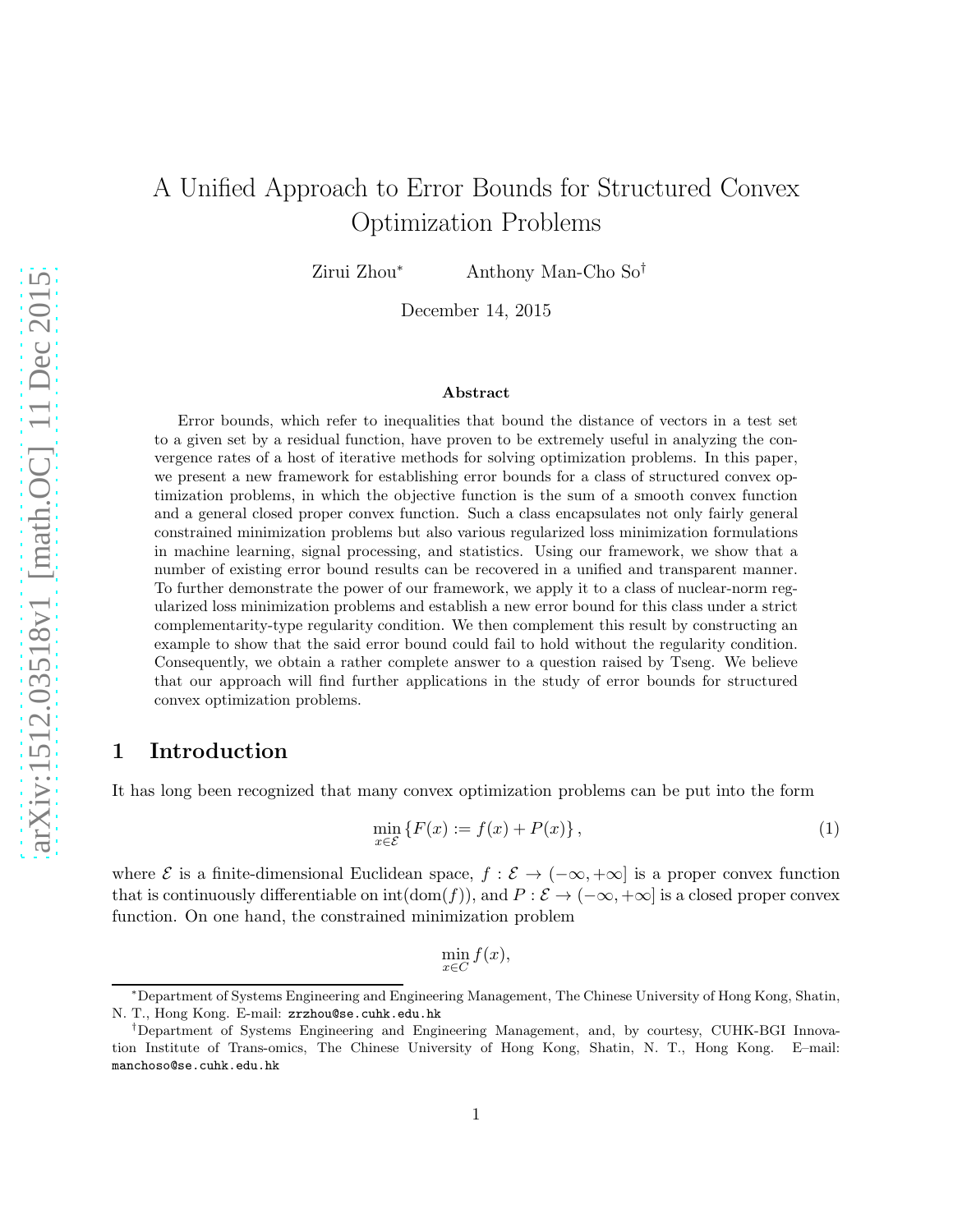where  $C \subseteq \mathcal{E}$  is a closed convex set, is an instance of Problem [\(1\)](#page-0-0) with P being the indicator function of  $C$ ; *i.e.*,

$$
P(x) = \begin{cases} 0 & \text{if } x \in C, \\ +\infty & \text{otherwise.} \end{cases}
$$

On the other hand, various data fitting problems in machine learning, signal processing, and statistics can be formulated as Problem  $(1)$ , where f is a loss function measuring the deviation of a solution from the observations and  $P$  is a regularizer intended to induce certain structure in the solution. With the advent of the big data era, instances of Problem [\(1\)](#page-0-0) that arise in contemporary applications often involve a large number of variables. This has sparked a renewed interest in first-order methods for solving Problem  $(1)$  in recent years; see, e.g., [\[38,](#page-31-0) [32,](#page-31-1) [41\]](#page-31-2) and the references therein. From a theoretical point of view, a fundamental issue concerning these methods is to determine their convergence rates. It is well known that various first-order methods for solving Problem [\(1\)](#page-0-0) will converge at the sublinear rate of  $O(1/k^2)$ , where  $k \ge 1$  is the number of iterations; see, e.g., [\[37,](#page-31-3) [5,](#page-29-0) [38,](#page-31-0) [23\]](#page-30-0). Moreover, the  $O(1/k^2)$  convergence rate is optimal when the functions f and  $P$  are given by first-order oracles [\[22\]](#page-30-1). However, in many applications, both  $f$  and  $P$  are given explicitly and have very specific structure. It has been observed numerically that first-order methods for solving structured instances of Problem [\(1\)](#page-0-0) converge at a much faster rate than that suggested by the theory; see, e.g.,  $[11, 42]$  $[11, 42]$ . Thus, it is natural to ask whether the structure of the problem can be exploited in the convergence analysis to yield sharper convergence rate results.

As it turns out, a very powerful approach to addressing the above question is to study a so-called error bound property associated with Problem [\(1\)](#page-0-0). Formally, let  $\mathcal{X} \subseteq \mathcal{E}$  be the set of optimal solutions to Problem [\(1\)](#page-0-0), assumed to be non-empty. Furthermore, let  $T \subseteq \mathcal{E}$  be a set satisfying  $T \supseteq \mathcal{X}$  and  $r : \mathcal{E} \to \mathbb{R}_+$  be a function satisfying  $r(x) = 0$  if and only if  $x \in \mathcal{X}$ . We say that Problem [\(1\)](#page-0-0) possesses a Lipschitzian error bound (or simply error bound) for  $\mathcal X$  with test set T and *residual function* r if there exists a constant  $\kappa > 0$  such that

<span id="page-1-0"></span>
$$
d(x, \mathcal{X}) \le \kappa \cdot r(x) \quad \text{for all } x \in T,
$$
\n<sup>(2)</sup>

where  $d(x, \mathcal{X}) := \inf_{z \in \mathcal{X}} \|z - x\|_2$  denotes the Euclidean distance from the vector  $x \in \mathcal{E}$  to the set  $\mathcal{X} \subseteq \mathcal{E}$ ; cf. [\[26\]](#page-30-2). Conceptually, the error bound [\(2\)](#page-1-0) provides a handle on the structure of the objective function F of Problem [\(1\)](#page-0-0) in the neighborhood T of the optimal solution set  $\mathcal X$  via the residual function r. For the purpose of analyzing the convergence rates of first-order methods, one particularly useful choice of the residual function is  $r_{\text{prox}}(x) := ||R(x)||_2$ , where  $R : \mathcal{E} \to \mathcal{E}$  is the residual map defined by

<span id="page-1-3"></span><span id="page-1-2"></span>
$$
R(x) := \text{prox}_P(x - \nabla f(x)) - x \tag{3}
$$

and  $\text{prox}_P : \mathcal{E} \to \mathcal{E}$  is the proximal map associated with P; *i.e.*,

<span id="page-1-1"></span>
$$
\text{prox}_P(x) := \underset{z \in \mathcal{E}}{\text{argmin}} \left\{ \frac{1}{2} \|x - z\|_2^2 + P(z) \right\}. \tag{4}
$$

Indeed, by comparing the optimality conditions of [\(1\)](#page-0-0) and [\(4\)](#page-1-1), it is immediate that  $x \in \mathcal{X}$  if and only if  $r_{\text{prox}}(x) = 0$ . Moreover, it is known that many first-order methods for solving Problem [\(1\)](#page-0-0) have update rules that aim at reducing the value of the residual function; see, e.g., [\[18,](#page-30-3) [6,](#page-29-2) [39\]](#page-31-5). This leads to the following instantiation of [\(2\)](#page-1-0):

Error Bound with Proximal Map-Based Residual Function. For any  $\zeta \geq v^* := \min_{x \in \mathcal{E}} F(x)$ , there exist constants  $\kappa > 0$  and  $\epsilon > 0$  such that

$$
d(x, \mathcal{X}) \le \kappa \|R(x)\|_2 \quad \text{for all } x \in \mathcal{E} \text{ with } F(x) \le \zeta, \|R(x)\|_2 \le \epsilon. \tag{EBP}
$$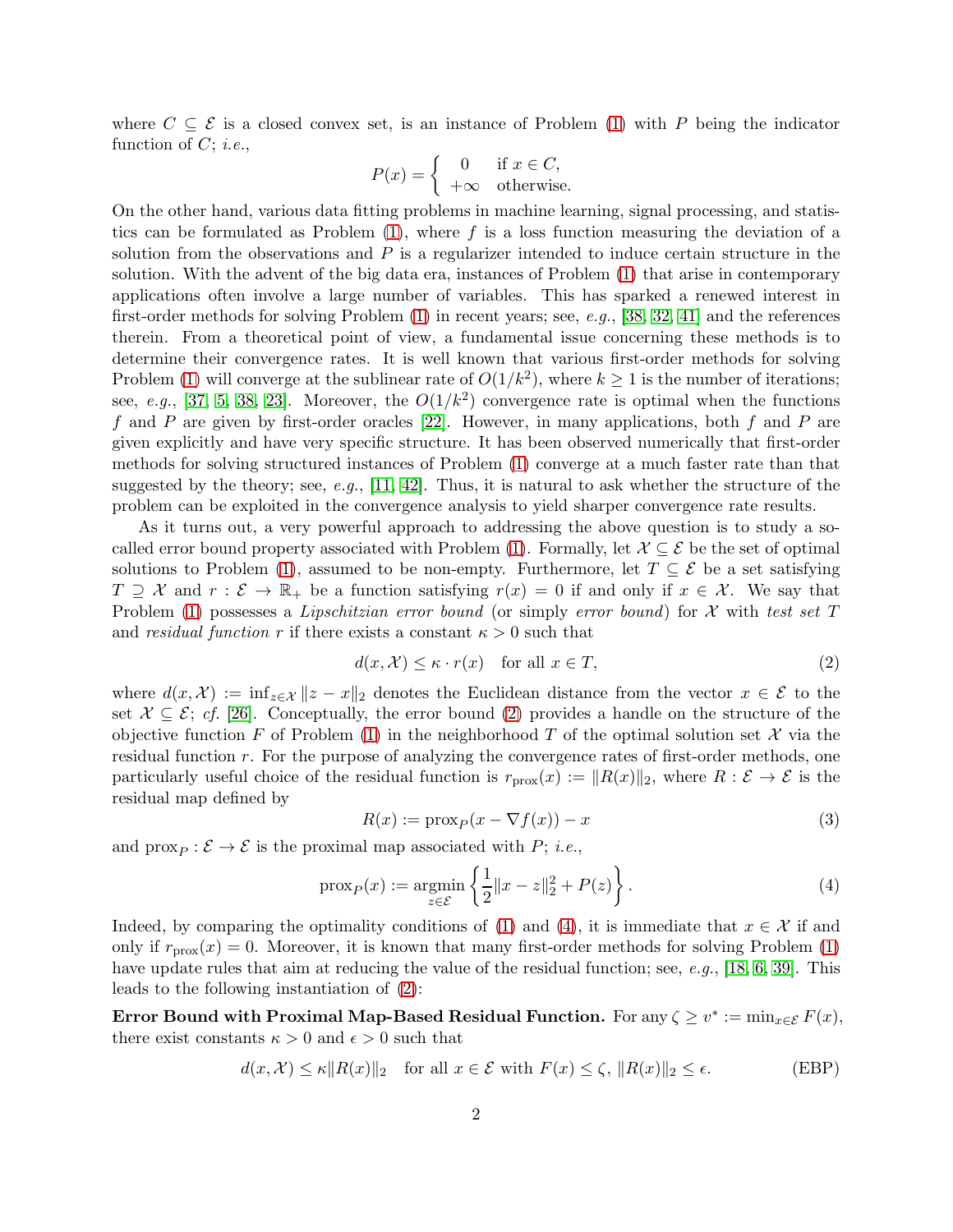The usefulness of the error bound [\(EBP\)](#page-1-2) comes from the fact that whenever it holds, a host of firstorder methods for solving Problem [\(1\)](#page-0-0), such as the proximal gradient method, the extragradient method, and the coordinate (gradient) descent method, can be shown to converge linearly; see [\[18,](#page-30-3) [38\]](#page-31-0) and the references therein. Thus, an important research issue is to identify conditions on the functions f and P under which the error bound [\(EBP\)](#page-1-2) holds. Nevertheless, despite the efforts of many researchers over a long period of time, the repertoire of instances of Problem [\(1\)](#page-0-0) that are known to possess the error bound [\(EBP\)](#page-1-2) is still rather limited. Below are some representative scenarios in which [\(EBP\)](#page-1-2) has been shown to hold:

- (S1).([\[25,](#page-30-4) Theorem 3.1])  $\mathcal{E} = \mathbb{R}^n$ , f is strongly convex,  $\nabla f$  is Lipschitz continuous, and P is arbitrary (but closed, proper, and convex).
- (S2).([\[17,](#page-30-5) Theorem 2.1])  $\mathcal{E} = \mathbb{R}^n$ , f takes the form  $f(x) = h(Ax) + \langle c, x \rangle$ , where  $A \in \mathbb{R}^{m \times n}$ ,  $c \in \mathbb{R}^n$  are given and  $h : \mathbb{R}^m \to (-\infty, +\infty]$  is proper and convex with the properties that (i) h is continuously differentiable on dom(h), assumed to be non-empty and open, and (ii) h is strongly convex and  $\nabla h$  is Lipschitz continuous on any compact subset of dom(h), and P has a polyhedral epigraph.
- (S3).([\[38,](#page-31-0) Theorem 2]; cf. [\[44,](#page-31-6) Theorem 1])  $\mathcal{E} = \mathbb{R}^n$ , f takes the form  $f(x) = h(Ax)$ , where  $A \in \mathbb{R}^{m \times n}$  and  $h : \mathbb{R}^m \to (-\infty, +\infty]$  are as in scenario (S2), and P is the grouped LASSO regularizer; *i.e.*,  $P(x) = \sum_{J \in \mathcal{J}} \omega_J ||x_J||_2$ , where  $\mathcal{J}$  is a partition of the index set  $\{1, \ldots, n\}$ ,  $x_J \in \mathbb{R}^{|J|}$  is the vector obtained by restricting  $x \in \mathbb{R}^n$  to the entries in  $J \in \mathcal{J}$ , and  $\omega_J \geq 0$  is a given parameter.

In many applications, such as regression problems, the function  $f$  of interest is not strongly convex but has the structure described in scenarios (S2) and (S3). However, a number of widely used structure-inducing regularizers  $P$ —most notably the nuclear norm regularizer—are not covered by these scenarios. One of the major difficulties in establishing the error bound [\(EBP\)](#page-1-2) for regularizers other than those described in scenarios (S2) and (S3) is that they typically have non-polyhedral epigraphs. Moreover, existing approaches to establishing the error bound [\(EBP\)](#page-1-2) are quite ad hoc in nature and cannot be easily generalized. Thus, in order to identify more scenarios in which the error bound [\(EBP\)](#page-1-2) holds, some new ideas would seem to be necessary.

In this paper, we present a new analysis framework for studying the error bound property [\(EBP\)](#page-1-2) associated with Problem  $(1)$ . The framework applies to the setting where f has the form described in scenario  $(S2)$  and P is any closed proper convex function. In particular, it applies to all the scenarios (S1)–(S3). Our first contribution is to elucidate the relationship between the error bound property [\(EBP\)](#page-1-2) and various notions in set-valued analysis. This allows us to utilize powerful tools from set-valued analysis to elicit the key properties of Problem [\(1\)](#page-0-0) that can guarantee the validity of [\(EBP\)](#page-1-2). Specifically, we show that the problem of establishing the error bound [\(EBP\)](#page-1-2) can be reduced to that of checking the calmness of a certain set-valued mapping  $\Gamma$  induced by the optimal solution set  $\mathcal X$  of Problem [\(1\)](#page-0-0); see Corollary [1.](#page-13-0) Furthermore, using the fact that  $\mathcal X$  can be expressed as the intersection of a polyhedron and the inverse of the subdifferential of P at a certain point  $-\bar{g} \in \mathcal{E}$  (see Proposition [1\)](#page-4-0), we show that the calmness of  $\Gamma$  is in turn implied by (i) the bounded linear regularity of the two intersecting sets and (ii) the calmness of  $(\partial P)^{-1}$  at  $-\bar{g}$ ; see Theorem [2.](#page-14-0) These results provide a concrete starting point for verifying the error bound property [\(EBP\)](#page-1-2) and make it possible to simplify the analysis substantially. We remark that when P has a polyhedral epigraph, the early works [\[18,](#page-30-3) [19\]](#page-30-6) of Luo and Tseng have already pointed out a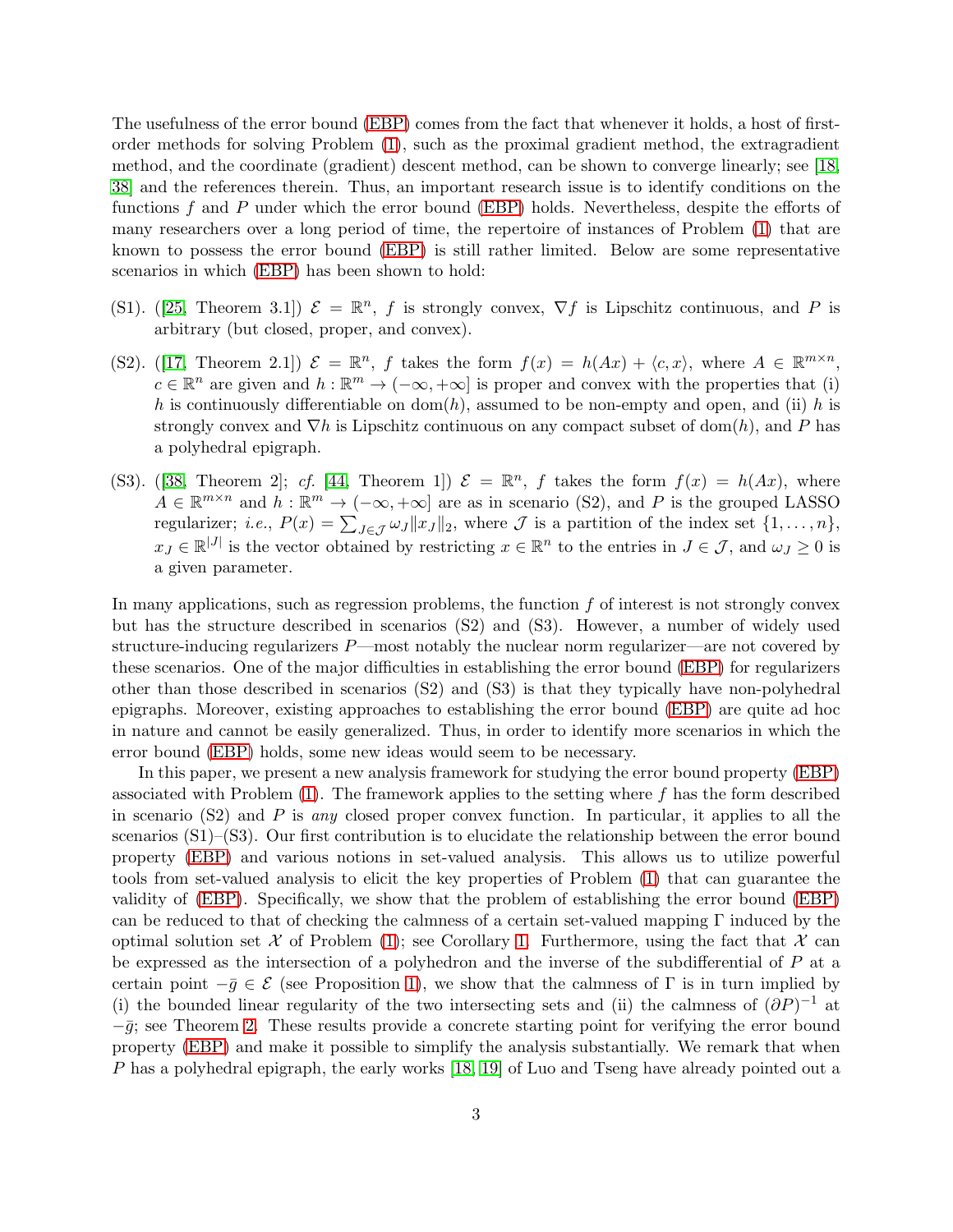connection between [\(EBP\)](#page-1-2) and the calmness of certain polyhedral multi-function. However, such an idea has not been further explored in the literature to tackle more general forms of P.

To demonstrate the power of our proposed framework, we apply it to scenarios (S1)–(S3) and show that the error bound results in [\[25,](#page-30-4) [17,](#page-30-5) [38\]](#page-31-0) can be recovered in a unified manner; see Sections [4.1](#page-16-0)[–4.3.](#page-17-0) It is worth noting that scenario (S3) involves the non-polyhedral grouped LASSO regularizer, and the existing proof of the validity of the error bound [\(EBP\)](#page-1-2) in this scenario employs a highly intricate argument [\[38\]](#page-31-0). By contrast, our approach leads to a much simpler and more transparent proof. Motivated by the above success, we proceed to apply our framework to the following scenario, which again involves a non-polyhedral regularizer and arises in the context of low-rank matrix optimization:

(S4).  $\mathcal{E} = \mathbb{R}^{m \times n}$ , f takes the form  $f(X) = h(\mathcal{A}(X)) + \langle C, X \rangle$ , where  $\mathcal{A} : \mathbb{R}^{m \times n} \to \mathbb{R}^{\ell}$  is a given linear operator,  $C \in \mathbb{R}^{m \times n}$  is a given matrix,  $h : \mathbb{R}^{\ell} \to (-\infty, +\infty]$  is as in scenario (S2), and P is the nuclear norm regularizer; *i.e.*,  $P(X) = ||X||_*$ .

The validity of the error bound [\(EBP\)](#page-1-2) in this scenario was left as an open question in [\[38\]](#page-31-0) and to date is still unresolved.<sup>[1](#page-3-0)</sup> As our second contribution in this work, we show that under a strict complementarity-type regularity condition on the optimal solution set  $\mathcal X$  of Problem [\(1\)](#page-0-0), the error bound [\(EBP\)](#page-1-2) holds in scenario (S4); see Proposition [12.](#page-25-0) This is achieved by verifying conditions (i) and (ii) mentioned in the preceding paragraph. Specifically, we first show that condition (i) is satisfied under the said regularity condition. Then, we prove that  $(\partial \|\cdot\|_*)^{-1}$  is calm everywhere, which implies that condition (ii) is always satisfied; see Proposition [11.](#page-25-1) We note that to the best of our knowledge, this last result is new and could be of independent interest. To further understand the role of the regularity condition, we demonstrate via a concrete example that without such condition, the error bound [\(EBP\)](#page-1-2) could fail to hold; see Section [4.4.4.](#page-25-2) Consequently, we obtain a rather complete answer to the question raised by Tseng [\[38\]](#page-31-0).

The following notations will be used throughout the paper. Let  $\mathcal{E}, \mathcal{T}$  denote finite-dimensional Euclidean spaces. The closed ball around  $\bar{x} \in \mathcal{E}$  with radius  $r > 0$  in  $\mathcal{E}$  is given by  $\mathbb{B}_{\mathcal{E}}(\bar{x}, r) :=$  ${x \in \mathcal{E} \mid ||x - \bar{x}||_2 \leq r}$ . For simplicity, we denote the closed unit ball  $\mathbb{B}_{\mathcal{E}}(\mathbf{0}, 1)$  in  $\mathcal{E}$  by  $\mathbb{B}_{\mathcal{E}}$ . We use  $\mathbb{S}^n$  and  $\mathbb{O}^n$  to denote the sets of  $n \times n$  real symmetric matrices and  $n \times n$  orthogonal matrices, respectively. Given a matrix  $X \in \mathbb{S}^n$ , we use  $X \in \mathbb{S}^n_+$  or  $X \succeq \mathbf{0}$  (resp.  $X \in \mathbb{S}^n_{++}$  or  $X \succ \mathbf{0}$ ) to indicate that X is positive semidefinite (resp. positive definite). Also, we use  $||X||_F$  and  $||X||$  to denote the Frobenius norm and spectral norm of the matrix  $X \in \mathbb{R}^{m \times n}$ , respectively.

### <span id="page-3-2"></span>2 Preliminaries

### 2.1 Basic Setup

<span id="page-3-1"></span>Consider the optimization problem [\(1\)](#page-0-0). Recall that its optimal value and optimal solution set are denoted by  $v^*$  and  $\mathcal{X}$ , respectively. We shall make the following assumptions in our study:

#### Assumption 1 (Structural Properties of the Objective Function)

<span id="page-3-0"></span><sup>&</sup>lt;sup>1</sup>It was claimed in [\[13\]](#page-29-3) that the error bound [\(EBP\)](#page-1-2) holds in scenario (S4). However, there is a critical flaw in the proof. Specifically, contrary to what was claimed in [\[13,](#page-29-3) Supplementary Material, Section C], the matrices  $U^k$  and  $V^k$  that satisfy displayed equations (37) and (38) need not satisfy displayed equation (35). The erroneous claim was due to an incorrect application of [\[35,](#page-31-7) Lemma 4.3]. We thank Professor Defeng Sun and Ms. Ying Cui for bringing this issue to our attention.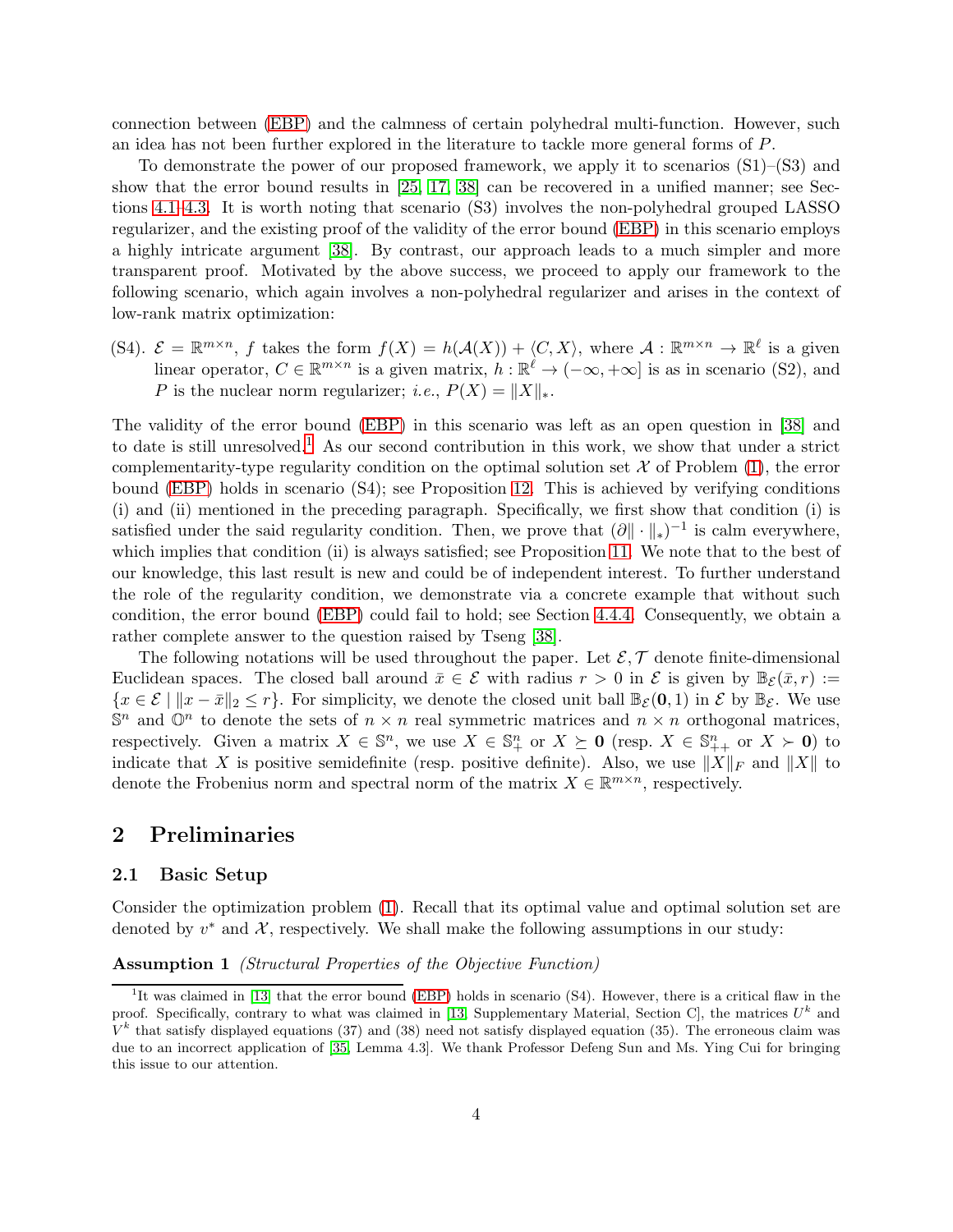(a) The function  $f : \mathcal{E} \to (-\infty, +\infty]$  takes the form

<span id="page-4-3"></span>
$$
f(x) = h(\mathcal{A}(x)) + \langle c, x \rangle,
$$
\n(5)

where  $A: \mathcal{E} \to \mathcal{T}$  is a linear operator,  $c \in \mathcal{E}$  is a given vector, and  $h: \mathcal{T} \to (-\infty, +\infty]$  is a convex function with the following properties:

- (i) The effective domain dom(h) of h is non-empty and open, and h is continuously differentiable on  $dom(h)$ .
- (ii) For any compact convex set  $V \subseteq \text{dom}(h)$ , the function h is strongly convex and its qradient  $\nabla h$  is Lipschitz continuous on V.
- <span id="page-4-1"></span>(b) The function  $P : \mathcal{E} \to (-\infty, +\infty]$  is convex, closed, and proper.

**Assumption 2** (Properties of the Optimal Solution Set) The optimal solution set  $X$  is non-empty and compact. In particular,  $v^* > -\infty$ .

The above assumptions yield several useful consequences. First, Assumption  $1(a-i)$  implies that  $dom(f) = \mathcal{A}^{-1}(dom(h)) = \{x \in \mathcal{E} \mid \mathcal{A}(x) \in dom(h)\}\$ is also non-empty and open, and f is continuously differentiable on  $dom(f)$ . Second, under Assumption [1\(](#page-3-1)a-ii), if the Lipschitz constant of  $\nabla h$  on the compact convex set  $V \subseteq \text{dom}(h)$  is  $L_h(V)$ , then the Lipschitz constant of  $\nabla f$  on  $\mathcal{A}^{-1}(V)$  is at most  $L_h(V) \|\mathcal{A}\|^2$ , where  $\|\mathcal{A}\|$  is the spectral norm of  $\mathcal{A}$ . Third, Assumption [1](#page-3-1) implies that  $F$  is a closed proper convex function. Together with Assumption [2](#page-4-1) and [\[30,](#page-30-7) Corollary 8.7.1], we conclude that for any  $\zeta \geq v^*$ , the level set  $L(\zeta) := \{x \in \mathcal{E} \mid F(x) \leq \zeta\}$  is a compact subset of  $\mathcal{E}$ .

Assumptions [1](#page-3-1) and [2](#page-4-1) are automatically satisfied by a number of applications. As an illustration, consider the problem of regularized empirical risk minimization of linear predictors, which underlies much of the development in machine learning. With  $N$  being the number of data points and  $\mathcal{T} = \mathbb{R}^N$ , the problem takes the form

<span id="page-4-2"></span>
$$
\min_{x \in \mathcal{E}} \left\{ \frac{1}{N} \sum_{i=1}^{N} \ell \left( [\mathcal{A}(x)]_i, b_i \right) + P(x) \right\},\tag{6}
$$

where  $[\mathcal{A}(x)]_i$  is the *i*-th component of the vector  $\mathcal{A}(x)$  and represents the *i*-th linear prediction,  $b_i$  is the *i*-th response,  $\ell : \mathbb{R} \to \mathbb{R}$  is a smooth convex loss function, and  $P : \mathcal{E} \to (-\infty, +\infty]$ is a regularizer used to induce certain structure in the solution. It is clear that Problem [\(6\)](#page-4-2) is an instance of Problem [\(1\)](#page-0-0). Moreover, one can easily verify that when instantiated with the loss functions and regularizers in Table [1—](#page-5-0)which have been widely used in the machine learning literature—Problem [\(6\)](#page-4-2) satisfies both Assumptions [1](#page-3-1) and [2.](#page-4-1)

### 2.2 A Characterization of the Optimal Solution Set  $\mathcal{X}$

Since Problem [\(1\)](#page-0-0) is an unconstrained convex optimization problem, its first-order optimality condition is both necessary and sufficient for optimality. Hence, we have

<span id="page-4-4"></span><span id="page-4-0"></span>
$$
\mathcal{X} = \{x \in \mathcal{E} \mid \mathbf{0} \in \nabla f(x) + \partial P(x)\}.
$$
 (7)

The following proposition shows that under Assumptions [1](#page-3-1) and [2,](#page-4-1) the optimal solution set  $\mathcal X$  admits an alternative, more explicit characterization. Such a characterization will be central to our analysis of the error bound property associated with Problem [\(1\)](#page-0-0).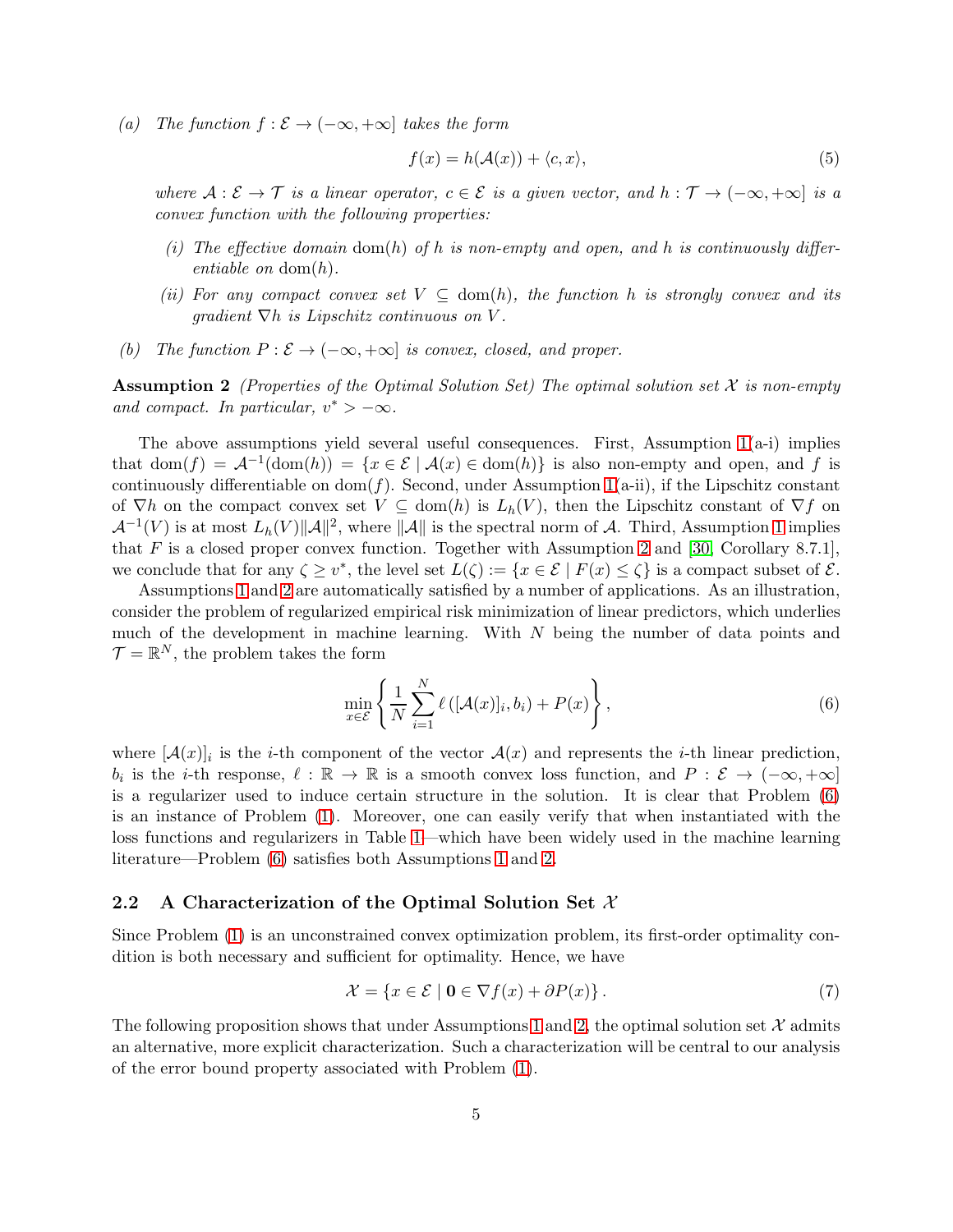<span id="page-5-0"></span>

|                     |                                     | $\ell(y,b)$                                                                                                          | Domain of $b$    |
|---------------------|-------------------------------------|----------------------------------------------------------------------------------------------------------------------|------------------|
| Linear Regression   |                                     | $\frac{1}{2}(y-b)^2$                                                                                                 | $\mathbb R$      |
| Logistic Regression |                                     | $\log(1+\exp(-yb))$                                                                                                  | $\{-1,1\}$       |
| Poisson Regression  |                                     | $-yb + \exp(y)$                                                                                                      | $\{0,1,\ldots\}$ |
| (a) Loss Functions  |                                     |                                                                                                                      |                  |
|                     | $\mathcal{E}_{0}$                   |                                                                                                                      | P(x)             |
| <b>LASSO</b>        | $\mathbb{R}^n$                      | $  x  _1$                                                                                                            |                  |
| Ridge               | $\mathbb{R}^n$                      | $  x  _2^2$                                                                                                          |                  |
| Grouped LASSO       | $\mathbb{R}^n$                      | $\sum \omega_J   x_J  _2, \, \omega_J \geq 0,$<br>$J\in\mathcal{J}$<br>$\mathcal{J}$ a partition of $\{1,\ldots,n\}$ |                  |
| Nuclear Norm        | $\mathbb{R}^{\overline{m\times n}}$ | $  x  _*$                                                                                                            |                  |
| (b) Regularizers    |                                     |                                                                                                                      |                  |

Table 1: Some commonly used loss functions and regularizers.

**Proposition [1](#page-3-1)** Consider the optimization problem [\(1\)](#page-0-0). Under Assumptions 1 and [2,](#page-4-1) there exists  $a \bar{y} \in \mathcal{T}$  such that

<span id="page-5-1"></span>
$$
\mathcal{A}(x) = \bar{y}, \ \nabla f(x) = \bar{g} \quad \text{for all } x \in \mathcal{X}, \tag{8}
$$

where  $\bar{g} = A^* \nabla h(\bar{y}) + c \in \mathcal{E}$ . In particular, we have

<span id="page-5-2"></span>
$$
\mathcal{X} = \{x \in \mathcal{E} \mid \mathcal{A}(x) = \bar{y}, \, -\bar{g} \in \partial P(x)\}.
$$
\n<sup>(9)</sup>

**Proof** The proof of [\(8\)](#page-5-1) is rather standard; cf. [\[36,](#page-31-8) [17\]](#page-30-5). For completeness' sake, we include the proof here. For arbitrary  $x_1, x_2 \in \mathcal{X}$ , let  $y_1 = \mathcal{A}(x_1)$  and  $y_2 = \mathcal{A}(x_2)$ . Note that the line segment between  $y_1$  and  $y_2$  is a compact convex subset of dom(h). By Assumption [1\(](#page-3-1)a-ii), the function h is strongly convex on this set. Thus, there exists a  $\sigma > 0$  such that

$$
h\left(\frac{y_1+y_2}{2}\right) \leq \frac{1}{2}h(y_1) + \frac{1}{2}h(y_2) - \frac{\sigma}{2}||y_1 - y_2||_2^2.
$$

Due to [\(5\)](#page-4-3), the above is equivalent to

$$
f\left(\frac{x_1+x_2}{2}\right) \leq \frac{1}{2}f(x_1) + \frac{1}{2}f(x_2) - \frac{\sigma}{2}||y_1 - y_2||_2^2.
$$

Moreover, the convexity of  $P$  gives

$$
P\left(\frac{x_1+x_2}{2}\right) \le \frac{1}{2}P(x_1) + \frac{1}{2}P(x_2).
$$

Upon adding the above two inequalities and using  $x_1, x_2 \in \mathcal{X}$ , we have

$$
F\left(\frac{x_1+x_2}{2}\right) \leq v^* - \frac{\sigma}{2} \|y_1 - y_2\|_2^2.
$$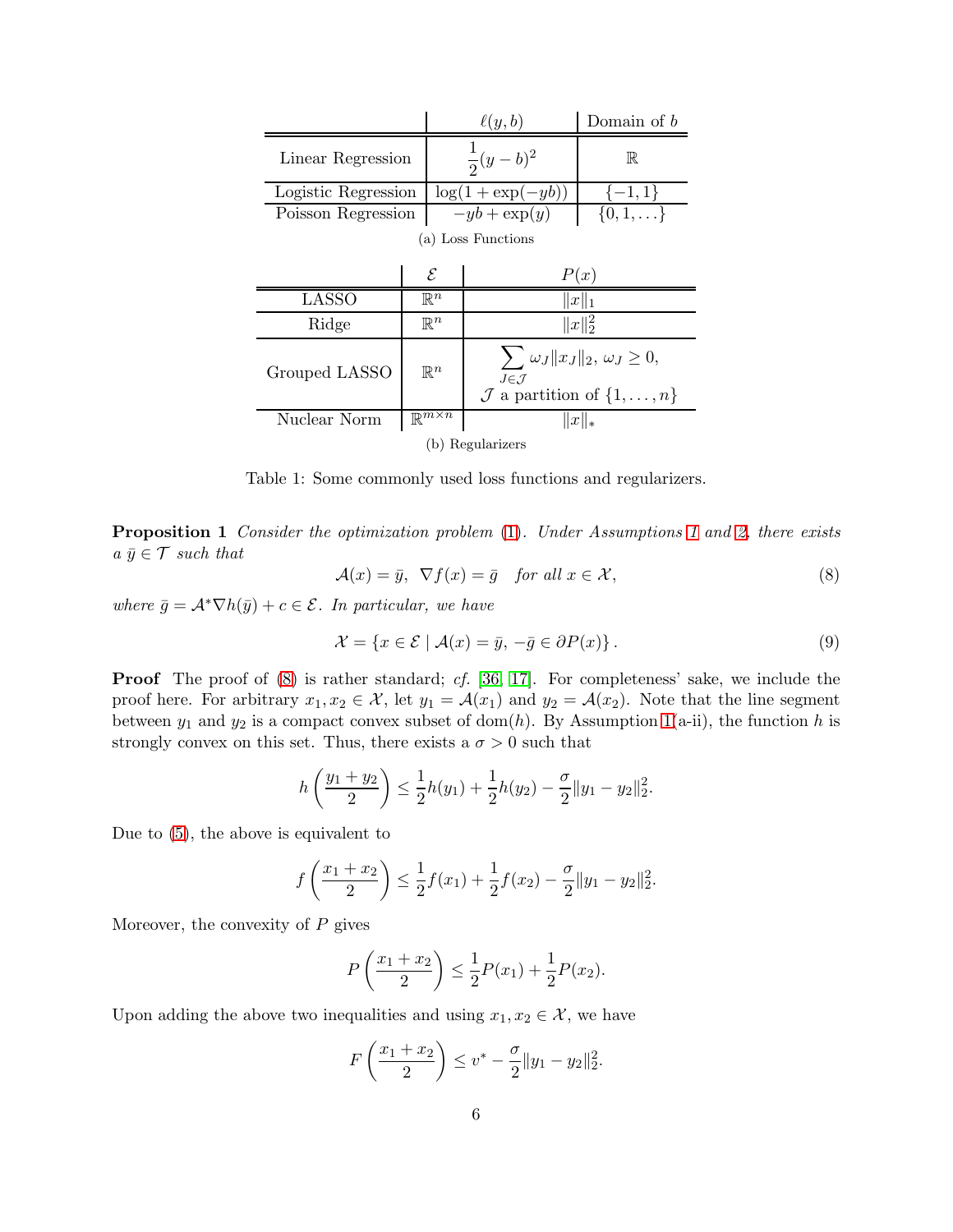This implies that  $y_1 = y_2$ , for otherwise the above inequality contradicts the fact that  $v^*$  is the optimal value of Problem [\(1\)](#page-0-0). Consequently, the map  $x \mapsto \mathcal{A}(x)$  is invariant over X; *i.e.*, there exists a  $\bar{y} \in \mathcal{T}$  such that  $\mathcal{A}(x) = \bar{y}$  for all  $x \in \mathcal{X}$ . Now, using [\(5\)](#page-4-3) and Assumption [1\(](#page-3-1)a-i), we compute  $\nabla f(x) = \mathcal{A}^* \nabla h(\mathcal{A}(x)) + c$ . Since  $\mathcal{A}(x) = \bar{y}$  for all  $x \in \mathcal{X}$ , we have  $\nabla f(x) = \mathcal{A}^* \nabla h(\bar{y}) + c = \bar{g}$  for all  $x \in \mathcal{X}$ . This completes the proof of [\(8\)](#page-5-1).

To establish [\(9\)](#page-5-2), we first observe that by [\(7\)](#page-4-4) and [\(8\)](#page-5-1), every  $x \in \mathcal{X}$  belongs to the set on the right-hand side of [\(9\)](#page-5-2). Now, for any  $x \in \mathcal{E}$  satisfying  $\mathcal{A}(x) = \bar{y}$  and  $-\bar{g} \in \partial P(x)$ , we can use the relationships  $\bar{g} = A^* \nabla h(\bar{y}) + c$  and  $\nabla f(x) = A^* \nabla h(A(x)) + c$  to get  $\mathbf{0} \in \nabla f(x) + \partial P(x)$ . This, together with (7), implies that  $x \in \mathcal{X}$ , as desired. together with [\(7\)](#page-4-4), implies that  $x \in \mathcal{X}$ , as desired.

### <span id="page-6-1"></span>2.3 Tools from Set-Valued Analysis

Proposition [1](#page-4-0) reveals that the optimal solution set  $\mathcal X$  of Problem [\(1\)](#page-0-0) is completely characterized by the vectors  $\bar{y} \in \mathcal{T}$  and  $\bar{g} \in \mathcal{E}$ . Thus, in order to estimate  $d(x, \mathcal{X})$  for some  $x \in \mathcal{E} \setminus \mathcal{X}$ , a natural idea is to take  $y = A(x)$  and an arbitrary  $-g \in \partial P(x)$  and establish a relationship between  $d(x, \mathcal{X})$  and  $\|(y, g) - (\bar{y}, \bar{g})\|_2$ . Intuitively, if X is "nice" (e.g., satisfies certain regularity condition), then one should be able to control the (local) growth of  $d(x, \mathcal{X})$  by that of a "nice" function of  $\|(y, g) - (\bar{y}, \bar{g})\|_2$ . Such an idea can be formalized using tools from set-valued analysis, which we now introduce.

Let  $\mathcal{E}_1$  and  $\mathcal{E}_2$  be finite-dimensional Euclidean spaces. We say that a mapping  $\Gamma$  is a multifunction (or set-valued mapping) from  $\mathcal{E}_1$  to  $\mathcal{E}_2$  (denoted by  $\Gamma : \mathcal{E}_1 \rightrightarrows \mathcal{E}_2$ ) if it assigns a subset  $\Gamma(u)$ of  $\mathcal{E}_2$  to each vector  $u \in \mathcal{E}_1$ . The graph and domain of  $\Gamma$  are defined by

$$
\begin{array}{rcl}\n\text{gph}(\Gamma) & := & \left\{(u, v) \in \mathcal{E}_1 \times \mathcal{E}_2 \mid v \in \Gamma(u)\right\}, \\
\text{dom}(\Gamma) & := & \left\{u \in \mathcal{E}_1 \mid \Gamma(u) \neq \emptyset\right\},\n\end{array}
$$

respectively. The inverse mapping of  $\Gamma$ , denoted by  $\Gamma^{-1}$ , is the multi-function from  $\mathcal{E}_2$  to  $\mathcal{E}_1$  defined by

$$
\Gamma^{-1}(v) := \{ u \in \mathcal{E}_1 \mid v \in \Gamma(u) \}.
$$

Before we proceed further, let us briefly illustrate some of the concepts above.

#### Example

- (a) Let  $A \in \mathbb{R}^{m \times n}$  be a given  $m \times n$  matrix. The mapping  $\Gamma$  defined by  $\Gamma(b) = \{x \in \mathbb{R}^n \mid Ax = b\}$ is a multi-function from  $\mathbb{R}^m$  to  $\mathbb{R}^n$ . Here,  $\Gamma(b)$  is simply the solution set of the linear system  $Ax = b$ .
- (b) Let  $P : \mathcal{E} \to (-\infty, +\infty]$  be a closed proper convex function. Its subdifferential  $\partial P$  is a multifunction from  $\mathcal E$  to  $\mathcal E$ . Moreover, by [\[30,](#page-30-7) Corollary 23.5.1], we have  $(\partial P)^{-1} = \partial P^*$ , where  $P^*$ is the conjugate of P.

$$
\Box
$$

Next, we introduce two regularity notions regarding set-valued mappings.

### **Definition 1** (see, e.g., [\[8,](#page-29-4) Chapter  $3H$ ])

(a) A multi-function  $\Gamma : \mathcal{E}_1 \rightrightarrows \mathcal{E}_2$  is said to be calm at  $\bar{u} \in \mathcal{E}_1$  for  $\bar{v} \in \mathcal{E}_2$  if  $(\bar{u}, \bar{v}) \in \text{gph}(\Gamma)$  and there exist constants  $\kappa, \epsilon > 0$  such that

<span id="page-6-0"></span>
$$
\Gamma(u) \cap \mathbb{B}_{\mathcal{E}_2}(\bar{v}, \epsilon) \subseteq \Gamma(\bar{u}) + \kappa \|u - \bar{u}\|_2 \mathbb{B}_{\mathcal{E}_2} \quad \text{for all } u \in \mathcal{E}_1.
$$
 (10)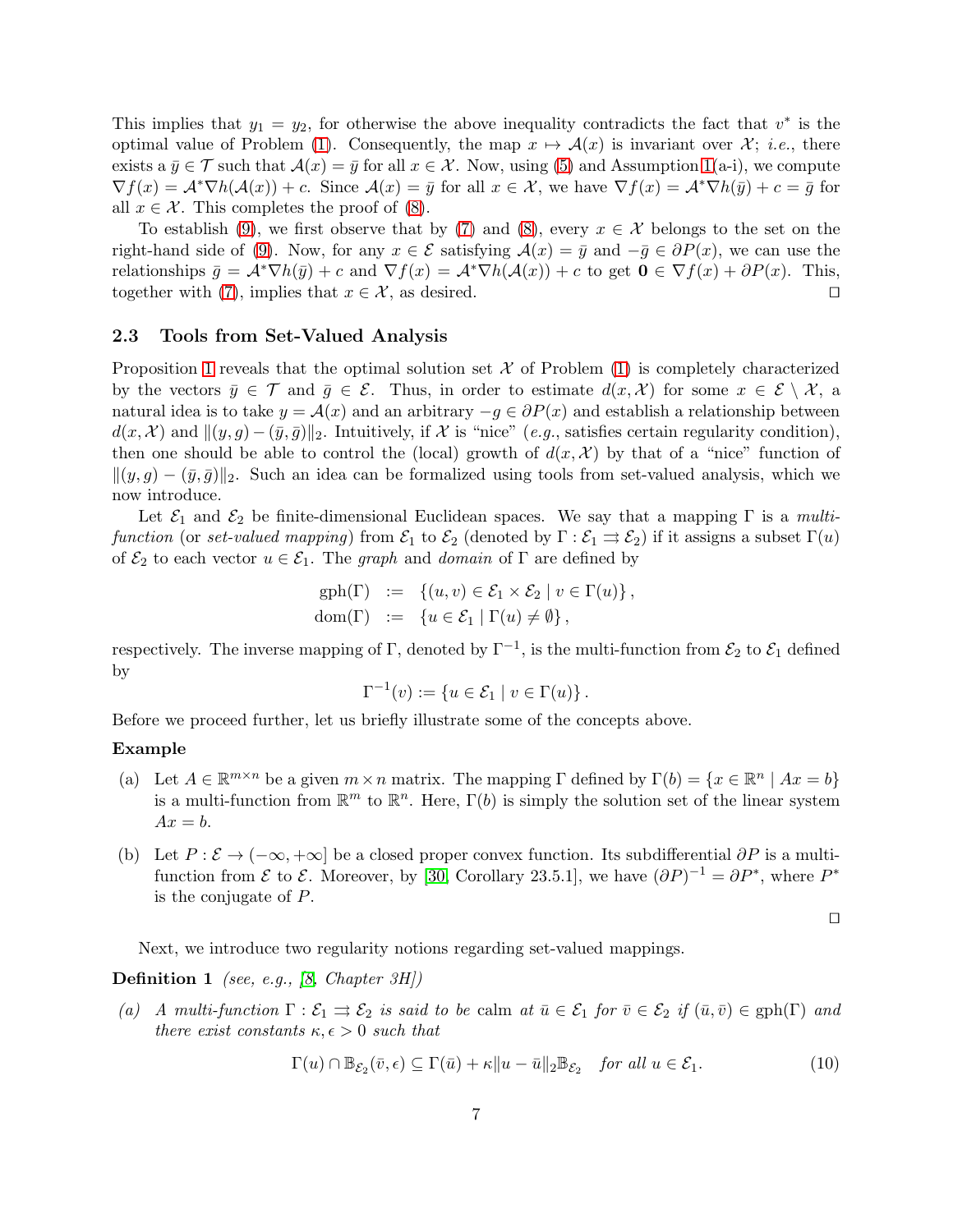(b) A multi-function  $\Lambda : \mathcal{E}_1 \rightrightarrows \mathcal{E}_2$  is said to be metrically sub-regular at  $\bar{u} \in \mathcal{E}_1$  for  $\bar{v} \in \mathcal{E}_2$  if  $(\bar{u}, \bar{v}) \in \text{gph}(\Lambda)$  and there exist constants  $\kappa, \epsilon > 0$  such that

$$
d(u, \Lambda^{-1}(\bar{v})) \leq \kappa \cdot d(\bar{v}, \Lambda(u)) \quad \text{for all } u \in \mathbb{B}_{\mathcal{E}_1}(\bar{u}, \epsilon). \tag{11}
$$

The notions of calmness and metric sub-regularity have played a central role in the study of error bounds; see, e.g., [\[26,](#page-30-2) [9,](#page-29-5) [31,](#page-30-8) [27,](#page-30-9) [15\]](#page-29-6) and the references therein. To see what these notions would yield in the context of Problem [\(1\)](#page-0-0), consider the multi-function  $\Gamma : \mathcal{T} \times \mathcal{E} \rightrightarrows \mathcal{E}$  given by

<span id="page-7-2"></span>
$$
\Gamma(y,g) = \{ x \in \mathcal{E} \mid \mathcal{A}(x) = y, \ -g \in \partial P(x) \}.
$$
\n(12)

Suppose that Γ is calm at  $(\bar{y}, \bar{g}) \in \mathcal{T} \times \mathcal{E}$  for  $\bar{x} \in \mathcal{E}$ , where  $\bar{y}$  and  $\bar{g}$  are given in Proposition [1.](#page-4-0) Note that  $\mathcal{X} = \Gamma(\bar{y}, \bar{g})$  and  $\bar{x} \in \mathcal{X}$ . Hence, by [\(10\)](#page-6-0), there exist constants  $\kappa, \epsilon > 0$  such that

<span id="page-7-0"></span>
$$
d(x, \mathcal{X}) \le \kappa ||(y, g) - (\bar{y}, \bar{g})||_2 \quad \text{for all } x \in \Gamma(y, g) \cap \mathbb{B}_{\mathcal{E}}(\bar{x}, \epsilon) \text{ and } (y, g) \in \mathcal{E}_1.
$$
 (13)

Since  $x \in \Gamma(y, g) \cap \mathbb{B}_{\mathcal{E}}(\bar{x}, \epsilon)$  is equivalent to  $(y, g) \in \Gamma^{-1}(x)$  and  $x \in \mathbb{B}_{\mathcal{E}}(\bar{x}, \epsilon)$ , it follows from [\(13\)](#page-7-0) that

<span id="page-7-1"></span>
$$
d(x, \mathcal{X}) \le \kappa \cdot d\left((\bar{y}, \bar{g}), \Gamma^{-1}(x)\right) \quad \text{for all } x \in \mathbb{B}_{\mathcal{E}}(\bar{x}, \epsilon), \tag{14}
$$

which is an error bound for X with test set  $\mathbb{B}_{\mathcal{E}}(\bar{x}, \epsilon)$  and residual function  $x \mapsto d((\bar{y}, \bar{g}), \Gamma^{-1}(x)).$ Incidentally, the inequality [\(14\)](#page-7-1) also shows that the multi-function  $\Gamma^{-1}$  :  $\mathcal{E} \rightrightarrows \mathcal{T} \times \mathcal{E}$  is metrically sub-regular at  $\bar{x} \in \mathcal{E}$  for  $(\bar{y}, \bar{g}) \in \mathcal{T} \times \mathcal{E}$ .

The error bound [\(14\)](#page-7-1) shows that under a calmness assumption on the multi-function  $\Gamma$  given in [\(12\)](#page-7-2), the local growth of  $d(x, \mathcal{X})$  is on the order of  $\|(y, g) - (\bar{y}, \bar{g})\|_2$ , where  $y = \mathcal{A}(x)$  and  $-g \in$  $\partial P(x)$  is arbitrary. This realizes the idea mentioned at the beginning of this sub-section. However, we are ultimately interested in establishing the error bound [\(EBP\)](#page-1-2), which is concerned with the test set  $\{x \in \mathcal{E} \mid F(x) \le \zeta, ||R(x)||_2 \le \epsilon\}$  (where  $\zeta \ge v^*$  is arbitrary and  $\epsilon = \epsilon(\zeta)$  depends on  $\zeta$ ) and residual function  $x \mapsto ||R(x)||_2$ . At first sight, it is not clear whether the error bounds [\(EBP\)](#page-1-2) and [\(14\)](#page-7-1) are compatible. Indeed, the former involves only easily computable quantities (*i.e.*,  $F(x)$ ) and  $||R(x)||_2$ , while the latter involves quantities that are generally not known a priori (i.e.,  $\bar{x} \in \mathcal{E}$ ,  $\bar{y} \in \mathcal{T}$ , and  $\bar{q} \in \mathcal{E}$ ). Nevertheless, as we shall demonstrate in Section [3,](#page-8-0) the latter can be used to establish the former under some mild conditions.

Before we leave this section, let us record two useful results regarding the notions of calmness and metric sub-regularity. The first is a well-known equivalence between the calmness of a multifunction and the metric sub-regularity of its inverse. One direction of the equivalence has already manifested in our discussion above.

<span id="page-7-4"></span>**Fact 1** (see, e.g., [\[8,](#page-29-4) Theorem 3H.3]) For a multi-function  $\Gamma : \mathcal{E}_1 \rightrightarrows \mathcal{E}_2$ , let  $(\bar{u}, \bar{v}) \in \text{gph}(\Gamma)$ . Then,  $\Gamma$  is calm at  $\bar u$  for  $\bar v$  if and only if its inverse  $\Gamma^{-1}$  is metrically sub-regular at  $\bar v$  for  $\bar u$ .

<span id="page-7-3"></span>The second result concerns a multi-function  $\Gamma : \mathcal{E}_1 \implies \mathcal{E}_2$  that is calm at  $\bar{u} \in \mathcal{E}_1$  for a set of points  $\bar{V} \subseteq \Gamma(\bar{u})$ . It shows that if  $\bar{V}$  is compact, then the neighborhoods around each  $\bar{v} \in \bar{V}$  in the definition of calmness can be made uniform.

**Proposition 2** For a multi-function  $\Gamma : \mathcal{E}_1 \rightrightarrows \mathcal{E}_2$ , let  $\bar{u} \in \text{dom}(\Gamma)$  and suppose that  $\bar{V} \subseteq \Gamma(\bar{u})$  is compact. Then, the following statements are equivalent:

(a)  $\Gamma$  is calm at  $\bar{u}$  for any  $\bar{v} \in \overline{V}$ .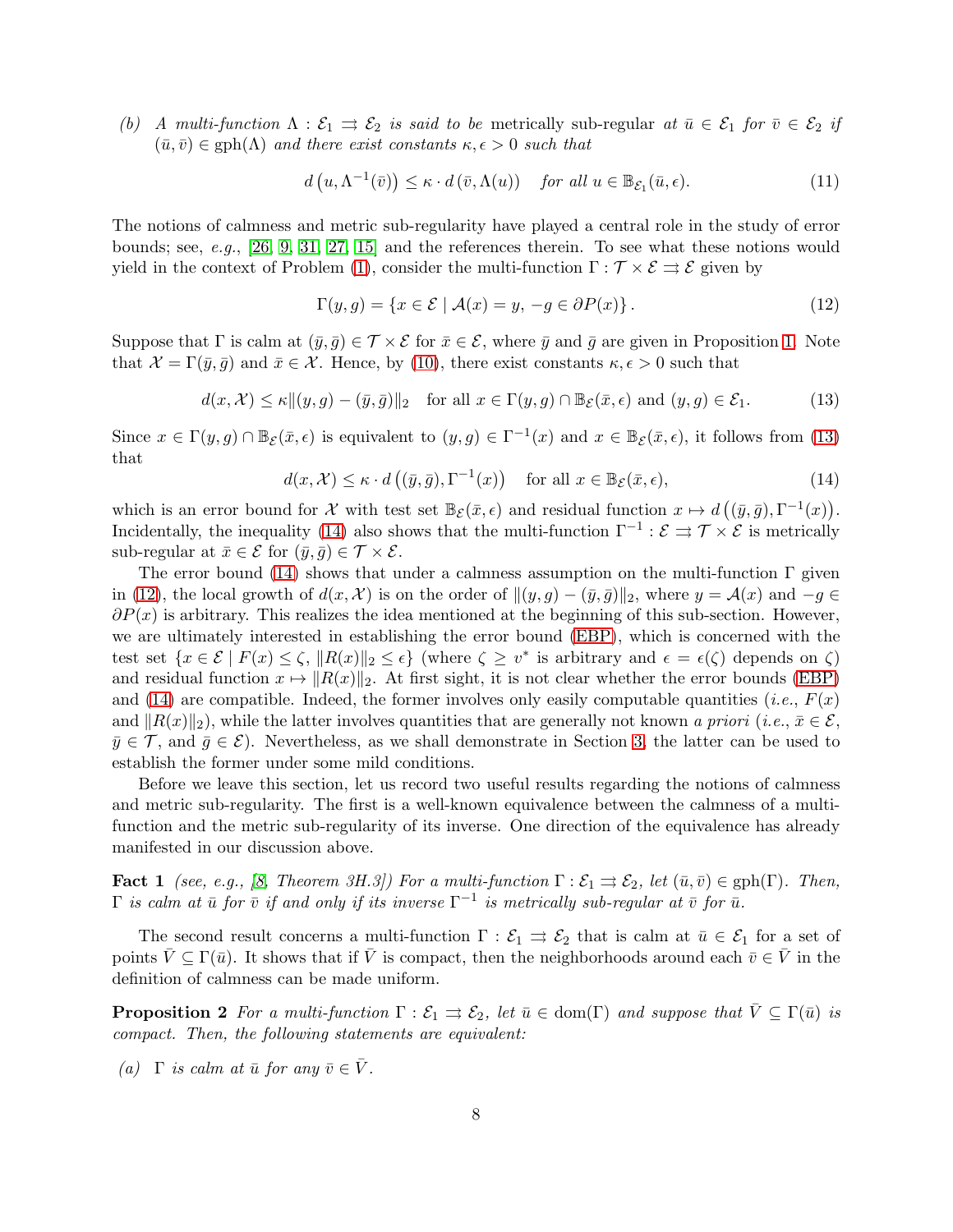(b) There exist constants  $\kappa, \epsilon > 0$  such that

$$
\Gamma(u) \cap (\bar{V} + \epsilon \mathbb{B}_{\mathcal{E}_2}) \subseteq \Gamma(\bar{u}) + \kappa \|u - \bar{u}\|_2 \mathbb{B}_{\mathcal{E}_2} \quad \text{for all } u \in \mathcal{E}_1.
$$

**Proof** It is clear that (b) implies (a). Hence, suppose that (a) holds. By [\(10\)](#page-6-0), given any  $\bar{v} \in \bar{V}$ , there exist constants  $\kappa(\bar{v}), \epsilon(\bar{v}) > 0$  such that

<span id="page-8-1"></span>
$$
\Gamma(u) \cap \mathbb{B}_{\mathcal{E}_2}(\bar{v}, \epsilon(\bar{v})) \subseteq \Gamma(\bar{u}) + \kappa(\bar{v}) \|u - \bar{u}\|_2 \mathbb{B}_{\mathcal{E}_2} \quad \text{for all } u \in \mathcal{E}_1.
$$
 (15)

Let  $\mathbb{B}_{\mathcal{E}_2}^{\circ}$  denote the open unit ball around the origin in  $\mathcal{E}_2$ . Then, the set  $\bigcup_{\bar{v}\in\bar{V}}(\bar{v}+\epsilon(\bar{v})\mathbb{B}_{\mathcal{E}_2}^{\circ})$  forms an open cover of the compact set  $\overline{V}$ . Hence, by the Heine-Borel theorem, there exist N points (where  $N \geq 1$  is finite)  $\bar{v}_1, \ldots, \bar{v}_N \in \bar{V}$  such that  $\bar{V} \subseteq \bigcup_{i=1}^N (\bar{v}_i + \epsilon(\bar{v}_i) \mathbb{B}_{\mathcal{E}_2}^{\circ})$ . We claim that there exists a constant  $\epsilon > 0$  such that  $\bar{V} + \epsilon \mathbb{B}_{\mathcal{E}_2} \subseteq \bigcup_{i=1}^N (\bar{v}_i + \epsilon(\bar{v}_i) \mathbb{B}_{\mathcal{E}_2}^{\circ})$ . Indeed, suppose that this is not the case. Then, for  $k = 1, 2, \ldots$ , we can find vectors  $w_k, v_k \in \mathcal{E}_2$  such that for  $k = 1, 2, \ldots$ ,

$$
v_k \in \overline{V},
$$
  
\n
$$
||v_k - w_k||_2 \le 1/k,
$$
  
\n
$$
||w_k - \overline{v}_i||_2 \ge \epsilon(\overline{v}_i) \text{ for } i = 1, ..., N.
$$

Since  $\bar{V}$  is compact and  $\{v_k\}_{k\geq 1} \subseteq \bar{V}$ , by passing to a subsequence if necessary, we may assume that  $v_k \to v$  for some  $v \in \overline{V}$ . Then, we have

$$
0 \le ||v - w_k||_2 \le ||v - v_k||_2 + ||v_k - w_k||_2 \to 0,
$$

which shows that  $w_k \to v$ . On the other hand, since  $v \in \overline{V}$ , there exists an index  $i \in \{1, \ldots, N\}$ such that  $||v - \bar{v}_i||_2 = \delta < \epsilon(\bar{v}_i)$ . This implies that

$$
\epsilon(\bar{v}_i) \le ||w_k - \bar{v}_i||_2 \le ||w_k - v||_2 + ||v - \bar{v}_i||_2 = ||w_k - v||_2 + \delta
$$

for  $k = 1, 2, \ldots$ , which contradicts the fact that  $w_k \to v$ . Thus, the claim is established.

Now, upon setting  $\kappa = \max_{i=1,\dots,N} \kappa(\bar{v}_i)$ , we obtain

$$
\Gamma(u) \cap (\bar{V} + \epsilon \mathbb{B}_{\mathcal{E}_2}) \subseteq \Gamma(u) \cap \bigcup_{i=1}^N (\bar{v}_i + \epsilon(\bar{v}_i) \mathbb{B}_{\mathcal{E}_2}^{\circ}) \subseteq \Gamma(\bar{u}) + \kappa \|u - \bar{u}\|_2 \mathbb{B}_{\mathcal{E}_2} \quad \text{for all } u \in \mathcal{E}_1,
$$

where the second inclusion is due to [\(15\)](#page-8-1) and the fact that  $\bar{v}_i + \epsilon(\bar{v}_i) \mathbb{B}_{\mathcal{E}_2}^{\circ} \subseteq \mathbb{B}_{\mathcal{E}_2}(\bar{v}_i, \epsilon(\bar{v}_i))$  for  $i =$  $1, \ldots, N$ . This completes the proof. □

### <span id="page-8-0"></span>3 Sufficient Conditions for the Validity of the Error Bound [\(EBP\)](#page-1-2)

Following our discussion in Section [2.3,](#page-6-1) we now show that under Assumptions [1](#page-3-1) and [2,](#page-4-1) the error bound [\(EBP\)](#page-1-2) is implied by certain calmness property of the multi-function  $\Gamma$  given in [\(12\)](#page-7-2). This is achieved by exploring the relationships between error bounds defined using different test sets and residual functions. For the sake of convenience, we shall refer to the multi-function  $\Gamma$  given in [\(12\)](#page-7-2) as the solution map associated with Problem [\(1\)](#page-0-0) in the sequel.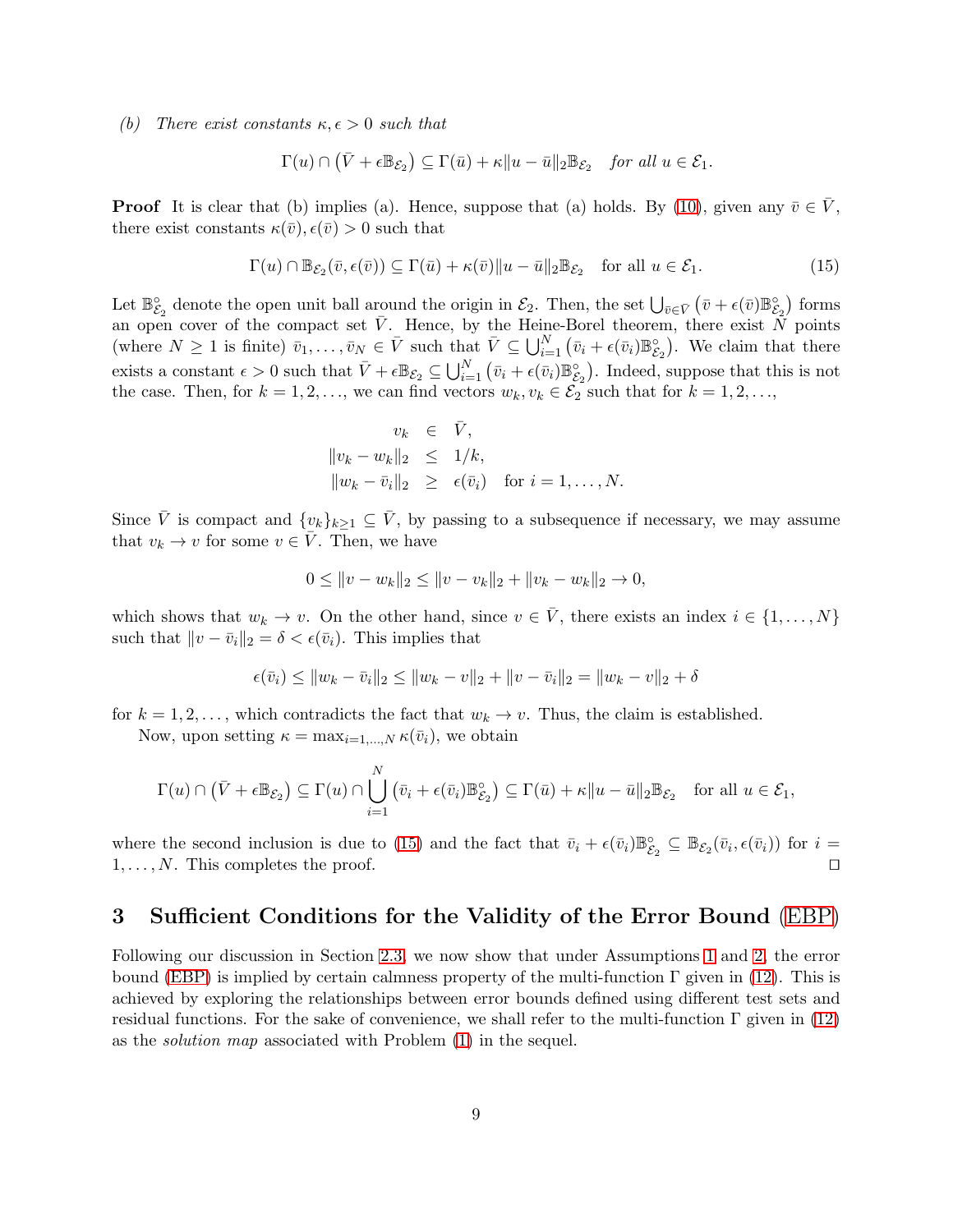### 3.1 Error Bound with Neighborhood-Based Test Set

To begin, recall that the error bound [\(EBP\)](#page-1-2) involves the test set  $\{x \in \mathcal{E} \mid F(x) \leq \zeta, \|R(x)\|_2 \leq \epsilon\}$ , where  $\zeta \geq v^*$  is arbitrary and  $\epsilon > 0$  depends on  $\zeta$ . The following proposition shows that under Assumptions [1](#page-3-1) and [2,](#page-4-1) we can replace the test set by a neighborhood of  $\mathcal{X}$ . This would facilitate our analysis of the relationship between the error bound [\(EBP\)](#page-1-2) and the calmness of the solution map Γ, as the latter is also defined in terms of a neighborhood of  $X$ .

Proposition 3 Consider the optimization problem [\(1\)](#page-0-0). Under Assumptions [1](#page-3-1) and [2,](#page-4-1) the error bound [\(EBP\)](#page-1-2) holds if there exist constants  $\kappa, \rho > 0$  such that

<span id="page-9-0"></span>
$$
d(x, \mathcal{X}) \le \kappa ||R(x)||_2 \quad \text{for all } x \in \text{dom}(f) \text{ with } d(x, \mathcal{X}) \le \rho. \tag{EBN}
$$

**Proof** To establish the error bound [\(EBP\)](#page-1-2), it suffices to show that for any  $\zeta \geq v^*$ , there exists an  $\epsilon > 0$  such that

<span id="page-9-1"></span>
$$
d(x, \mathcal{X}) \le \rho \quad \text{for all } x \in \mathcal{E} \text{ with } F(x) \le \zeta, \|R(x)\|_2 \le \epsilon.
$$

Suppose that this does not hold. Then, there exist a scalar  $\zeta \geq v^*$  and a sequence  $\{x_k\}_{k\geq 1}$  in  $\mathcal E$ such that  $F(x_k) \leq \zeta$  for  $k = 1, 2, \ldots$  and  $||R(x_k)||_2 \to 0$ , but  $d(x_k, \mathcal{X}) > \rho$  for  $k = 1, 2, \ldots$  Since  ${x \in \mathcal{E} \mid F(x) \leq \zeta}$  is compact by Assumption [2,](#page-4-1) by passing to a subsequence if necessary, we may assume that  $x_k \to \bar{x}$  for some  $\bar{x} \in \mathcal{E}$ . Using the fact that prox<sub>P</sub> is 1-Lipschitz continuous on  $\mathcal{E}$ (see, e.g., [\[6,](#page-29-2) Lemma 2.4]) and  $\nabla f$  is continuous on dom(f) (Assumption [1\(](#page-3-1)a-i)), we see that R is continuous on dom(f). This, together with the fact that  $||R(x_k)||_2 \to 0$ , implies that  $||R(\bar{x})||_2 = 0$ ; *i.e.*,  $\bar{x} \in \mathcal{X}$ . However, this contradicts the fact that  $d(x_k, \mathcal{X}) > \rho$  for  $k = 1, 2, \ldots$ , and the proof is completed. completed. ⊔⊓

Before we proceed, two remarks are in order. First, the reverse implication in Proposition [3](#page-9-0) is also true if, in addition to Assumptions [1](#page-3-1) and [2,](#page-4-1) the optimal solution set  $\mathcal X$  of Problem [\(1\)](#page-0-0) is contained in the relative interior of  $dom(F)$ . However, since we will mostly focus on sufficient conditions for the error bound [\(EBP\)](#page-1-2) to hold, we will not indulge in proving this here. Second, for those instances of Problem [\(1\)](#page-0-0) that do not satisfy Assumption [2,](#page-4-1) one or both of the error bounds [\(EBP\)](#page-1-2) and [\(EBN\)](#page-9-1) could fail to hold. The following example demonstrates such possibility.

**Example** Let  $C = \{(x, y) \in \mathbb{R}^2 \mid x \le 0, y \ge 0\}$ . Define the function  $f : (-\infty, 1) \times \mathbb{R} \to \mathbb{R}$  by

$$
f(x,y) = \begin{cases} y \exp((x-1)/y) & \text{if } x < 1 \text{ and } y > 0, \\ 0 & \text{if } x < 1 \text{ and } y \le 0 \end{cases}
$$

and take  $P: \mathbb{R}^2 \to \{0\} \cup \{+\infty\}$  to be the indicator function of C. Furthermore, let  $F: (-\infty, 1) \times$  $\mathbb{R} \to (-\infty, +\infty]$  be given by  $F(x, y) = f(x, y) + P(x, y)$ . It can be verified that f is convex and continuously differentiable on  $(-\infty, 1) \times \mathbb{R}$  with

$$
\nabla f(x,y) = \begin{cases} \left[ \exp\left(\frac{x-1}{y}\right), \left(1 - \frac{x-1}{y}\right) \exp\left(\frac{x-1}{y}\right) \right]^T & \text{if } x \in (-\infty, 1) \text{ and } y > 0, \\ 0 & \text{if } x \in (-\infty, 1) \text{ and } y \le 0. \end{cases}
$$

Moreover, we have

$$
\{(x,y) \in \mathbb{R}^2 \mid F(x,y) \le \zeta\} = \begin{cases} \emptyset & \text{if } \zeta < 0, \\ \{(x,y) \in \mathbb{R}^2 \mid x \le 0, y = 0\} & \text{if } \zeta = 0, \\ \{(x,y) \in \mathbb{R}^2 \mid x \le \min\{0, 1 + y \ln(\zeta/y)\}, y \ge 0\} & \text{if } \zeta > 0, \end{cases}
$$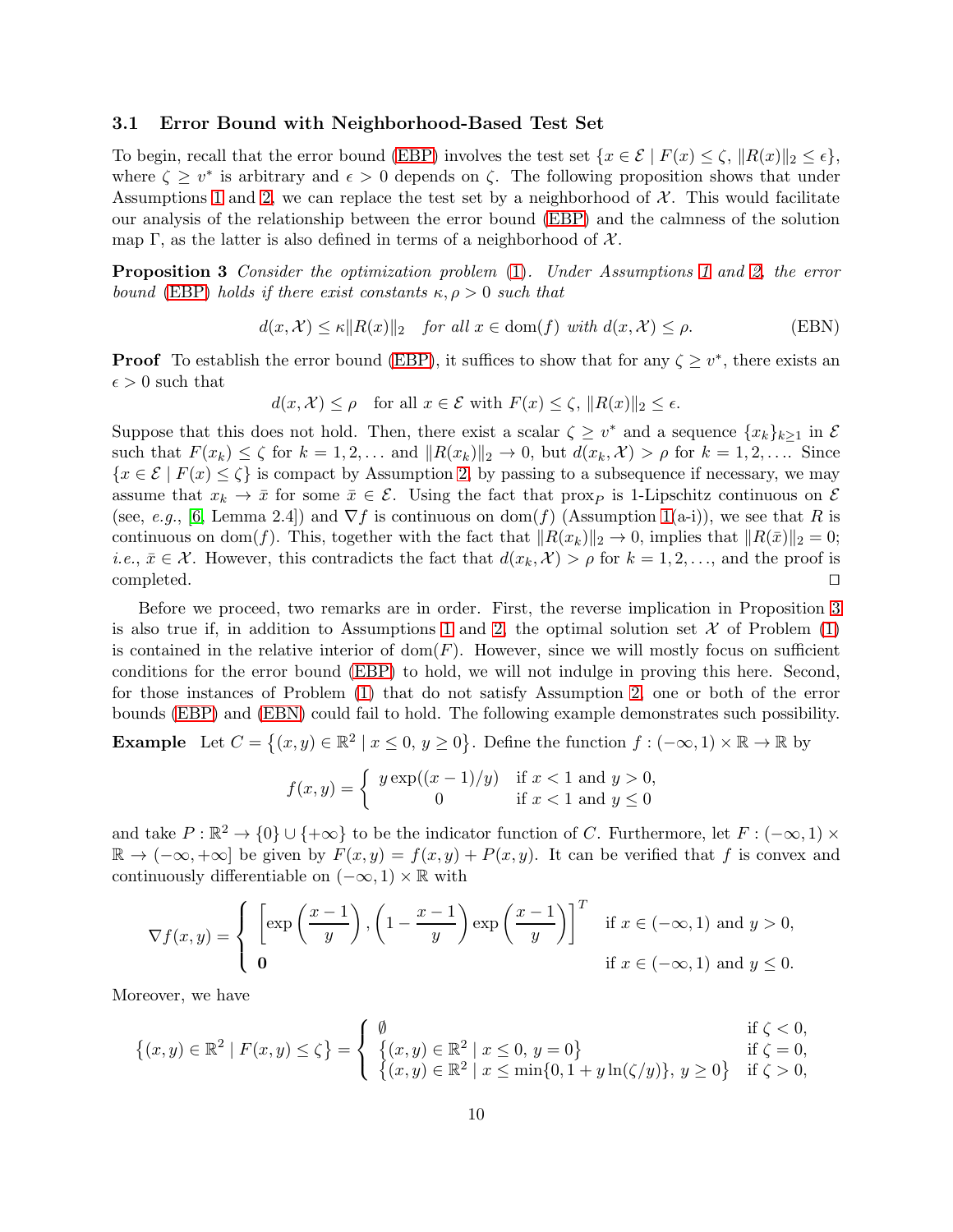which shows that the level sets of  $F$  are closed but not bounded. It follows that  $F$  is a closed proper convex function with  $dom(F) = C$  and

$$
0 = v^* = \min_{(x,y)\in\mathbb{R}^2} F(x,y), \quad \mathcal{X} = \{(x,y)\in\mathbb{R}^2 : x \le 0, y = 0\}.
$$

Next, we determine the residual map R on  $dom(F)$ . Recall that

$$
R(x,y) = \begin{bmatrix} x \\ y \end{bmatrix} - \text{prox}_P \left( \begin{bmatrix} x \\ y \end{bmatrix} - \nabla f(x,y) \right) \quad \text{for all } (x,y) \in (-\infty, 1) \times \mathbb{R}.
$$

Since P is the indicator function of C, it is easy to see that  $\{prox_{P}\}$  is the projection operator onto C. Note that for each  $y \geq 0$ , the function

$$
x \mapsto y - \left(1 - \frac{x-1}{y}\right) \exp\left(\frac{x-1}{y}\right)
$$

is decreasing in  $x \in (-\infty, 0]$ . Moreover, it can be verified that  $y - (1 + 1/y) \exp(-1/y) \ge 0$  for all  $y \geq 0$ . It follows that

$$
R(x, y) = \nabla f(x, y) \quad \text{for all } (x, y) \in \text{dom}(F).
$$

In particular, we have  $r(x, y) = ||R(x, y)||_2 = ||\nabla f(x, y)||_2$  for all  $(x, y) \in \text{dom}(F)$ .

Now, observe that for any  $\zeta > v^* = 0$ , if  $(\bar{x}, \bar{y}) \notin \mathcal{X}$  satisfies  $F(\bar{x}, \bar{y}) \leq \zeta$ , then  $F(x, \bar{y}) \leq \zeta$  for any  $x \leq \bar{x}$ . However, we have  $d((x, \bar{y}), \mathcal{X}) = ||\bar{y}||_2 \neq 0$  for any  $x \leq 0$  and  $\lim_{x \to -\infty} ||R(x, \bar{y})||_2 = 0$ . It follows that there do not exist constants  $\kappa, \epsilon > 0$  such that [\(EBP\)](#page-1-2) holds. Similarly, for any  $\rho > 0$ , we have

$$
\{(x, y) \in \text{dom}(F) \mid d((x, y), \mathcal{X}) \leq \rho\} = \{(x, y) \in \text{dom}(F) \mid 0 \leq y \leq \rho\}.
$$

Since  $\lim_{x\to-\infty}||R(x,y)||_2 = 0$  for any  $y \ge 0$ , there does not exist a constant  $\kappa > 0$  such that [\(EBN\)](#page-9-1) holds. In fact, the same arguments show that the instance in question does not possess a Hölderian error bound; *i.e.*, the error bounds [\(EBP\)](#page-1-2) and [\(EBN\)](#page-9-1) fail to hold even if one replaces the inequality  $d(x, \mathcal{X}) \leq \kappa ||R(x)||_2$  by  $d(x, \mathcal{X}) \leq \kappa ||R(x)||_2^{\alpha}$  for any  $\alpha \in (0, 1)$ .

### 3.2 Error Bound with Alternative Residual Function

As the reader would recall, a motivation for using  $x \mapsto ||R(x)||_2$  as the residual function is that the optimal solution set X can be characterized as  $\mathcal{X} = \{x \in \mathcal{E} \mid R(x) = 0\}$ . Since X admits the alternative characterization [\(9\)](#page-5-2), we can define another residual function  $r_{\text{alt}} : \mathcal{E} \to \mathbb{R}_+$  by

<span id="page-10-1"></span><span id="page-10-0"></span>
$$
r_{\text{alt}}(x) := \|\mathcal{A}(x) - \bar{y}\|_2 + d(-\bar{g}, \partial P(x))
$$

and consider the error bound

$$
d(x, \mathcal{X}) \le \kappa \left( \|\mathcal{A}(x) - \bar{y}\|_2 + d(-\bar{g}, \partial P(x)) \right) \quad \text{for all } x \in \mathcal{E} \text{ with } d(x, \mathcal{X}) \le \rho,
$$
 (EBR)

where  $\kappa, \rho > 0$  are constants and  $\bar{y} \in \mathcal{T}, \bar{g} \in \mathcal{E}$  are given in Proposition [1.](#page-4-0) Our interest in the error bound [\(EBR\)](#page-10-0) stems from the following result, which reveals that it is closely related to certain calmness property of the solution map Γ:

**Proposition 4** Suppose that Problem [\(1\)](#page-0-0) satisfies Assumptions [1](#page-3-1) and [2.](#page-4-1) Let  $\bar{y} \in \mathcal{T}$  and  $\bar{g} \in \mathcal{E}$  be as in Proposition [1.](#page-4-0) Then, the error bound [\(EBR\)](#page-10-0) holds if and only if the solution map  $\Gamma : \mathcal{T} \times \mathcal{E} \rightrightarrows \mathcal{E}$ is calm at  $(\bar{y}, \bar{g})$  for any  $\bar{x} \in \Gamma(\bar{y}, \bar{g})$ .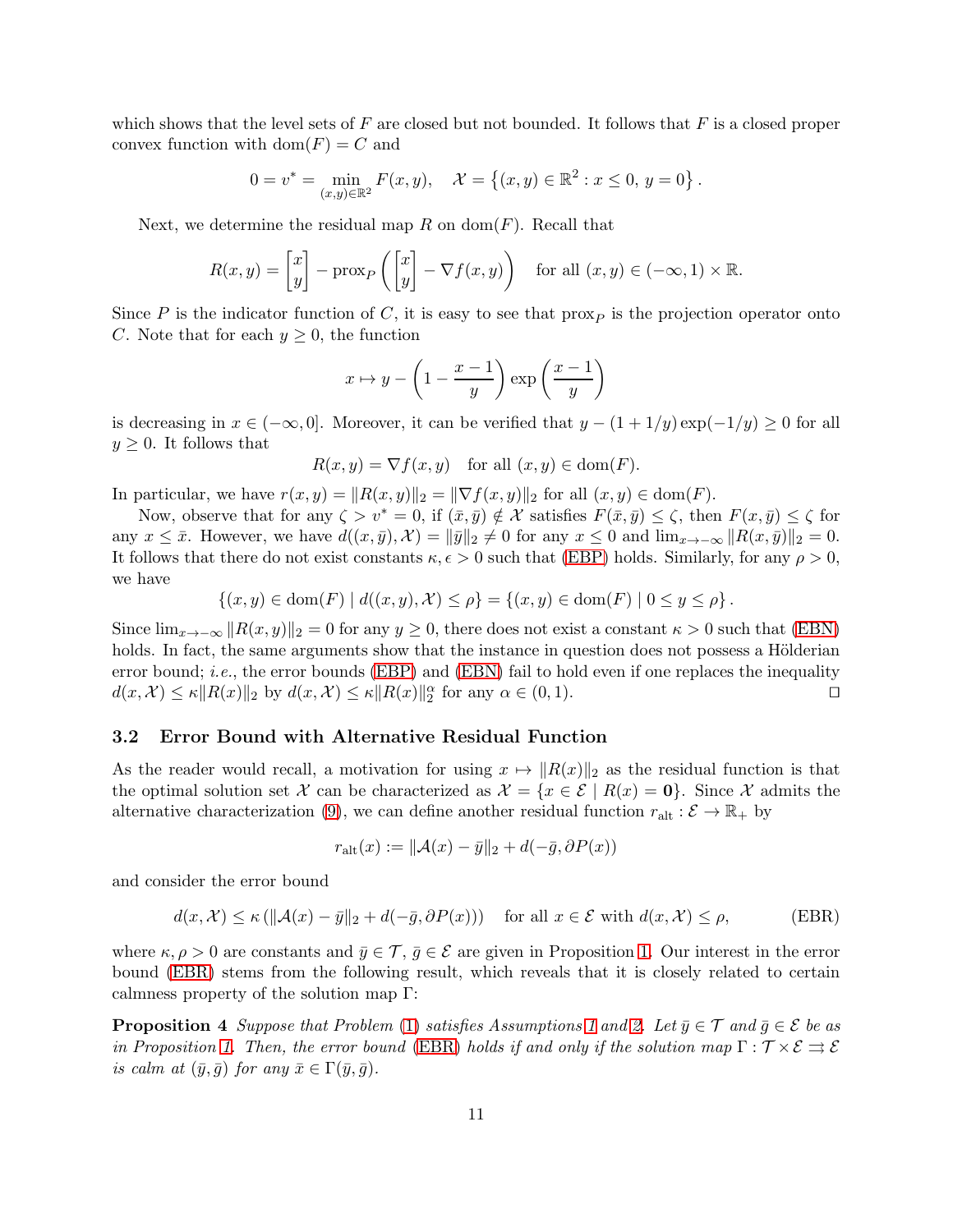**Proof** Suppose that the error bound [\(EBR\)](#page-10-0) holds. Let  $(y, g) \in \mathcal{T} \times \mathcal{E}$  be arbitrary and suppose that  $x \in \Gamma(y, g) \cap (\mathcal{X} + \rho \mathbb{B}_{\mathcal{E}})$ . In particular, we have  $\mathcal{A}(x) = y$  and  $-g \in \partial P(x)$ . Using the inequality  $(a + b)^2 \leq 2(a^2 + b^2)$ , which is valid for all  $a, b \in \mathbb{R}$ , we see from [\(EBR\)](#page-10-0) that

$$
d(x, \mathcal{X}) \le \kappa(\|y - \bar{y}\|_2 + \|g - \bar{g}\|_2) \le \sqrt{2}\kappa \|(y, g) - (\bar{y}, \bar{g})\|_2.
$$

Since  $\mathcal{X} = \Gamma(\bar{y}, \bar{g})$ , this implies that  $x \in \Gamma(\bar{y}, \bar{g}) + \sqrt{2\kappa} \| (y, g) - (\bar{y}, \bar{g}) \|_2 \mathbb{B}_{\mathcal{E}}$ . Hence,  $\Gamma$  is calm at  $(\bar{y}, \bar{g})$ for any  $\bar{x} \in \Gamma(\bar{y}, \bar{g})$ .

Conversely, suppose that  $\Gamma$  is calm at  $(\bar{y}, \bar{g})$  for any  $\bar{x} \in \Gamma(\bar{y}, \bar{g})$ . Since  $\mathcal{X} = \Gamma(\bar{y}, \bar{g})$  is compact by Assumption [2,](#page-4-1) Proposition [2](#page-7-3) implies the existence of  $\kappa, \rho > 0$  such that

<span id="page-11-0"></span>
$$
\Gamma(y,g) \cap (\mathcal{X} + \rho \mathbb{B}_{\mathcal{E}}) \subseteq \mathcal{X} + \kappa \| (y,g) - (\bar{y}, \bar{g}) \|_2 \mathbb{B}_{\mathcal{E}} \quad \text{for all } (y,g) \in \mathcal{T} \times \mathcal{E}.
$$
 (16)

Now, let  $x \in \mathcal{E}$  be such that  $d(x, \mathcal{X}) \leq \rho$  and  $\partial P(x) \neq \emptyset$ . Using [\(16\)](#page-11-0) and the inequality  $\sqrt{a^2 + b^2} \leq$  $a + b$ , which is valid for all  $a, b \geq 0$ , we have

$$
d(x, \mathcal{X}) \le \kappa ||(\mathcal{A}(x), g) - (\bar{y}, \bar{g})||_2 \le \kappa (||\mathcal{A}(x) - \bar{y}||_2 + ||g - \bar{g}||_2) \quad \text{for all } -g \in \partial P(x).
$$

It follows that the error bound [\(EBR\)](#page-10-0) holds. ⊔⊓

Since our goal is to link the error bound [\(EBP\)](#page-1-2) and the calmness of the solution map  $\Gamma$ , in view of Propositions [3](#page-9-0) and [4,](#page-10-1) it remains to understand the relationship between the error bounds [\(EBN\)](#page-9-1) and [\(EBR\)](#page-10-0). Towards that end, we prove the theorem, which constitutes the first main result of this paper:

<span id="page-11-1"></span>Theorem 1 Consider the optimization problem [\(1\)](#page-0-0). Under Assumptions [1](#page-3-1) and [2,](#page-4-1) the error bound [\(EBN\)](#page-9-1) holds if and only if the error bound [\(EBR\)](#page-10-0) holds.

The proof of Theorem [1](#page-11-1) relies on the following technical result:

Lemma 1 Suppose that Problem [\(1\)](#page-0-0) satisfies Assumptions [1](#page-3-1) and [2.](#page-4-1) Then, there exists a constant  $\rho_0 > 0$  such that  $N_\rho := \{x \in \mathcal{E} \mid d(x, \mathcal{X}) \leq \rho\} \subseteq \text{dom}(f)$  for all  $\rho \in (0, \rho_0]$ . Moreover, there exist constants  $L_A, L_R > 0$ , which depend on  $\rho_0$ , such that for all  $x \in N_{\rho_0}$ , we have

$$
\|\nabla f(x) - \bar{g}\|_2 \le L_A \|\mathcal{A}(x) - \bar{y}\|_2
$$
 and  $\|R(x)\|_2 \le L_R \cdot d(x, \mathcal{X}),$ 

where  $\bar{y} \in \mathcal{T}$  and  $\bar{g} \in \mathcal{E}$  are given in Proposition [1.](#page-4-0)

**Proof** Recall from the discussion in Section [2.1](#page-3-2) that  $dom(f)$  is open. On the other hand, the optimal solution set X is compact by Assumption [2.](#page-4-1) Since  $\mathcal{X} \subseteq \text{dom}(f)$ , a standard argument shows that  $N_{\rho_0} \subseteq \text{dom}(f)$  for some  $\rho_0 > 0$ . Moreover, we have  $N_{\rho} \subseteq N_{\rho'}$  whenever  $0 < \rho < \rho'$ .

Clearly, the set  $N_{\rho_0}$  is compact. This implies that  $\mathcal{A}(N_{\rho_0}) = \{ \mathcal{A}(x) \in \mathcal{T} \mid x \in N_{\rho_0} \} \subseteq \text{dom}(h)$ is also compact. By Assumption [1\(](#page-3-1)a-ii),  $\nabla h$  is Lipschitz continuous on  $\mathcal{A}(N_{\rho_0})$ . Hence, for any  $x \in N_{\rho_0}$ , there exists an  $L_A > 0$  such that

$$
\|\nabla f(x) - \bar{g}\|_2 = \|\mathcal{A}^* \nabla h(\mathcal{A}(x)) - \mathcal{A}^* \nabla h(\bar{y})\|_2 \le \|\mathcal{A}^*\| \cdot \|\nabla h(\mathcal{A}(x)) - \nabla h(\bar{y})\|_2 \le L_A \|\mathcal{A}(x) - \bar{y}\|_2.
$$

Now, let  $\bar{x}$  be the projection of x onto X. Then, we have  $\bar{y} = A(\bar{x})$  and  $\nabla f(\bar{x}) = \bar{g}$  by Proposition [1](#page-4-0) and  $R(\bar{x}) = 0$ . This, together with the 1-Lipschitz continuity of prox<sub>p</sub> on  $\mathcal{E}$ , implies

<span id="page-11-2"></span>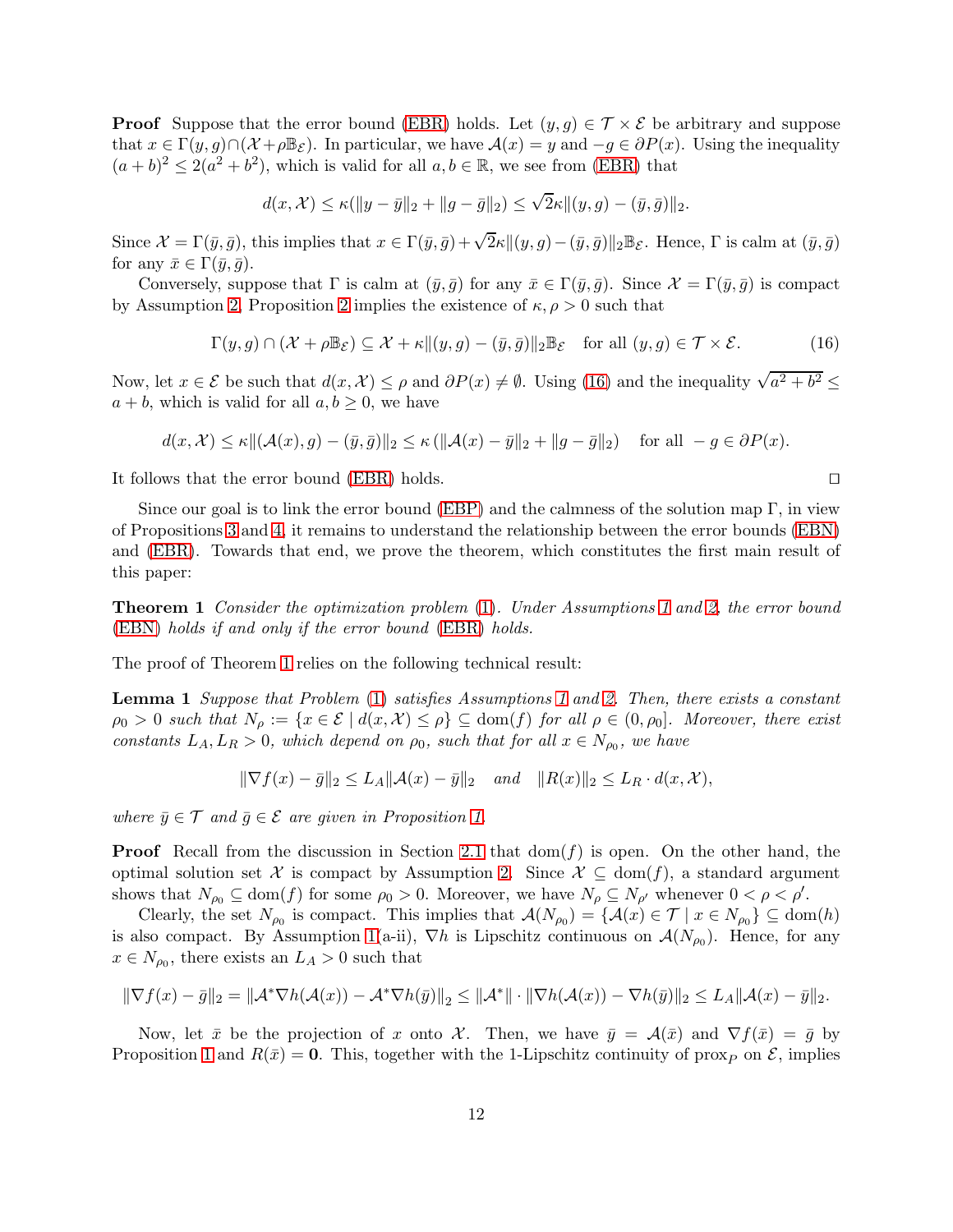that

$$
||R(x)||_2 = ||R(x) - R(\bar{x})||_2
$$
  
=  $||(\text{prox}_P(x - \nabla f(x)) - x) - (\text{prox}_P(\bar{x} - \bar{g}) - \bar{x})||_2$   
 $\leq ||x - \bar{x}||_2 + ||\text{prox}_P(x - \nabla f(x)) - \text{prox}_P(\bar{x} - \bar{g})||_2$   
 $\leq ||x - \bar{x}||_2 + ||(x - \bar{x}) - (\nabla f(x) - \bar{g})||_2$   
 $\leq 2||x - \bar{x}||_2 + L_A||A(x) - \bar{y}||_2$   
 $\leq L_R \cdot d(x, \mathcal{X}),$ 

where  $L_R = L_A ||A|| + 2 > 0$ . This completes the proof. □

**Proof of Theorem [1](#page-11-1)** Suppose that the error bound [\(EBN\)](#page-9-1) holds. Then, there exist constants  $\kappa_0, \rho > 0$  such that

<span id="page-12-0"></span>
$$
d(x, \mathcal{X}) \le \kappa_0 \|R(x)\|_2 \quad \text{for all } x \in \text{dom}(f) \text{ with } d(x, \mathcal{X}) \le \rho. \tag{17}
$$

By decreasing  $\rho$  if necessary, we may assume that  $\{x \in \mathcal{E} \mid d(x, \mathcal{X}) \leq \rho\} \subseteq \text{dom}(f)$ , so that Lemma [1](#page-11-2) applies. Let  $x \in \mathcal{E}$  be such that  $d(x, \mathcal{X}) \leq \rho$  and suppose that  $-g \in \partial P(x)$ . Using the definition of the proximity operator prox<sub>P</sub> in [\(4\)](#page-1-1), it is straightforward to verify that  $x = \text{prox}_P (x - g)$ . This, together with  $(17)$  and the definition of the residual map R in  $(3)$ , leads to

<span id="page-12-1"></span>
$$
d(x, \mathcal{X}) \leq \kappa_0 \|\text{prox}_P(x - \nabla f(x)) - x\|_2
$$
  
\n
$$
= \kappa_0 \|\text{prox}_P(x - \nabla f(x)) - \text{prox}_P(x - g)\|_2
$$
  
\n
$$
\leq \kappa_0 \|\nabla f(x) - g\|_2
$$
  
\n
$$
\leq \kappa_0 (\|\nabla f(x) - \bar{g}\|_2 + \|\bar{g} - g\|_2)
$$
  
\n
$$
\leq \kappa_0 (L_A \|\mathcal{A}(x) - \bar{y}\|_2 + \|g - \bar{g}\|_2)
$$
\n(19)

$$
\leq \kappa (\|\mathcal{A}(x) - \bar{y}\|_2 + \|g - \bar{g}\|_2),
$$

where [\(18\)](#page-12-1) follows from the 1-Lipschitz continuity of prox<sub>P</sub> on  $\mathcal{E}$ , [\(19\)](#page-12-1) follows from Lemma [1,](#page-11-2) and  $\kappa = \kappa_0 \cdot \max\{L_A, 1\} > 0$ . Since  $-g \in \partial P(x)$  is arbitrary, we conclude that the error bound [\(EBR\)](#page-10-0) holds.

Conversely, suppose that the error bound [\(EBR\)](#page-10-0) holds. Then, there exist constants  $\kappa_0$ ,  $\rho_0 > 0$ such that

<span id="page-12-2"></span>
$$
d(x, \mathcal{X}) \le \kappa_0 \left( \|\mathcal{A}(x) - \bar{y}\|_2 + d(-\bar{g}, \partial P(x)) \right) \quad \text{for all } x \in \mathcal{E} \text{ with } d(x, \mathcal{X}) \le \rho_0. \tag{20}
$$

By Lemma [1,](#page-11-2) there exists a constant  $\rho_1 > 0$  such that  $\{x \in \mathcal{E} \mid d(x, \mathcal{X}) \leq \rho_1\} \subseteq \text{dom}(f)$ . Set  $\rho = \min\{\rho_0, \rho_1\}/(L_R + 1) > 0$  and let  $x \in \mathcal{E}$  be such that  $d(x, \mathcal{X}) \leq \rho$ , where  $L_R > 0$  is given in Lemma [1.](#page-11-2) Using the definition of the proximity operator  $\gamma_P$  in [\(4\)](#page-1-1) and the residual map R in [\(3\)](#page-1-3), we have  $\mathbf{0} \in R(x) + \nabla f(x) + \partial P(x + R(x))$ , or equivalently,

$$
-(\nabla f(x) + R(x)) \in \partial P(x + R(x)).\tag{21}
$$

In addition, the property of projection onto  $\mathcal{X}$ , the triangle inequality, and Lemma [1](#page-11-2) imply

<span id="page-12-3"></span>
$$
d(x + R(x), \mathcal{X}) \le d(x, \mathcal{X}) + ||R(x)||_2 \le (L_R + 1)\rho \le \rho_0.
$$
 (22)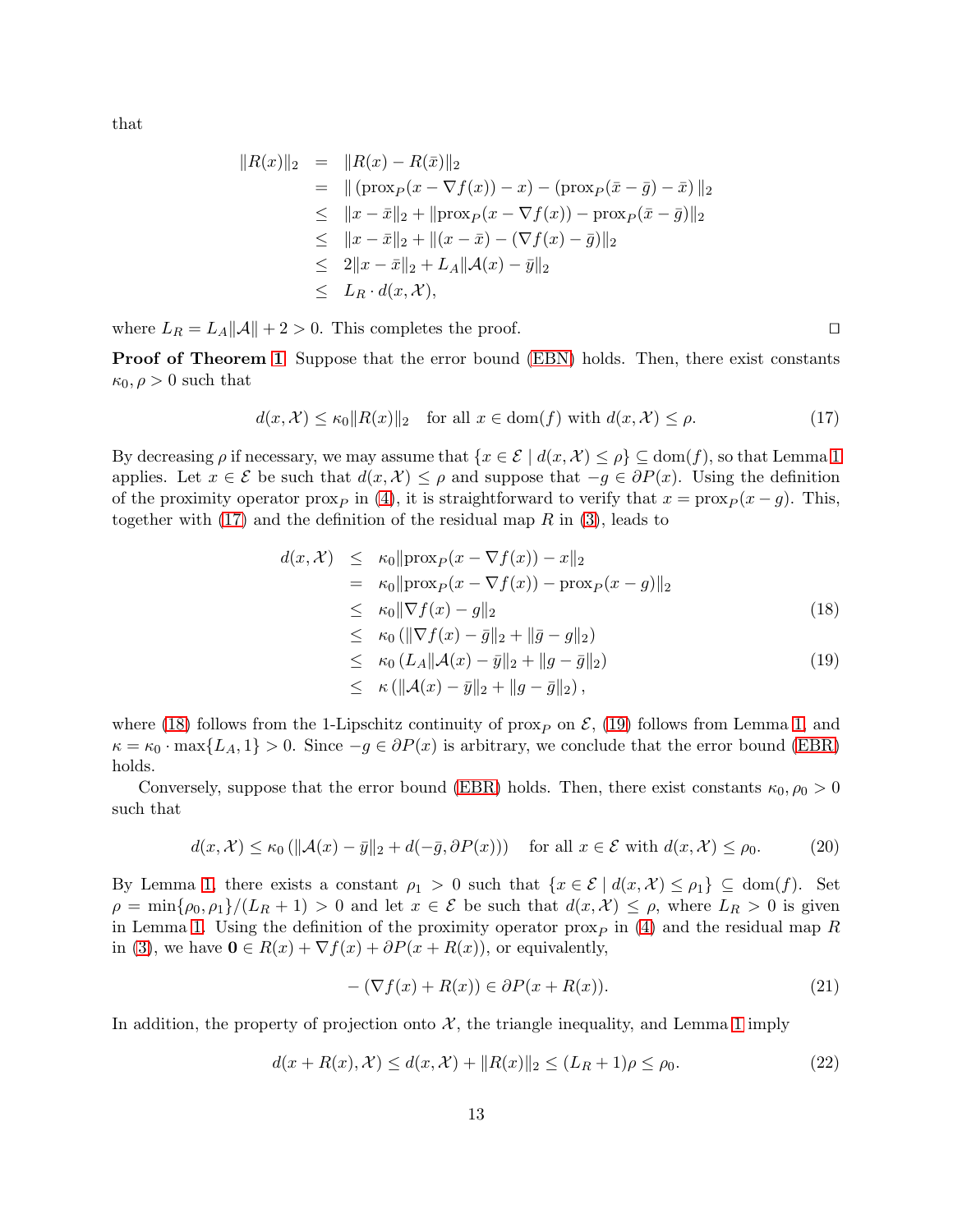It follows from  $(20)$ – $(22)$  and Lemma [1](#page-11-2) that

$$
d(x + R(x), \mathcal{X}) \leq \kappa_0 \left( \|\mathcal{A}(x + R(x)) - \bar{y}\|_2 + \|\nabla f(x) + R(x) - \bar{g}\|_2 \right)
$$
  
\n
$$
\leq \kappa_0 \left[ \|\mathcal{A}(x) - \bar{y}\|_2 + \|\nabla f(x) - \bar{g}\|_2 + (\|\mathcal{A}\| + 1)\|R(x)\|_2 \right]
$$
  
\n
$$
\leq \kappa_0 \left[ (L_A + 1) \|\mathcal{A}(x) - \bar{y}\|_2 + (\|\mathcal{A}\| + 1)\|R(x)\|_2 \right].
$$

Hence, we obtain

$$
d(x, \mathcal{X}) \leq d(x + R(x), \mathcal{X}) + ||R(x)||_2 \leq \kappa_1 (||\mathcal{A}(x) - \bar{y}||_2 + ||R(x)||_2),
$$

where  $\kappa_1 = \max{\kappa_0(L_A + 1), \kappa_0(\|\mathcal{A}\| + 1) + 1} > 0$ . Since  $(a + b)^2 \le 2(a^2 + b^2)$  for any  $a, b \in \mathbb{R}$ , the above inequality yields

<span id="page-13-1"></span>
$$
d(x,\mathcal{X})^2 \le 2\kappa_1^2 \left( \|\mathcal{A}(x) - \bar{y}\|_2^2 + \|R(x)\|_2^2 \right) \quad \text{for all } x \in \mathcal{E} \text{ with } d(x,\mathcal{X}) \le \rho. \tag{23}
$$

Now, let  $V = \{A(x) \in \mathcal{T} \mid d(x, \mathcal{X}) \leq \rho\} \subseteq \text{dom}(h)$ . Since X is compact, V is also compact. By Assumption [1\(](#page-3-1)a-ii), the function h is strongly convex on V. Hence, there exists a  $\sigma > 0$  such that for any  $x \in \mathcal{E}$  satisfying  $d(x, \mathcal{X}) \leq \rho$ , we have

$$
\sigma \|\mathcal{A}(x) - \bar{y}\|_2^2 \le \langle \nabla h(\mathcal{A}(x)) - \nabla h(\bar{y}), \mathcal{A}(x) - \bar{y} \rangle = \langle \nabla f(x) - \bar{g}, x - \bar{x} \rangle,\tag{24}
$$

where  $\bar{x}$  is the projection of x onto X. Using the convexity of P and the fact that  $-\bar{g} \in \partial P(\bar{x})$  and  $-g(x) \in \partial P(x + R(x))$ , we have

$$
\langle \bar{g} - g(x), x + R(x) - \bar{x} \rangle \ge 0.
$$

It follows that

<span id="page-13-2"></span>
$$
\langle \nabla f(x) - \bar{g}, x - \bar{x} \rangle + ||R(x)||_2^2 \leq \langle \bar{g} - \nabla f(x) + \bar{x} - x, R(x) \rangle
$$
  
\n
$$
\leq (||\nabla f(x) - \nabla f(\bar{x})||_2 + d(x, \mathcal{X})) ||R(x)||_2
$$
  
\n
$$
\leq (L_f + 1) \cdot d(x, \mathcal{X}) \cdot ||R(x)||_2
$$
\n(25)

for some constant  $L_f > 0$ , where we use the fact that  $\nabla f$  is Lipschitz continuous on the compact set  $\{x \in \mathcal{E} \mid d(x, \mathcal{X}) \leq \rho\}$  in the last inequality (see the discussion in Section [2.1\)](#page-3-2). Since  $||R(x)||_2^2 \geq 0$ for all  $x \in \mathcal{E}$ , we conclude from  $(23)$ – $(25)$  that

$$
d(x, \mathcal{X})^2 \le \kappa_2 \left( d(x, \mathcal{X}) \cdot ||R(x)||_2 + ||R(x)||_2^2 \right),
$$

where  $\kappa_2 = 2\kappa_1^2 \cdot \max\{(L_f + 1)/\sigma, 1\}$ . Solving the above quadratic inequality yields

<span id="page-13-0"></span>
$$
d(x, \mathcal{X}) \le \kappa \|R(x)\|_2 \quad \text{for all } x \in \mathcal{E} \text{ with } d(x, \mathcal{X}) \le \rho,
$$

where  $\kappa = (\kappa_2 + \sqrt{\kappa_2(\kappa_2 + 4)})/2$ . This completes the proof. □

Upon combining Propositions [3,](#page-9-0) [4](#page-10-1) and Theorem [1,](#page-11-1) we obtain the following sufficient condition for the error bound [\(EBP\)](#page-1-2) to hold:

Corollary 1 Under the setting of Theorem [1,](#page-11-1) the error bound [\(EBP\)](#page-1-2) holds if the solution map  $\Gamma : \mathcal{T} \times \mathcal{E} \rightrightarrows \mathcal{E}$  is calm at  $(\bar{y}, \bar{q})$  for any  $\bar{x} \in \Gamma(\bar{y}, \bar{q})$ .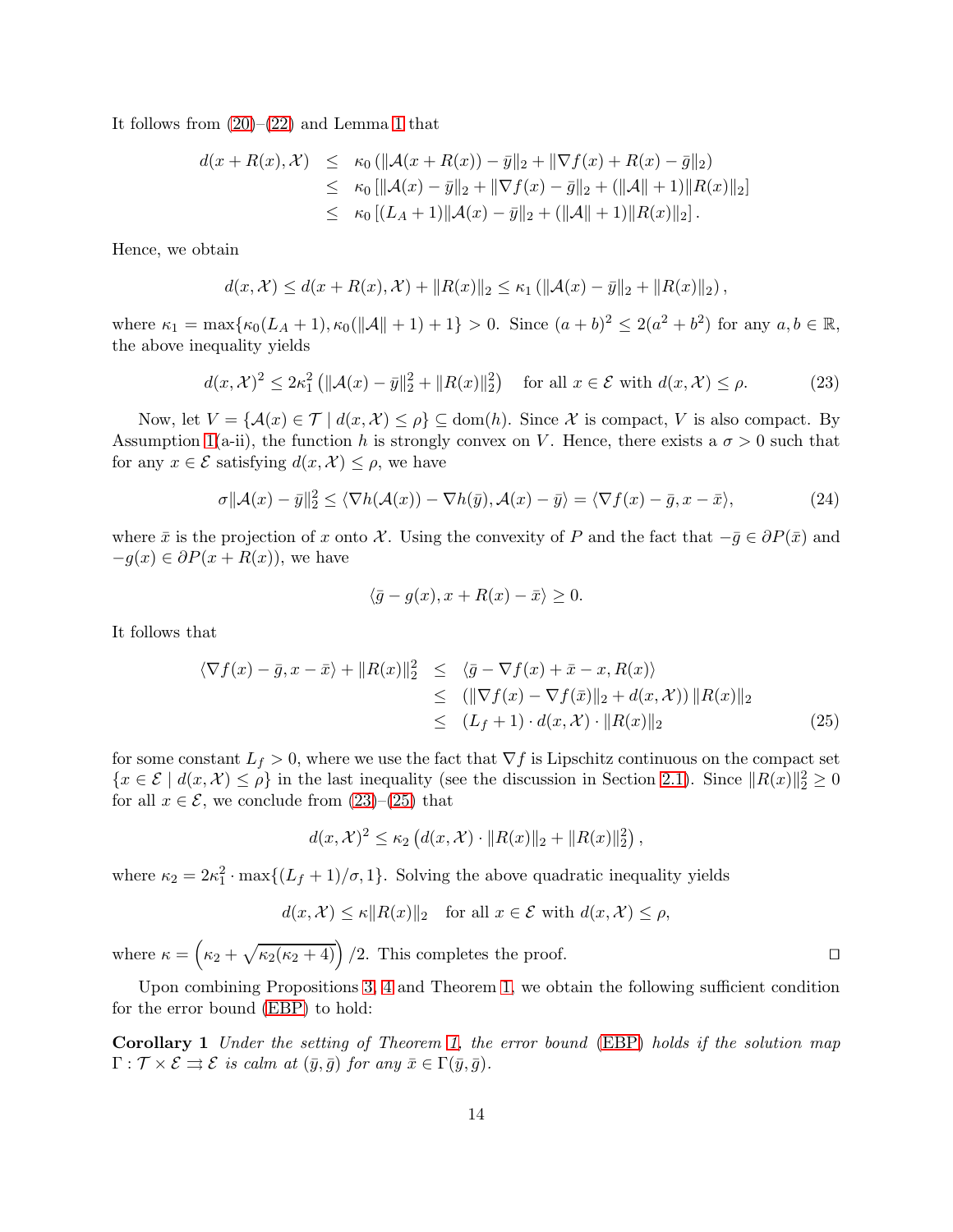### 3.3 Verifying the Calmness of the Solution Map Γ

Corollary [1](#page-13-0) reduces the problem of establishing the error bound [\(EBP\)](#page-1-2) for those instances of Problem [\(1\)](#page-0-0) that satisfy Assumptions [1](#page-3-1) and [2](#page-4-1) to that of checking certain calmness property of the solution map  $\Gamma$ . The upshot of this reduction is that the latter problem can be tackled using a wide array of tools in set-valued analysis. As an illustration, let us develop a simple sufficient condition for the calmness property stated in Corollary [1](#page-13-0) to hold.

To motivate our approach, observe that the solution map  $\Gamma$  has a separable structure. Specifically, we have

$$
\Gamma(y,g) = \{ x \in \mathcal{E} \mid \mathcal{A}(x) = y, \, -g \in \partial P(x) \} = \Gamma_f(y) \cap \Gamma_P(g),
$$

where  $\Gamma_f : \mathcal{T} \rightrightarrows \mathcal{E}$  and  $\Gamma_P : \mathcal{E} \rightrightarrows \mathcal{E}$  are multi-functions defined by

<span id="page-14-2"></span>
$$
\Gamma_f(y) := \{ x \in \mathcal{E} \mid \mathcal{A}(x) = y \}, \quad \Gamma_P(g) := \{ x \in \mathcal{E} \mid -g \in \partial P(x) \}.
$$
 (26)

Intuitively, if  $x \in \mathcal{E} \backslash \mathcal{X}$  is close to both  $\Gamma_f(\bar{y})$  and  $\Gamma_P(\bar{g})$ , then it should be close to  $\Gamma_f(\bar{y}) \cap \Gamma_P(\bar{g}) = \mathcal{X}$ . This suggests that it may be possible to estimate  $d(x, \mathcal{X})$  by separately estimating  $d(x, \Gamma_f(\bar{y}))$  and  $d(x, \Gamma_P(\bar{g}))$ . Such idea can be formalized using the notion of *bounded linear regularity* of a collection of closed convex sets. We begin with the definition.

**Definition 2** (see, e.g., [\[3,](#page-29-7) Definition 5.6]) Let  $C_1, \ldots, C_N$  be closed convex subsets of E with a non-empty intersection C. We say that the collection  $\{C_1, \ldots, C_N\}$  is boundedly linearly regular if for every bounded subset B of  $\mathcal{E}$ , there exists a constant  $\kappa > 0$  such that

<span id="page-14-1"></span><span id="page-14-0"></span>
$$
d(x, C) \le \kappa \cdot \max_{i=1,\dots,N} d(x, C_i) \quad \text{for all } x \in B.
$$

Naturally, we are interested in the collection  $\mathcal{C} = {\{\Gamma_f(\bar{y}), \Gamma_P(\bar{q})\}}$ . It is obvious that both  $\Gamma_f(\bar{y})$ and  $\Gamma_P(\bar{g})$  are convex, and that the former is closed. Using the fact that P is a closed proper convex function (Assumption [1\(](#page-3-1)b)) and [\[30,](#page-30-7) Theorem 24.4], we see that  $\Gamma_P(\bar{g})$  is closed as well. In addition, we have  $\Gamma_f(\bar{y}) \cap \Gamma_P(\bar{g}) = \mathcal{X}$ , which is non-empty by Assumption [2.](#page-4-1) Thus, the collection C satisfies the hypothesis of Definition [2.](#page-14-1) The following result highlights the relevance of the notion of bounded linear regularity in establishing the calmness property stated in Corollary [1.](#page-13-0)

**Theorem 2** Suppose that Problem [\(1\)](#page-0-0) satisfies Assumptions [1](#page-3-1) and [2.](#page-4-1) Let  $\bar{y} \in \mathcal{T}$  and  $\bar{g} \in \mathcal{E}$  be as in Proposition [1.](#page-4-0) Consider the collection  $C = {\{\Gamma_f(\bar{y}), \Gamma_P(\bar{g})\}}$ , where the multi-functions  $\Gamma_f : \mathcal{T} \rightrightarrows \mathcal{E}$ and  $\Gamma_P : \mathcal{E} \rightrightarrows \mathcal{E}$  are defined in [\(26\)](#page-14-2). Suppose that the following two conditions hold:

- $(C1)$ . The collection C is boundedly linearly regular.
- (C2). For any  $\bar{x} \in \mathcal{X}$ , the subdifferential  $\partial P : \mathcal{E} \rightrightarrows \mathcal{E}$  is metrically sub-regular at  $\bar{x}$  for  $-\bar{g}$ .

Then, the solution map  $\Gamma : \mathcal{T} \times \mathcal{E} \rightrightarrows \mathcal{E}$  is calm at  $(\bar{y}, \bar{q})$  for any  $\bar{x} \in \Gamma(\bar{y}, \bar{q})$ .

**Proof** Condition (C2) and Fact [1](#page-7-4) imply that  $(\partial P)^{-1} : \mathcal{E} \Rightarrow \mathcal{E}$  is calm at  $-\bar{g}$  for any  $\bar{x} \in \mathcal{X}$ . Since X is compact by Assumption [2,](#page-4-1) Proposition [2](#page-7-3) implies the existence of constants  $\kappa_0, \epsilon > 0$  such that

$$
(\partial P)^{-1}(-g) \cap (\mathcal{X} + \epsilon \mathbb{B}_{\mathcal{E}}) \subseteq (\partial P)^{-1}(-\bar{g}) + \kappa_0 \|g - \bar{g}\|_2 \mathbb{B}_{\mathcal{E}} \quad \text{for all } g \in \mathcal{E}.
$$

It is clear that  $\Gamma(y,g) \subseteq \Gamma_P(g) = (\partial P)^{-1}(-g)$  for any  $(y,g) \in \mathcal{T} \times \mathcal{E}$ . Thus, the above inclusion leads to

$$
\Gamma(y,g)\cap(\mathcal{X}+\epsilon\mathbb{B}_{\mathcal{E}})\subseteq\Gamma_P(\bar{g})+\kappa_0\|g-\bar{g}\|_2\mathbb{B}_{\mathcal{E}}\quad\text{for all }(y,g)\in\mathcal{T}\times\mathcal{E}.
$$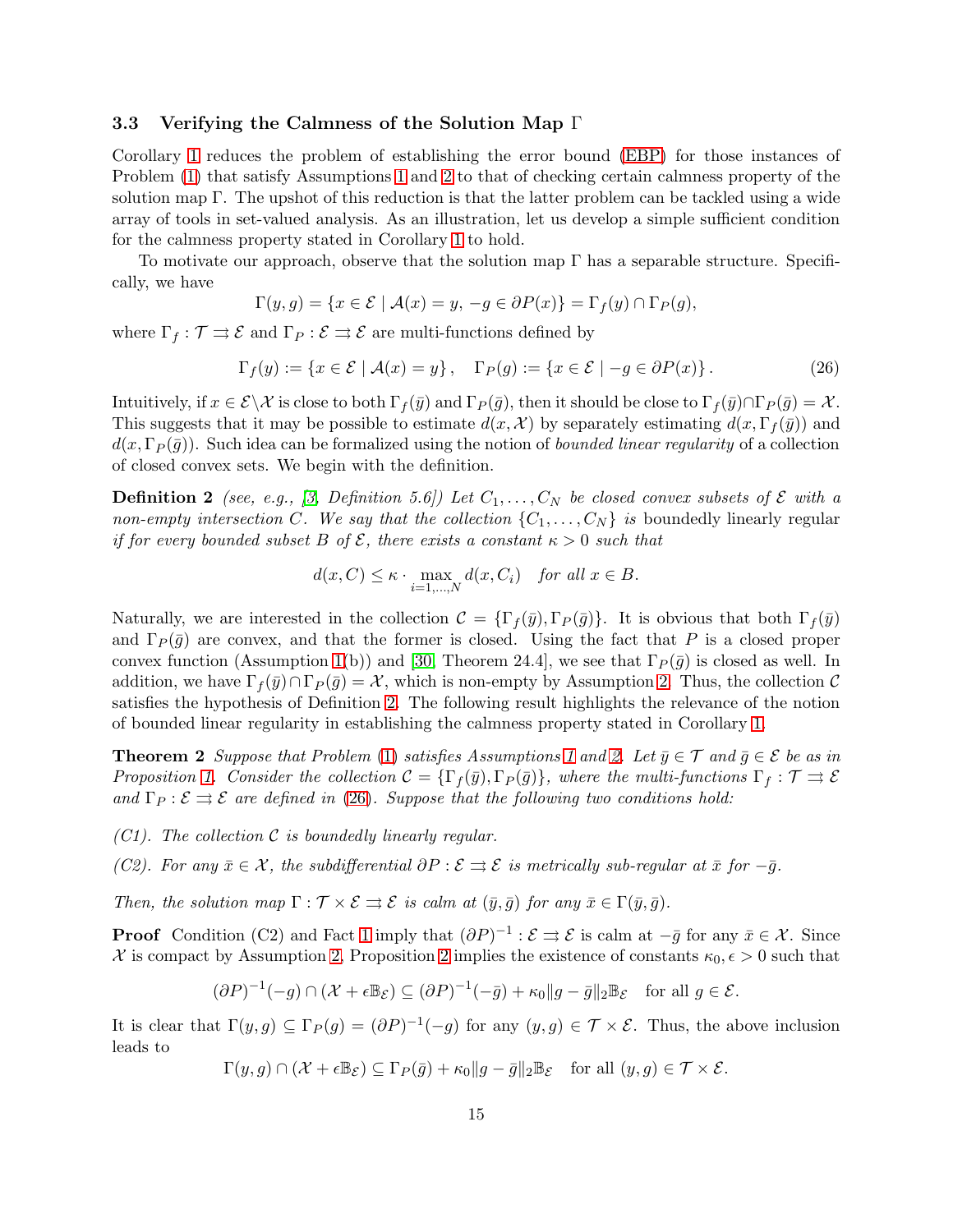In particular, for any  $(y, g) \in \mathcal{T} \times \mathcal{E}$  such that  $\Gamma(y, g) \cap (\mathcal{X} + \epsilon \mathbb{B}_{\mathcal{E}}) \neq \emptyset$ , we have

<span id="page-15-0"></span>
$$
d(x, \Gamma_P(\bar{g})) \le \kappa_0 \|g - \bar{g}\|_2 \quad \text{for all } x \in \Gamma(y, g) \cap (\mathcal{X} + \epsilon \mathbb{B}_{\mathcal{E}}). \tag{27}
$$

On the other hand, observe that  $\Gamma_f(\bar{y})$  is the set of solutions to a linear system. Thus, by the Hoffman bound [\[12\]](#page-29-8), there exists a constant  $\kappa_1 > 0$  such that

$$
d(x, \Gamma_f(\bar{y})) \le \kappa_1 \| \mathcal{A}(x) - \bar{y} \|_2 \quad \text{for all } x \in \mathcal{E}.
$$
 (28)

Now, since  $\mathcal{X} + \epsilon \mathbb{B}_{\mathcal{E}}$  is bounded, by condition (C1), there exists a constant  $\kappa_2 > 0$  such that

<span id="page-15-1"></span>
$$
d(x,\Gamma(\bar{y},\bar{g})) \le \kappa_2 \cdot \max\left\{d(x,\Gamma_f(\bar{y})),d(x,\Gamma_P(\bar{g}))\right\} \quad \text{for all } x \in \mathcal{X} + \epsilon \mathbb{B}_{\mathcal{E}}.
$$
 (29)

It follows from [\(27\)](#page-15-0)–[\(29\)](#page-15-1) that for any  $(y, g) \in \mathcal{T} \times \mathcal{E}$  satisfying  $\Gamma(y, g) \cap (\mathcal{X} + \epsilon \mathbb{B}_{\mathcal{E}}) \neq \emptyset$ , we have

$$
d(x, \Gamma(\bar{y}, \bar{g})) \le \kappa_2 \cdot \max \{\kappa_1 \| \mathcal{A}(x) - \bar{y} \|_2, \kappa_0 \| g - \bar{g} \|_2 \}
$$
  
 
$$
\le \kappa \cdot \| (y, g) - (\bar{y}, \bar{g}) \|_2 \quad \text{for all } x \in \Gamma(y, g) \cap (\mathcal{X} + \epsilon \mathbb{B}_{\mathcal{E}}),
$$

where  $\kappa = \kappa_2 \cdot \max{\kappa_0, \kappa_1}$ . This implies that  $\Gamma$  is calm at  $(\bar{y}, \bar{g})$  for any  $\bar{x} \in \Gamma(\bar{y}, \bar{g})$ , as desired.  $\Box$ 

As seen from Theorem [2,](#page-14-0) the bounded linear regularity of the collection  $\mathcal C$  can potentially simplify the task of verifying the calmness property stated in Corollary [1](#page-13-0) and hence of establishing the error bound [\(EBP\)](#page-1-2). Thus, it is natural to ask when the collection  $\mathcal C$  is boundedly linearly regular. The following fact provides a simple answer.

**Fact 2** ([\[4,](#page-29-9) Corollary 3]) Let  $C_1, \ldots, C_N$  be closed convex subsets of  $\mathcal{E}$ , where  $C_{r+1}, \ldots, C_N$  are polyhedral for some  $r \in \{0, 1, \ldots, N\}$ . Suppose that

<span id="page-15-2"></span>
$$
\bigcap_{i=1}^r \text{ri}(C_i) \cap \bigcap_{i=r+1}^N C_i \neq \emptyset.
$$

Then, the collection  $\{C_1, \ldots, C_N\}$  is boundedly linearly regular.

Although Fact [2](#page-15-2) only gives a sufficient condition for the collection  $\mathcal C$  to be boundedly linearly regular, it is already very useful for studying the error bound property [\(EBP\)](#page-1-2) associated with Problem [\(1\)](#page-0-0). This will be elaborated in the next section.

### 4 Applications to Structured Convex Optimization

So far our investigation has focused on deriving conditions that can imply the error bound [\(EBP\)](#page-1-2) for the structured convex optimization problem [\(1\)](#page-0-0). However, we have yet to exhibit instances of Problem [\(1\)](#page-0-0) that would satisfy those conditions. As it turns out, such instances abound in applications. In this section, we will consider four classes of instances of Problem [\(1\)](#page-0-0) and show that they all possess the calmness property stated in Corollary [1.](#page-13-0) Consequently, they all have the error bound property [\(EBP\)](#page-1-2). Although previous works have already established the error bound property for three of the four classes of instances mentioned above, we shall see that our approach provides a unified and more transparent treatment of the existing results. More interestingly, our approach allows us to resolve the validity of the error bound [\(EBP\)](#page-1-2) for the fourth class of instances, which comprises of structured convex optimization problems with nuclear norm regularization. This answers an open question raised by Tseng [\[38\]](#page-31-0).

For notational simplicity, in what follows, we shall refer to  $f$  as the *loss function* and  $P$  as the regularizer. Moreover, unless otherwise stated, Assumptions [1](#page-3-1) and [2](#page-4-1) will be in force.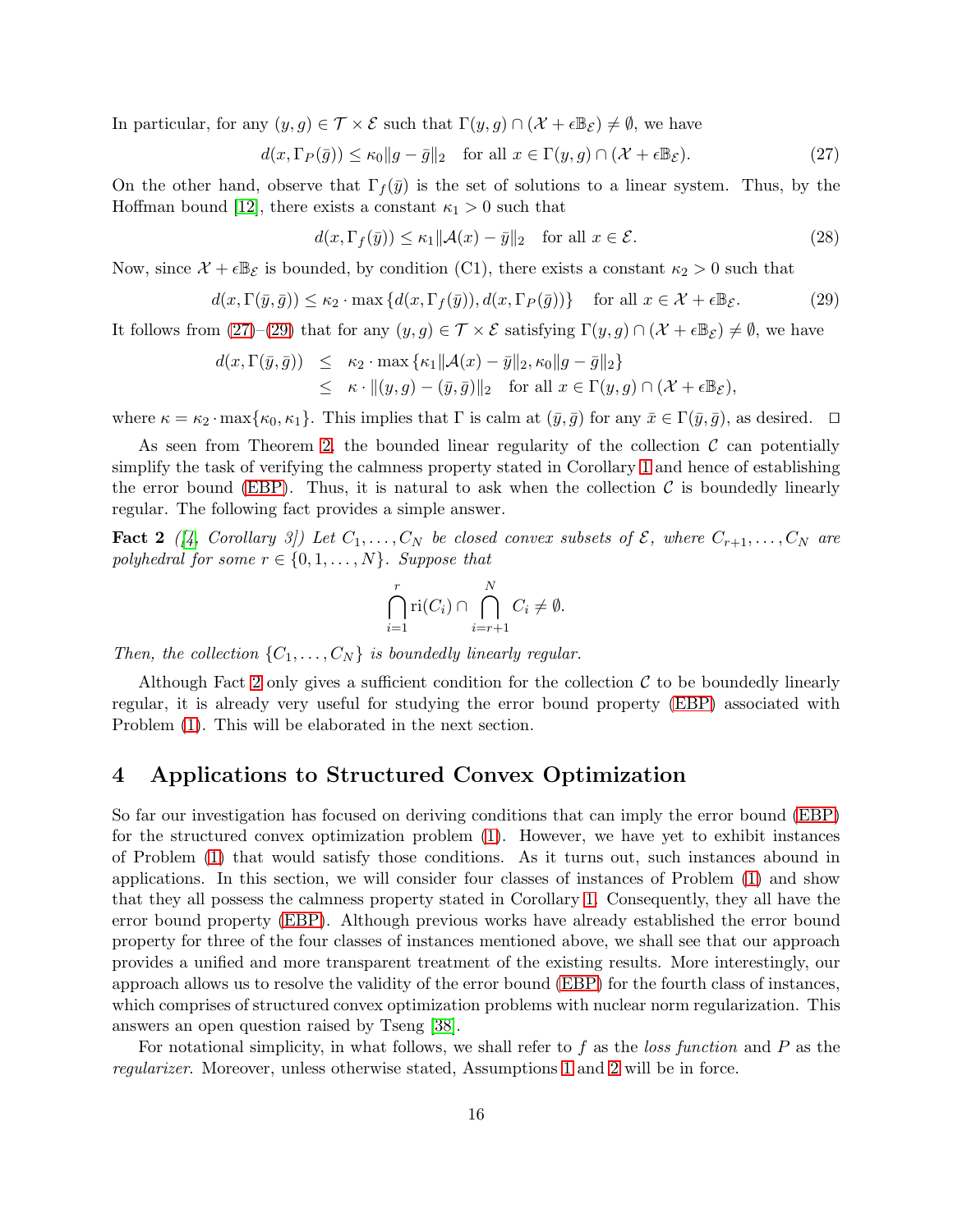### <span id="page-16-0"></span>4.1 Strongly Convex Loss Function

As a warm-up, suppose that the linear operator A in Assumption [1](#page-3-1) is the identity; i.e.,  $\mathcal{E} = \mathcal{T}$  and  $\mathcal{A}(x) = x$  for all  $x \in \mathcal{E}$ . This gives rise to instances of Problem [\(1\)](#page-0-0) in which the loss function f is strongly convex and has a Lipschitz continuous gradient on any compact convex set  $V \subseteq \text{dom}(f)$ . Conversely, any such loss function can be put into the form  $(5)$  by letting  $\mathcal A$  to be the identity map,  $h = f$ , and  $c = 0$ . It is well known that in this case the error bound [\(EBP\)](#page-1-2) holds whenever the optimal solution set X is non-empty; see, e.g., [\[25,](#page-30-4) Theorem 3.1]. To recover this result using the machinery developed in Section [3,](#page-8-0) we first observe that the solution map  $\Gamma$  is given by

<span id="page-16-1"></span>
$$
\Gamma(y,g) = \begin{cases} \{y\} & \text{if } -g \in \partial P(y), \\ \emptyset & \text{otherwise.} \end{cases} \tag{30}
$$

Now, note that X is either empty or a singleton. Thus, the non-emptiness of X is equivalent to Assumption [2.](#page-4-1) In particular, we have  $\mathcal{X} = \Gamma(\bar{y}, \bar{g}) = {\bar{x}}$ , where  $\bar{x} = \bar{y} \in \mathcal{E}$  and  $\bar{g} = \nabla h(\bar{x}) + c \in \mathcal{E}$ with  $-\bar{g} \in \partial P(\bar{x})$ . This, together with [\(30\)](#page-16-1), implies that

$$
\Gamma(y,g) \subseteq \Gamma(\bar{y},\bar{g}) + \|y-\bar{y}\|_2 \mathbb{B}_{\mathcal{E}} \subseteq \Gamma(\bar{y},\bar{g}) + \|(y,g) - (\bar{y},\bar{g})\|_2 \mathbb{B}_{\mathcal{E}} \quad \text{for all } (y,g) \in \mathcal{T} \times \mathcal{E},
$$

which in turn implies that  $\Gamma$  is calm at  $(\bar{y}, \bar{g})$  for  $\bar{x} \in \Gamma(\bar{y}, \bar{g})$ . The desired conclusion then follows from Corollary [1.](#page-13-0)

**Proposition 5** Suppose that Problem [\(1\)](#page-0-0) satisfies Assumptions [1](#page-3-1) and [2.](#page-4-1) Suppose further that A is the identity map, so that the loss function f is strongly convex and has a Lipschitz continuous gradient on any compact convex set  $V \subseteq dom(f)$ . Then, the error bound [\(EBP\)](#page-1-2) holds.

### 4.2 Polyhedral Convex Regularizer

Next, we consider instances of Problem  $(1)$  in which the regularizer P is polyhedral convex. This covers settings where P is the LASSO regularizer (*i.e.*,  $P(x) = ||x||_1$ ) or the  $\ell_{\infty}$ -norm regularizer  $(i.e., P(x) = ||x||_{\infty})$ . In view of Corollary [1,](#page-13-0) to establish the error bound [\(EBP\)](#page-1-2), it suffices to check conditions (C1) and (C2) in Theorem [2.](#page-14-0) Towards that end, let us write  $\Gamma(y, g) = \Gamma_f(y) \cap \Gamma_P(g)$ , where  $\Gamma_f$ ,  $\Gamma_P$  are defined in [\(26\)](#page-14-2). Since P is a polyhedral convex function, its conjugate  $P^*$  is also a polyhedral convex function [\[30,](#page-30-7) Theorem 19.2]. Thus, by [\[30,](#page-30-7) Corollary 23.5.1 and Theorem 23.10], the set

$$
\partial P^*(-\bar{g}) = (\partial P)^{-1}(-\bar{g}) = \Gamma_P(\bar{g})
$$

is polyhedral convex. As  $\Gamma_f(\bar{y})$  is also polyhedral convex (it is the set of solutions to a linear system), we conclude from Fact [2](#page-15-2) that the collection  $\{\Gamma_f(\bar{y}), \Gamma_P(\bar{g})\}$  is boundedly linearly regular; *i.e.*, condition  $(C1)$  is satisfied.

Now, by [\[28,](#page-30-10) Proposition 3],  $\partial P^* = (\partial P)^{-1}$  is a polyhedral multi-function; i.e.,  $gph(\partial P^*)$  is the union of a finite (possibly empty) collection of polyhedral convex sets (see [\[45\]](#page-31-9) for an alternative proof of this result). Hence, we can invoke a celebrated result of Robinson [\[29\]](#page-30-11) to conclude that  $(\partial P)^{-1}$  is calm at  $-\bar{g}$  for any  $\bar{x} \in \mathcal{X}$ ; see [\[8,](#page-29-4) Proposition 3H.1]. This, together with Fact [1,](#page-7-4) implies that for any  $\bar{x} \in \mathcal{X}$ ,  $\partial P$  is metrically sub-regular at  $\bar{x}$  for  $-\bar{g}$ ; *i.e.*, condition (C2) is satisfied.

Proposition 6 Suppose that Problem [\(1\)](#page-0-0) satisfies Assumptions [1](#page-3-1) and [2](#page-4-1) with P being a polyhedral convex regularizer. Then, the error bound [\(EBP\)](#page-1-2) holds.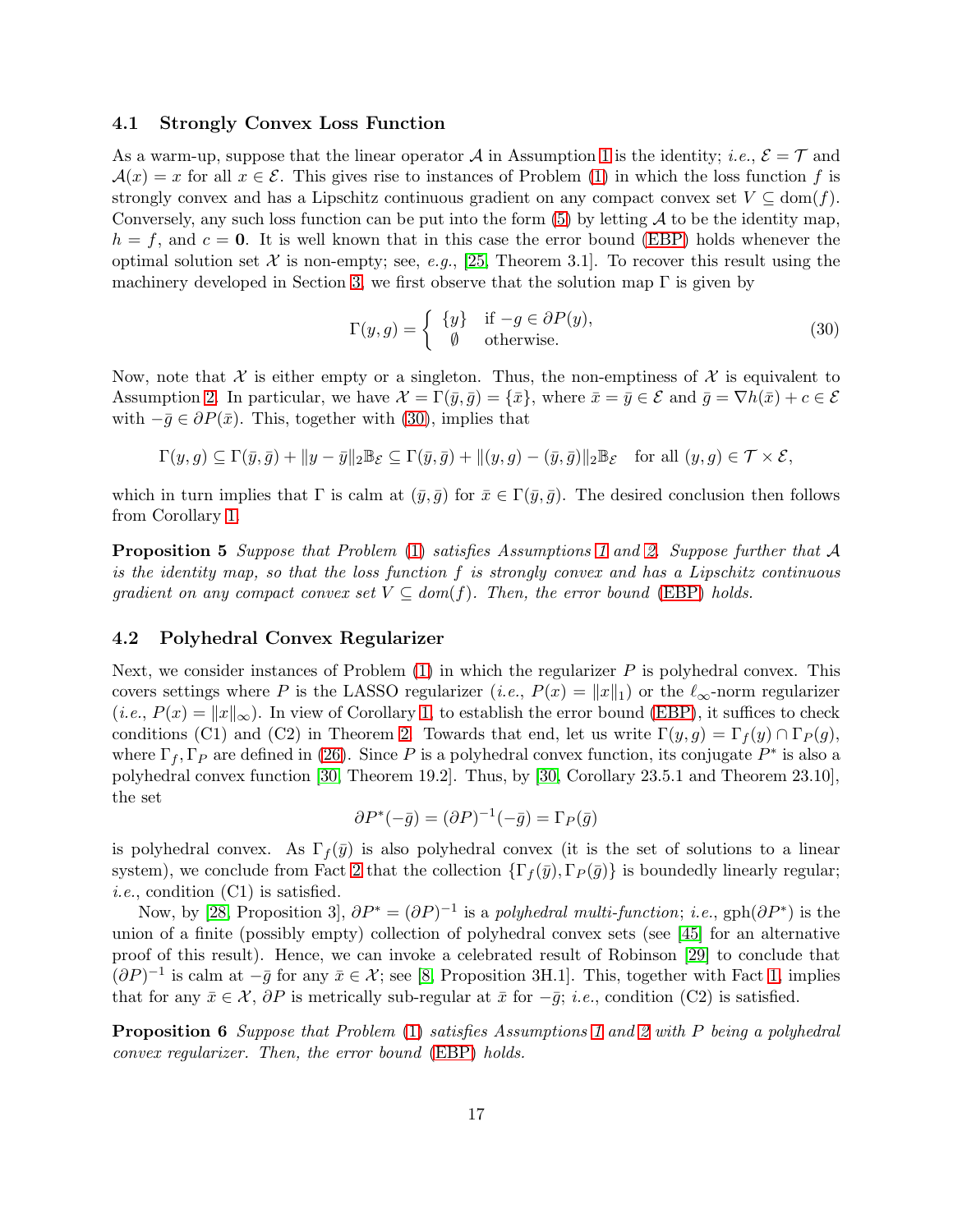Modulo the boundedness assumption on  $\mathcal X$  (see Assumption [2\)](#page-4-1), our argument above leads to an alternative proof of Theorem 2.1 in Luo and Tseng [\[17\]](#page-30-5) and a part of Theorem 4 in Tseng and Yun [\[39\]](#page-31-5). It is worth noting that one can use the machinery developed in Section [3](#page-8-0) to establish the error bound [\(EBP\)](#page-1-2) without assuming the boundedness of  $X$ . However, one needs to exploit the polyhedrality of P, just as it was done in [\[17,](#page-30-5) [39\]](#page-31-5). Since our original motivation is to develop an analysis framework that can tackle non-polyhedral regularizers  $P$ , we choose not to pursue a separate, more refined analysis for the polyhedral case, so as to streamline the presentation.

### <span id="page-17-0"></span>4.3 Grouped LASSO Regularizer

Now, let us consider Problem [\(1\)](#page-0-0) with grouped LASSO regularization; i.e.,  $\mathcal{E} = \mathbb{R}^n$  and  $P : \mathbb{R}^n \to \mathbb{R}$ takes the form  $P(x) = \sum_{J \in \mathcal{J}} \omega_J ||x_J||_2$ , where  $\mathcal{J}$  is a partition of  $\{1, \ldots, n\}$ ,  $x_J \in \mathbb{R}^{|J|}$  is the vector obtained by restricting  $x \in \mathbb{R}^n$  to the entries in  $J \in \mathcal{J}$ , and  $\omega_J \geq 0$  is a given parameter. The grouped LASSO regularizer, which is convex but not polyhedral in general, is motivated by the desire to induce sparsity among the variables at a group level and has found many applications in statistics; see, e.g., [\[16,](#page-30-12) [43,](#page-31-10) [21\]](#page-30-13). In a groundbreaking work, Tseng [\[38\]](#page-31-0) showed that the error bound [\(EBP\)](#page-1-2) holds in this case. However, his proof involves a delicate and tedious argument. In particular, it does not offer much insight into how the grouped LASSO regularizer is different from other non-polyhedral convex regularizers, for which a Lipschitzian error bound similar to [\(EBP\)](#page-1-2) typically does not hold without further assumptions (we shall see one such example in the next subsection). In what follows, we will provide an alternative, more transparent proof of Tseng's result using the machinery developed in Section [3.](#page-8-0) The proof reveals that the grouped LASSO regularizer and the solution map  $\Gamma$  it induces possess nice structural and regularity properties. Such properties make it possible to establish the error bound [\(EBP\)](#page-1-2) even though the grouped LASSO regularizer is non-polyhedral.

To begin, recall that for any  $x \in \mathcal{F}$ , where F is a finite-dimensional Euclidean space, we have

<span id="page-17-1"></span>
$$
\partial \|x\|_2 = \{ s \in \mathcal{F} \mid \|s\|_2 \le 1, \langle s, x \rangle = \|x\|_2 \} = \begin{cases} \mathbb{B}_{\mathcal{F}} & \text{if } x = \mathbf{0}, \\ x / \|x\|_2 & \text{otherwise.} \end{cases}
$$
(31)

Since  $\partial P(x) = \sum_{J \in \mathcal{J}} \omega_J \partial \|x_J\|_2$  by [\[30,](#page-30-7) Theorem 23.8] and  $\mathcal{J}$  is a partition of  $\{1, \ldots, n\}$ , a simple calculation shows that  $-g \in \partial P(x)$  if and only if  $-g_J \in \omega_J \partial ||x_J||_2$  for all  $J \in \mathcal{J}$ . In particular, for any  $g \in \mathbb{R}^n$ , we have

<span id="page-17-3"></span><span id="page-17-2"></span>
$$
\Gamma_P(g) = \prod_{J \in \mathcal{J}} \Gamma_{P,J}(g),\tag{32}
$$

where

$$
\Gamma_{P,J}(g) := \left\{ x \in \mathbb{R}^{|J|} \mid -g_J \in \omega_J \partial \|x\|_2 \right\} \text{ for } J \in \mathcal{J}.
$$

The following result provides an explicit characterization of  $\Gamma_{P,J}(g)$ , where  $J \in \mathcal{J}$ :

**Proposition 7** Let  $J \in \mathcal{J}$  and  $g \in \mathbb{R}^n$  be fixed. If  $\omega_J = 0$ , then

$$
\Gamma_{P,J}(g) = \begin{cases} \mathbb{R}^{|J|} & \text{if } g_J = \mathbf{0}, \\ \emptyset & otherwise. \end{cases}
$$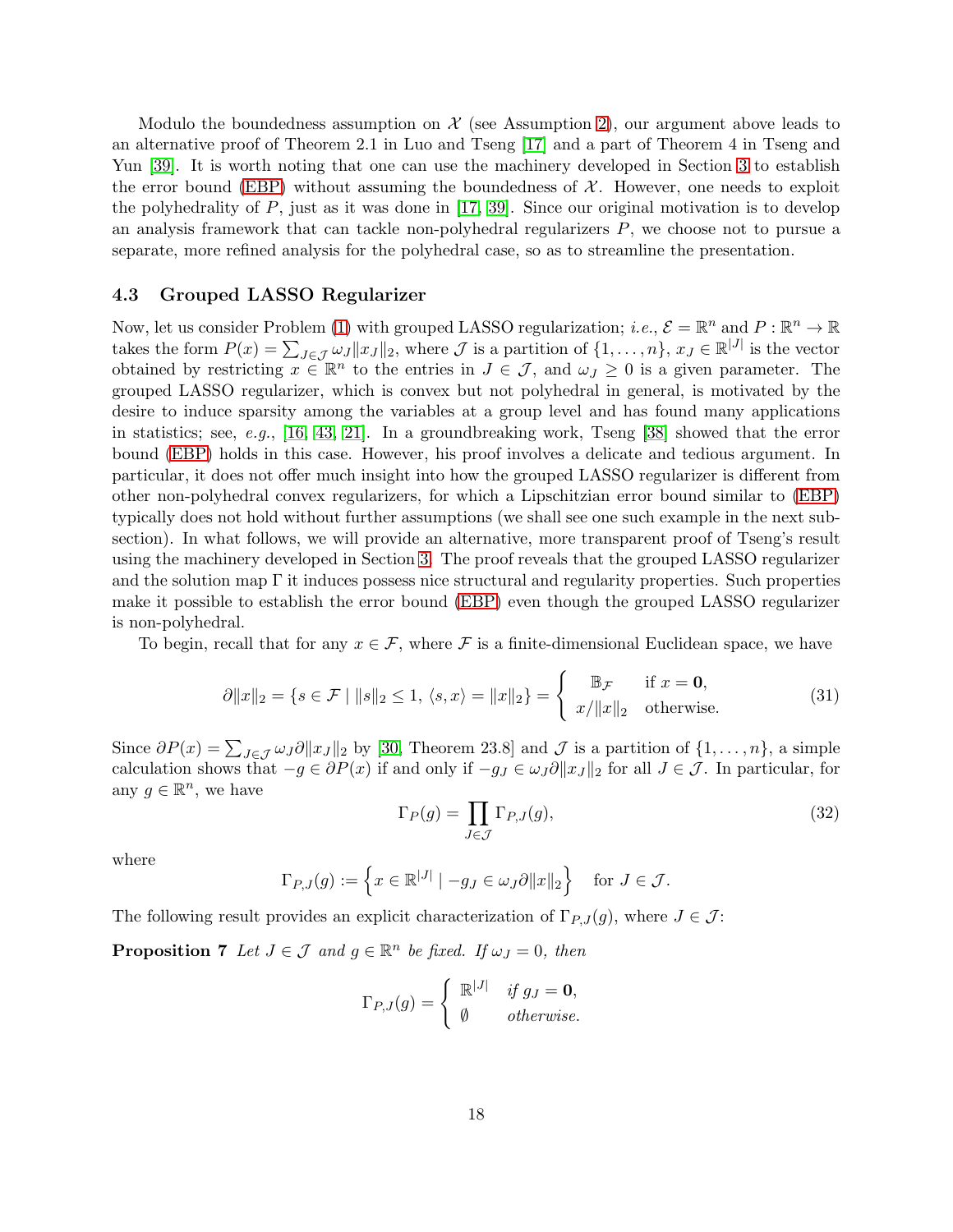On the other hand, if  $\omega_J > 0$ , then

$$
\Gamma_{P,J}(g) = \begin{cases} \n\emptyset & \text{if } \|g_J\|_2 > \omega_J, \\ \n\{a \cdot g_J \in \mathbb{R}^{|J|} \mid a \le 0\} & \text{if } \|g_J\|_2 = \omega_J, \\ \n\{\mathbf{0}\} & \text{if } \|g_J\|_2 < \omega_J. \n\end{cases}
$$

Consequently,  $\Gamma_{P,J}(g)$  is a polyhedral convex set.

**Proof** The case where  $\omega_J = 0$  is trivial. Thus, let us focus on the case where  $\omega_J > 0$ . Using [\(31\)](#page-17-1), it is clear that  $\Gamma_{P,J}(g) = \emptyset$  (resp.  $\Gamma_{P,J}(g) = \{0\}$ ) when  $||g_J||_2 > \omega_J$  (resp.  $||g_J||_2 < \omega_J$ ). Now, suppose that  $||g_J||_2 = \omega_J$  and  $x \in \Gamma_{P,J}(g)$ . By [\(31\)](#page-17-1) and the Cauchy-Schwarz inequality, we have  $||x||_2 = \langle -g_J / \omega_J, x \rangle \le ||x||_2$ , which implies that x is a non-negative multiple of  $-g_J / \omega_J$ . Conversely, it is easy to see that  $a \cdot g_J \in \Gamma_{P^J}(a)$  for any  $a \le 0$ . This completes the proof. it is easy to see that  $a \cdot g_J \in \Gamma_{P,J}(g)$  for any  $a \leq 0$ . This completes the proof.

From [\(32\)](#page-17-2) and Proposition [7,](#page-17-3) we see that  $\Gamma_P(\bar{g})$  is a polyhedral convex set. Thus, by Fact [2,](#page-15-2) the collection  $\{\Gamma_f(\bar{y}),\Gamma_P(\bar{g})\}$  is boundedly linearly regular; *i.e.*, condition (C1) in Theorem [2](#page-14-0) is satisfied.

Next, we show that for any  $\bar{x} \in \mathcal{X}$ ,  $\partial P$  is metrically sub-regular at  $\bar{x}$  for  $-\bar{g}$ ; *i.e.*, condition (C2) in Theorem [2](#page-14-0) is also satisfied. Using the product structure [\(32\)](#page-17-2) of  $\Gamma_P$ , for any  $x \in \mathbb{R}^n$ , we have

$$
d\left(x,(\partial P)^{-1}(-\bar{g})\right)^2 = d\left(x,\Gamma_P(\bar{g})\right)^2 = \sum_{J\in\mathcal{J}} d\left(x_J,\Gamma_{P,J}(\bar{g})\right)^2 = \sum_{J\in\mathcal{J}} d\left(x_J,(\omega_J\partial\|\cdot\|_2)^{-1}(-\bar{g}_J)\right)^2
$$

Moreover, observe that

$$
d(-\bar{g}, \partial P(x))^2 = \sum_{J \in \mathcal{J}} d(-\bar{g}_J, \omega_J \partial ||x_J||_2)^2.
$$

Since  $(\bar{x}, -\bar{g}) \in \text{gph}(\partial P)$ , Proposition [7](#page-17-3) implies that  $\bar{g}_J = 0$  whenever  $\omega_J = 0$ , where  $J \in \mathcal{J}$ . This in turn implies that

<span id="page-18-0"></span>
$$
d\left(x,(\partial P)^{-1}(-\bar{g})\right)^2 = \sum_{J \in \mathcal{J} \mid \omega_J > 0} d\left(x_J,(\omega_J \partial \|\cdot\|_2)^{-1}(-\bar{g}_J)\right)^2
$$

$$
= \sum_{J \in \mathcal{J} \mid \omega_J > 0} d\left(x_J,(\partial \|\cdot\|_2)^{-1}(-\bar{g}_J/\omega_J)\right)^2
$$
(33)

.

and

<span id="page-18-1"></span>
$$
d\left(-\bar{g},\partial P(x)\right)^2 = \sum_{J \in \mathcal{J} \setminus \omega_J > 0} d\left(-\bar{g}_J, \omega_J \partial \|x_J\|_2\right)^2 = \sum_{J \in \mathcal{J} \setminus \omega_J > 0} \omega_J^2 \cdot d\left(-\bar{g}_J / \omega_J, \partial \|x_J\|_2\right)^2. \tag{34}
$$

To proceed, we prove the following result, which would allow us to bound each summand in [\(33\)](#page-18-0) by the corresponding summand in [\(34\)](#page-18-1).

**Proposition 8** The multi-function  $\partial \|\cdot\|_2 : \mathcal{F} \rightrightarrows \mathcal{F}$  is metrically sub-regular at any  $x \in \mathcal{F}$  for any  $s \in \mathcal{F}$  such that  $(x, s) \in \text{gph}(\partial \|\cdot\|_2)$ .

**Proof** Let  $(x_0, s_0) \in \text{gph}(\partial \|\cdot\|_2)$  be arbitrary. By [\(31\)](#page-17-1), we have  $\|s_0\|_2 \leq 1$ . Consider first the case where  $||s_0||_2 < 1$ . We have  $x_0 = \mathbf{0}$  and  $(\partial || \cdot ||_2)^{-1}(s_0) = {\mathbf{0}}$ . It follows that for any  $x \in \mathcal{F}$ ,

<span id="page-18-2"></span>
$$
d(x, (\partial \|\cdot\|_2)^{-1}(s_0)) = \|x\|_2.
$$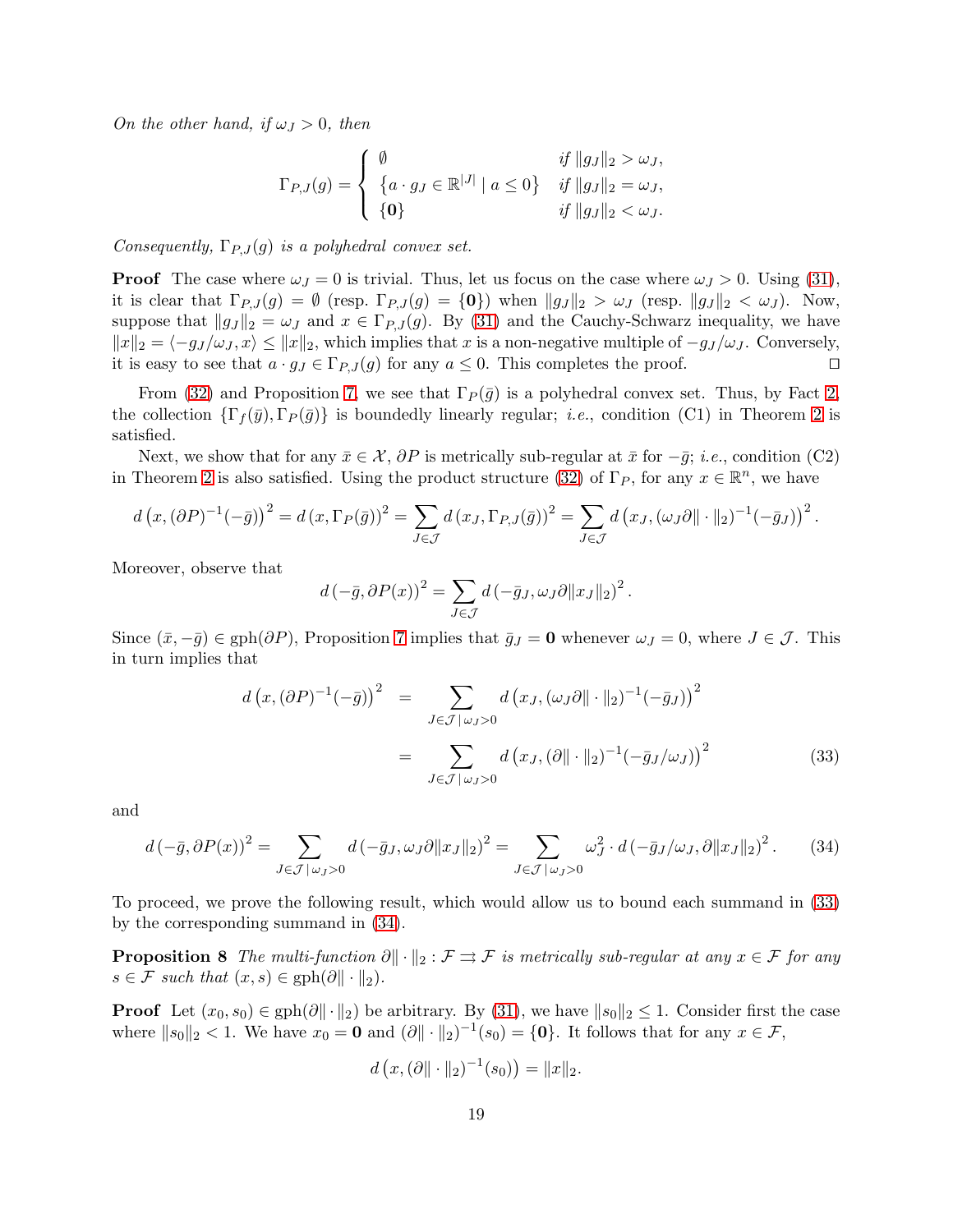On the other hand, set  $\epsilon = \min\{\|y - s_0\|_2 \mid \|y\|_2 = 1\}$ . Since  $\|s_0\|_2 < 1$ , we have  $\epsilon > 0$ . Moreover, for any  $x \in \mathcal{F} \setminus \{\mathbf{0}\}\)$ , we have  $d(s_0, \partial ||x||_2) = ||s_0 - (x/||x||_2)||_2 \ge \epsilon$ . Thus, we obtain

$$
d(x, (\partial \|\cdot\|_2)^{-1}(s_0)) \le d(s_0, \partial \|x\|_2)
$$
 for all  $x \in \mathbb{B}_{\mathcal{F}}(x_0, \epsilon)$ ,

as required.

Next, consider the case where  $||s_0||_2 = 1$ . Let  $\epsilon > 0$  be arbitrary and set  $\kappa = ||x_0||_2 + \epsilon > 0$ . We claim that

$$
d(x, (\partial \|\cdot\|_2)^{-1}(s_0)) \leq \kappa \cdot d(s_0, \partial \|x\|_2)
$$
 for all  $x \in \mathbb{B}_{\mathcal{F}}(x_0, \epsilon)$ .

Indeed, let  $x \in \mathbb{B}_{\mathcal{F}}(x_0, \epsilon)$  be arbitrary. If  $x = 0$ , then  $d(x, (\partial \|\cdot\|_2)^{-1}(s_0)) = d(s_0, \partial \|x\|_2) = 0$ , which implies that the above inequality holds trivially. Otherwise, note that by Proposition [7,](#page-17-3) we have  $(\partial \|\cdot\|_2)^{-1}(s_0) = \{a \cdot s_0 \in \mathcal{F} \mid a \ge 0\}$ . This, together with [\(31\)](#page-17-1) and the definition of  $\kappa$ , yields

$$
d(x,(\partial \|\cdot\|_2)^{-1}(s_0)) \le \|x - \|x\|_2 \cdot s_0\|_2 = \|x\|_2 \cdot \|s_0 - (x/\|x\|_2)\|_2 \le \kappa \cdot d(s_0, \partial \|x\|_2),
$$

as desired. ⊔⊓

From Proposition [8](#page-18-2) and the fact that  $(\bar{x}_J, -\bar{g}_J) \in gph(\omega_J \partial || \cdot ||_2)$  for  $J \in \mathcal{J}$ , we deduce that for each  $J \in \mathcal{J}$  with  $\omega_J > 0$ , there exist constants  $\kappa_J, \epsilon_J > 0$  such that

<span id="page-19-0"></span>
$$
d\left(x_J, (\partial \|\cdot\|_2)^{-1}(-\bar{g}_J/\omega_J)\right) \le \kappa_J \cdot d\left(-\bar{g}_J/\omega_J, \partial \|x_J\|_2\right) \quad \text{for all } x_J \in \mathbb{B}_{\mathbb{R}^{|J|}}(\bar{x}_J, \epsilon_J). \tag{35}
$$

It then follows from  $(33)$ ,  $(34)$ , and  $(35)$  that

$$
d(x, (\partial P)^{-1}(-\bar{g}))^{2} \leq \sum_{J \in \mathcal{J} \mid \omega_{J} > 0} \kappa_{J}^{2} \cdot d(-\bar{g}_{J}/\omega_{J}, \partial \|x_{J}\|_{2})^{2}
$$
  

$$
\leq \kappa^{2} \cdot d(-\bar{g}, \partial P(x))^{2} \text{ for all } x \in \mathbb{B}_{\mathbb{R}^{n}}(\bar{x}, \epsilon),
$$

where

$$
\kappa = \max_{J \in \mathcal{J} \,|\,\omega_J > 0} \frac{\kappa_J}{\omega_J} \quad \text{and} \quad \epsilon = \min_{J \in \mathcal{J} \,|\,\omega_J > 0} \epsilon_J.
$$

In other words,  $\partial P$  is metrically sub-regular at  $\bar{x}$  for  $-\bar{g}$ .

Finally, by invoking Theorem [2](#page-14-0) and Corollary [1,](#page-13-0) we recover the following result of Tseng [\[38,](#page-31-0) Theorem 2]:

**Proposition 9** Suppose that Problem [\(1\)](#page-0-0) satisfies Assumptions [1](#page-3-1) and [2](#page-4-1) with P being the grouped LASSO regularizer. Then, the error bound [\(EBP\)](#page-1-2) holds.

### 4.4 Nuclear Norm Regularizer

Lastly, we consider instances of Problem  $(1)$  in which P is the nuclear norm regularizer; *i.e.*,  $\mathcal{E} = \mathbb{R}^{m \times n}$  and  $P : \mathbb{R}^{m \times n} \to \mathbb{R}$  is given by  $P(X) = ||X||_*$ . Without loss of generality, we assume that  $m \leq n$ . The nuclear norm regularizer has been widely used in convex relaxations of low-rank matrix optimization problems; see, e.g.,  $[1, 10, 14]$  $[1, 10, 14]$  $[1, 10, 14]$  and the references therein. However, to the best of our knowledge, the question of whether the error bound [\(EBP\)](#page-1-2) holds in this case remains open; see Footnote 1. In the sequel, we resolve this question by utilizing the machinery developed in Section [3.](#page-8-0) Specifically, we first show that the error bound [\(EBP\)](#page-1-2) holds in this case under certain strict complementarity-type regularity condition. Then, we give a concrete example to show that without such condition, the error bound [\(EBP\)](#page-1-2) could fail to hold.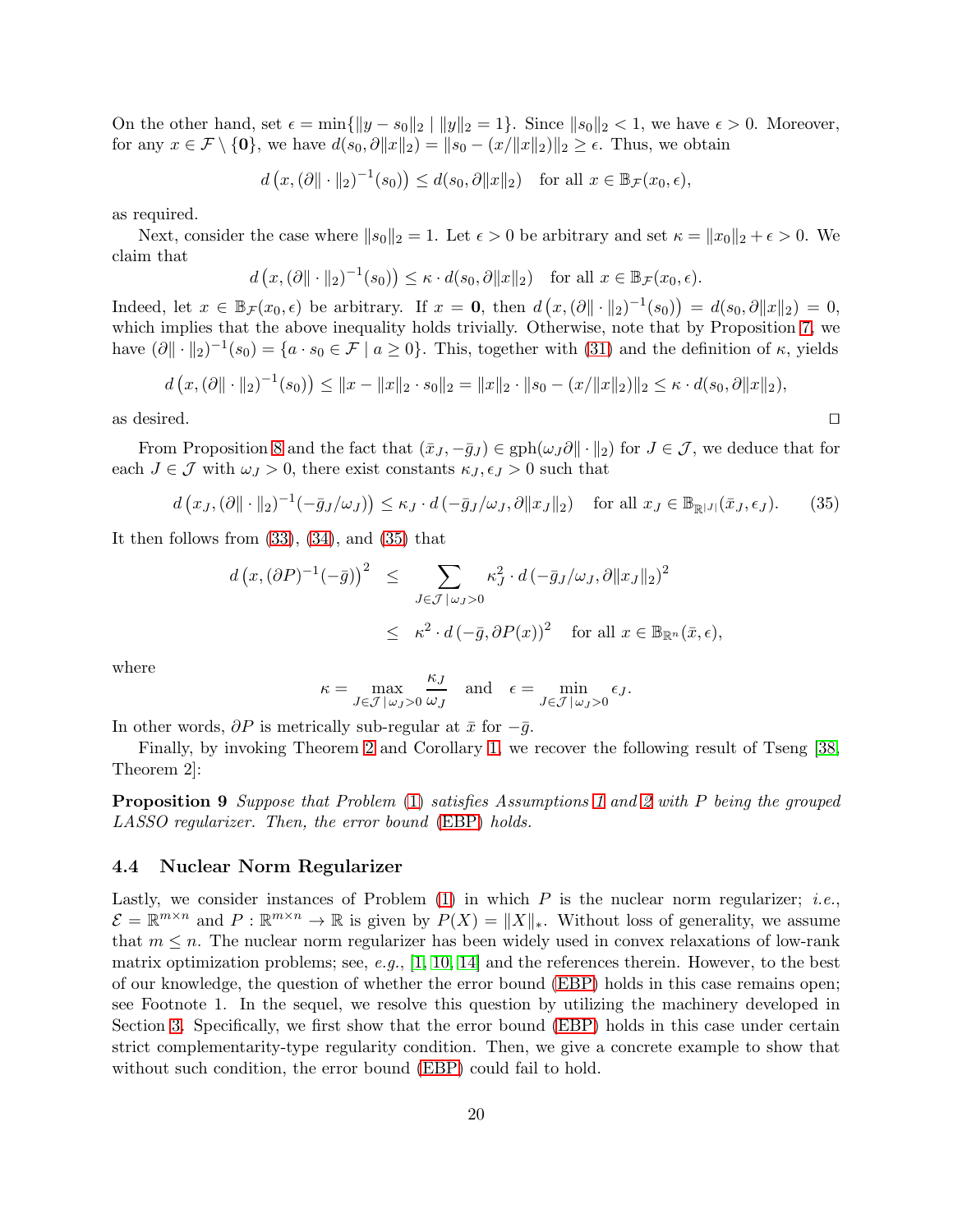#### <span id="page-20-1"></span>4.4.1 Basic Results in Matrix Theory

Let us begin by recalling some basic results in matrix theory. Consider an arbitrary matrix  $X \in$  $\mathbb{R}^{m \times n}$  of rank  $r \leq m$ , whose *i*-th largest singular value is denoted by  $\sigma_i(X)$  for  $i = 1, ..., m$ . Let

<span id="page-20-0"></span>
$$
X = U \begin{bmatrix} \Sigma(X) & \mathbf{0} \end{bmatrix} V^T = \begin{bmatrix} U_+ & U_0 \end{bmatrix} \begin{bmatrix} \Sigma_+(X) & \mathbf{0} \\ \mathbf{0} & \mathbf{0} \end{bmatrix} \begin{bmatrix} V_+ & V_0 \end{bmatrix}^T
$$
(36)

be any singular value decomposition (SVD) of X, where  $U = \begin{bmatrix} U_+ & U_0 \end{bmatrix} \in \mathbb{O}^m$  is orthogonal with  $U_+ \in \mathbb{R}^{m \times r}$  and  $U_0 \in \mathbb{R}^{m \times (m-r)}$ ;  $V = [V_+ V_0] \in \mathbb{O}^n$  is orthogonal with  $V_+ \in \mathbb{R}^{n \times r}$  and  $V_0 \in \mathbb{R}^{n \times (n-r)}$ ;  $\Sigma(X) = \text{Diag}(\sigma_1(X), \dots, \sigma_m(X)) \in \mathbb{S}^m$  and  $\Sigma_+(X) = \text{Diag}(\sigma_1(X), \dots, \sigma_r(X)) \in \mathbb{S}^r$ are diagonal. The following characterization of the subdifferential of the nuclear norm is well known:

<span id="page-20-2"></span>**Fact 3** (see, e.g., [\[40,](#page-31-11) Example 2]) We have

$$
\partial ||X||_* = \left\{ \begin{bmatrix} U_+ & U_0 \end{bmatrix} \begin{bmatrix} I_r & \mathbf{0} \\ \mathbf{0} & W \end{bmatrix} \begin{bmatrix} V_+ & V_0 \end{bmatrix}^T \middle| ||W|| \leq 1 \right\},\
$$

where  $I_r$  is the  $r \times r$  identity matrix.

Although the matrices  $\Sigma(X)$  and  $\Sigma_{+}(X)$  are uniquely determined by X, there could be multiple pairs of orthogonal matrices  $(U, V)$  that decompose X into the form [\(36\)](#page-20-0). Let

$$
\Xi(X) := \{(U, V) \in \mathbb{O}^m \times \mathbb{O}^n \mid X = U \left[\Sigma(X) \quad \mathbf{0}\right] V^T\}
$$

be the set of all such pairs of orthogonal matrices. Furthermore, let  $\bar{\sigma}_1(X) > \bar{\sigma}_2(X) > \cdots > \bar{\sigma}_s(X)$ be the distinct non-zero singular values of  $X$ . Then, we can define the index sets

$$
\mathcal{I}_k := \{i \in \{1, \ldots, m\} \mid \sigma_i(X) = \bar{\sigma}_k(X)\} \quad \text{for } k = 1, \ldots, s.
$$

The following result explains the relationship between different SVDs of  $X$ :

**Fact 4** (see, e.g., [\[7,](#page-29-13) Proposition 5]) Let  $(U_1, V_1), (U_2, V_2) \in \Xi(X)$  be given. Then, there exist orthogonal matrices  $Q_k \in \mathbb{O}^{|\mathcal{I}_k|}$  for  $k = 1, ..., s$ ,  $Q' \in \mathbb{O}^{m-r}$ , and  $Q'' \in \mathbb{O}^{n-r}$  such that

$$
U_1^T U_2 = \begin{bmatrix} Q & \mathbf{0} \\ \mathbf{0} & Q' \end{bmatrix} \quad and \quad V_1^T V_2 = \begin{bmatrix} Q & \mathbf{0} \\ \mathbf{0} & Q'' \end{bmatrix}
$$

<span id="page-20-3"></span>,

where  $Q = \text{BlkDiag}(Q_1, \ldots, Q_s) \in \mathbb{O}^r$ .

To facilitate our study of the local behavior of the solution map  $\Gamma$ , we will also need the following matrix perturbation results:

**Fact 5** (see, e.g., [\[33,](#page-31-12) Chapter IV, Theorem 4.11]) For any  $X, Y \in \mathbb{R}^{m \times n}$  and  $i \in \{1, ..., m\}$ ,

<span id="page-20-5"></span>
$$
|\sigma_i(X) - \sigma_i(Y)| \leq ||X - Y||_F.
$$

<span id="page-20-4"></span>**Fact 6** (cf. [\[7,](#page-29-13) Proposition 7]) For any  $X \in \mathbb{R}^{m \times n}$ , there exist constants  $\gamma, \delta > 0$  such that if  $Y \in \mathbb{R}^{m \times n}$  satisfies  $||X - Y||_F \leq \delta$  and  $U_Y \in \mathbb{O}^m$ ,  $V_Y \in \mathbb{O}^n$  satisfy  $(U_Y, V_Y) \in \Xi(Y)$ , then there exists a pair of orthogonal matrices  $(U_X, V_X) \in \Xi(X)$  such that

$$
||(U_X, V_X) - (U_Y, V_Y)||_F \le \gamma ||X - Y||_F.
$$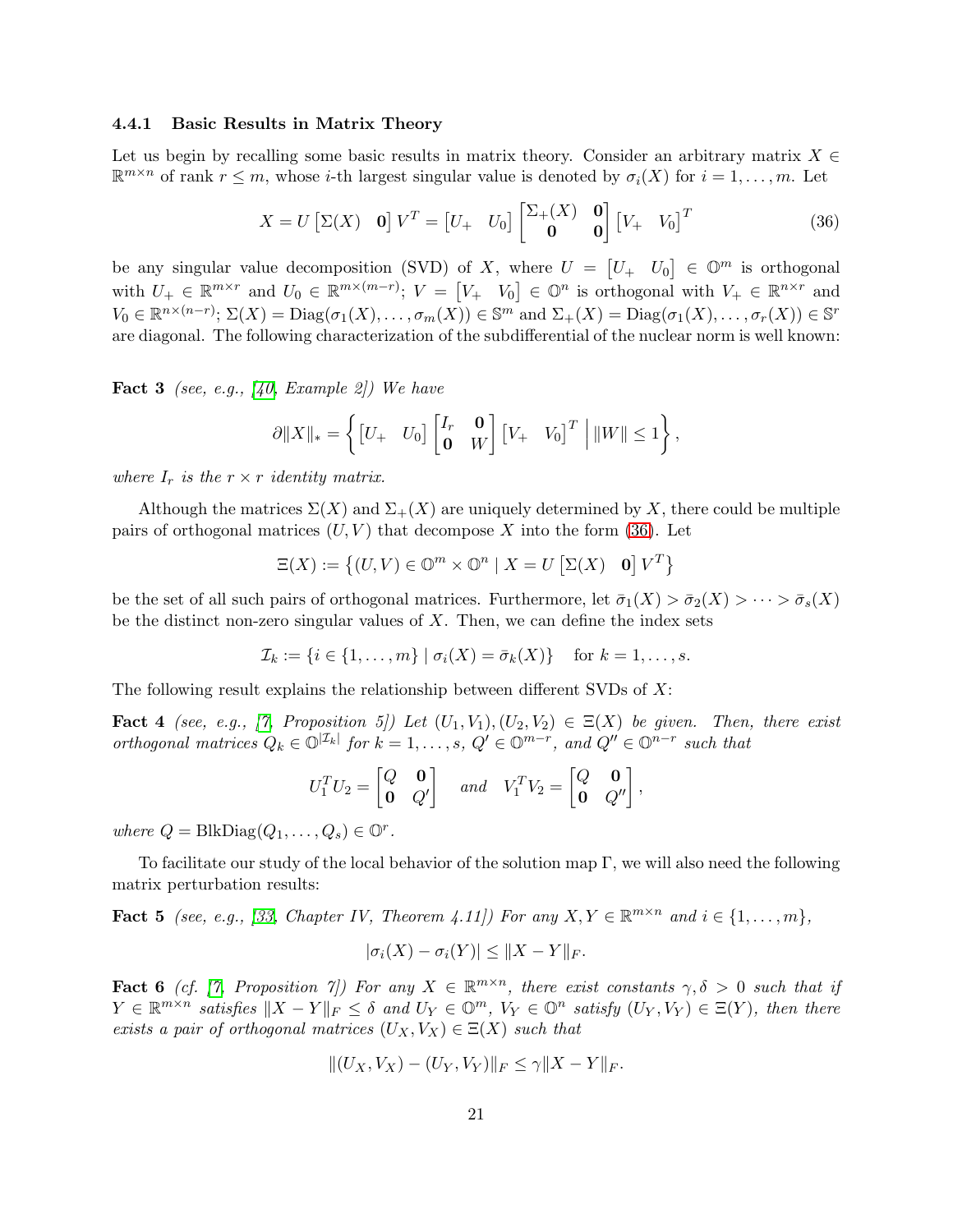### 4.4.2 Characterization of  $\Gamma_P$

Armed with the results in Section [4.4.1,](#page-20-1) our goal now is to derive an explicit expression for  $\Gamma_P(G)$ , where  $G \in \mathbb{R}^{m \times n}$  is arbitrary. Recall that

$$
\Gamma_P(G) = \left\{ X \in \mathbb{R}^{m \times n} \mid -G \in \partial \|X\|_* \right\}.
$$

Suppose that  $\Gamma_P(G) \neq \emptyset$ . Then, we have  $\|-G\| \leq 1$  by Fact [3.](#page-20-2) This allows us to divide the singular values of  $-G$  into the following three groups:

$$
\begin{aligned}\n\sigma_i(-G) &= 1 & \text{for } i = 1, \dots, \bar{s}, \\
\sigma_i(-G) &\in (0,1) & \text{for } i = \bar{s} + 1, \dots, \bar{r}, \\
\sigma_i(-G) &= 0 & \text{for } i = \bar{r} + 1, \dots, m,\n\end{aligned}
$$

where  $\bar{r} = \text{rank}(-G)$ . In particular, every SVD of  $-G$  can be put into the form

<span id="page-21-0"></span>
$$
- G = \begin{bmatrix} \bar{U}_1 & \bar{U}_{(0,1)} & \bar{U}_0 \end{bmatrix} \begin{bmatrix} I_{\bar{s}} & \mathbf{0} & \mathbf{0} \\ \mathbf{0} & \bar{\Sigma}_{(0,1)} & \mathbf{0} \\ \mathbf{0} & \mathbf{0} & \mathbf{0} \end{bmatrix} \begin{bmatrix} \bar{V}_1 & \bar{V}_{(0,1)} & \bar{V}_0 \end{bmatrix}^T, \tag{37}
$$

where  $[\bar{U}_1 \quad \bar{U}_{(0,1)} \quad \bar{U}_0] \in \mathbb{O}^m$  is orthogonal with  $\bar{U}_1 \in \mathbb{R}^{m \times \bar{s}}$ ,  $\bar{U}_{(0,1)} \in \mathbb{R}^{m \times (\bar{r}-\bar{s})}$ , and  $\bar{U}_0 \in$  $\mathbb{R}^{m\times(m-\bar{r})};\,\,\left[\bar{V}_1\quad \bar{V}_{(0,1)}\quad \bar{V}_0\right]\,\in\,\mathbb{O}^n\,\,\,\text{is orthogonal with}\,\,\,\bar{V}_1\,\in\,\mathbb{R}^{n\times\bar{s}},\,\,\bar{V}_{(0,1)}\,\,\in\,\mathbb{R}^{n\times(\bar{r}-\bar{s})},\,\,\text{and}\,\,\,\bar{V}_0\,\in\,\mathbb{R}^{n+1}$  $\mathbb{R}^{n \times (n-\bar{r})}$ ;  $\bar{\Sigma}_{(0,1)} = \text{Diag}(\sigma_{\bar{s}+1}(-G), \ldots, \sigma_{\bar{r}}(-G)) \in \mathbb{S}^{\bar{r}-\bar{s}}$  is diagonal. Using [\(37\)](#page-21-0), we have the following characterization of  $\Gamma_P(G)$ :

**Proposition 10** Suppose that  $-G$  admits the SVD [\(37\)](#page-21-0). Then, we have

<span id="page-21-1"></span>
$$
\Gamma_P(G) = \left\{ \begin{bmatrix} \bar{U}_1 & \bar{U}_{(0,1)} & \bar{U}_0 \end{bmatrix} \begin{bmatrix} Z & \mathbf{0} & \mathbf{0} \\ \mathbf{0} & \mathbf{0} & \mathbf{0} \\ \mathbf{0} & \mathbf{0} & \mathbf{0} \end{bmatrix} \begin{bmatrix} \bar{V}_1 & \bar{V}_{(0,1)} & \bar{V}_0 \end{bmatrix}^T \middle| Z \in \mathbb{S}_{+}^{\bar{s}} \right\}.
$$

**Proof** Let  $Z \in \mathbb{S}_{+}^{\bar{s}}$  be arbitrary and  $Z = Q \Lambda Q^{T}$  be its spectral decomposition, where  $Q \in \mathbb{O}^{\bar{s}}$  is orthogonal and  $\Lambda \in \mathbb{S}^{\bar{s}}$  is diagonal. Consider the matrix

$$
X = \begin{bmatrix} \bar{U}_1 & \bar{U}_{(0,1)} & \bar{U}_0 \end{bmatrix} \begin{bmatrix} Z & \mathbf{0} & \mathbf{0} \\ \mathbf{0} & \mathbf{0} & \mathbf{0} \\ \mathbf{0} & \mathbf{0} & \mathbf{0} \end{bmatrix} \begin{bmatrix} \bar{V}_1 & \bar{V}_{(0,1)} & \bar{V}_0 \end{bmatrix}^T.
$$

Since  $Z \succeq 0$ , the diagonal entries of  $\Lambda$  are non-negative. It follows that

$$
X = \begin{bmatrix} \bar{U}_1 Q & \bar{U}_{(0,1)} & \bar{U}_0 \end{bmatrix} \begin{bmatrix} \Lambda & \mathbf{0} & \mathbf{0} \\ \mathbf{0} & \mathbf{0} & \mathbf{0} \\ \mathbf{0} & \mathbf{0} & \mathbf{0} \end{bmatrix} \begin{bmatrix} \bar{V}_1 Q & \bar{V}_{(0,1)} & \bar{V}_0 \end{bmatrix}^T
$$

is an SVD of X. This, together with Fact [3](#page-20-2) and the fact that  $\|\bar{\Sigma}_{(0,1)}\| < 1$ , implies

$$
\begin{bmatrix} \bar{U}_1 Q & \bar{U}_{(0,1)} & \bar{U}_0 \end{bmatrix} \begin{bmatrix} I_{\bar{s}} & \mathbf{0} & \mathbf{0} \\ \mathbf{0} & \bar{\Sigma}_{(0,1)} & \mathbf{0} \\ \mathbf{0} & \mathbf{0} & \mathbf{0} \end{bmatrix} \begin{bmatrix} \bar{V}_1 Q & \bar{V}_{(0,1)} & \bar{V}_0 \end{bmatrix}^T \in \partial \|X\|_*.
$$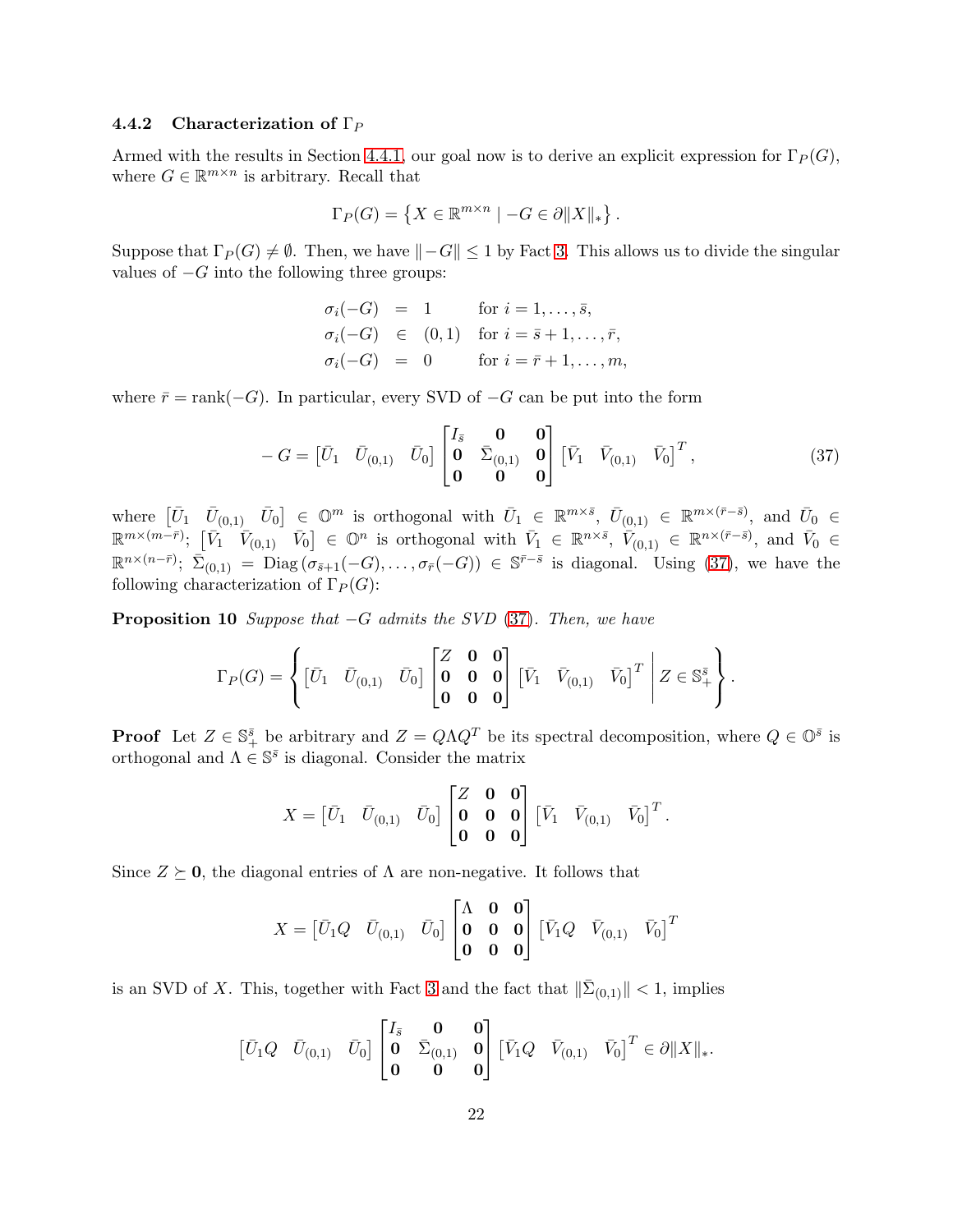Upon observing that  $QQ^T = I_{\bar{s}}$  and using [\(37\)](#page-21-0), we conclude that  $-G \in \partial ||X||_*$ , or equivalently,  $X \in \Gamma_P(G)$ , as desired.

Conversely, let  $X \in \mathbb{R}^{m \times n}$  be such that  $X \in \Gamma_P(G)$ . Suppose that rank $(X) = r$  and X admits the SVD [\(36\)](#page-20-0). Since  $-G \in \partial ||X||_*$ , Fact [3](#page-20-2) implies the existence of a matrix  $W' \in \mathbb{R}^{(m-r)\times(n-r)}$ with  $\|W'\| \leq 1$  such that

$$
-G = \begin{bmatrix} U_+ & U_0 \end{bmatrix} \begin{bmatrix} I_r & \mathbf{0} \\ \mathbf{0} & W' \end{bmatrix} \begin{bmatrix} V_+ & V_0 \end{bmatrix}^T.
$$

Note that since  $||W'|| \leq 1$ , we have  $\sigma_i(W') \in (0,1]$  for  $i = 1, \ldots, r'$ , where  $r' = \text{rank}(W')$ . Now, let

$$
W' = U' \begin{bmatrix} \Sigma_+(W') & \mathbf{0} \\ \mathbf{0} & \mathbf{0} \end{bmatrix} (V')^T
$$

be an SVD of W', where  $U' \in \mathbb{O}^{m-r}$ ,  $V' \in \mathbb{O}^{n-r}$  are orthogonal and  $\Sigma_+(W') = \text{Diag}(\sigma_1(W'), \ldots, \sigma_{r'}(W')) \in$  $\mathbb{S}^{r'}$  is diagonal. Then, we have the following alternative SVD of  $-G$ :

<span id="page-22-0"></span>
$$
-G = \begin{bmatrix} U_+ & U_0 U' \end{bmatrix} \begin{bmatrix} I_r & \mathbf{0} & \mathbf{0} \\ \mathbf{0} & \Sigma_+(W') & \mathbf{0} \\ \mathbf{0} & \mathbf{0} & \mathbf{0} \end{bmatrix} \begin{bmatrix} V_+ & V_0 V' \end{bmatrix}^T.
$$
 (38)

Upon comparing [\(37\)](#page-21-0) and [\(38\)](#page-22-0) and noting that  $I_{\bar{r}-\bar{s}} \succ \bar{\Sigma}_{(0,1)}$  and  $I_{r'} \succeq \Sigma_{+}(W')$ , we have  $r \leq \bar{s}$  and

$$
\begin{array}{rcl}\n \left( \begin{bmatrix} \bar{U}_1 & \bar{U}_{(0,1)} & \bar{U}_0 \end{bmatrix}, \begin{bmatrix} \bar{V}_1 & \bar{V}_{(0,1)} & \bar{V}_0 \end{bmatrix} \right) & \in & \Xi(-G), \\
 \left( \begin{bmatrix} U_+ & U_0 U' \end{bmatrix}, \begin{bmatrix} V_+ & V_0 V' \end{bmatrix} \right) & \in & \Xi(-G).\n \end{array}
$$

By Fact [4,](#page-20-3) there exist orthogonal matrices  $Q \in \mathbb{O}^{\bar{s}}$ ,  $Q' \in \mathbb{O}^{m-\bar{s}}$ , and  $Q'' \in \mathbb{O}^{n-\bar{s}}$  such that

<span id="page-22-2"></span>
$$
\begin{bmatrix} Q & \mathbf{0} \\ \mathbf{0} & Q' \end{bmatrix} = \begin{bmatrix} \bar{U}_1 & \bar{U}_{(0,1)} & \bar{U}_0 \end{bmatrix}^T \begin{bmatrix} U_+ & U_0 U' \end{bmatrix}, \tag{39}
$$

$$
\begin{bmatrix} Q & \mathbf{0} \\ \mathbf{0} & Q'' \end{bmatrix} = \begin{bmatrix} \bar{V}_1 & \bar{V}_{(0,1)} & \bar{V}_0 \end{bmatrix}^T \begin{bmatrix} V_+ & V_0 V' \end{bmatrix}.
$$
 (40)

In particular, we have

<span id="page-22-1"></span>
$$
\begin{bmatrix} \bar{U}_1 & \bar{U}_{(0,1)} & \bar{U}_0 \end{bmatrix}^T X \begin{bmatrix} \bar{V}_1 & \bar{V}_{(0,1)} & \bar{V}_0 \end{bmatrix}
$$
\n
$$
= \begin{bmatrix} \bar{U}_1 & \bar{U}_{(0,1)} & \bar{U}_0 \end{bmatrix}^T \begin{bmatrix} U_+ & U_0 \end{bmatrix} \begin{bmatrix} \Sigma_+(X) & \mathbf{0} \\ \mathbf{0} & \mathbf{0} \end{bmatrix} \begin{bmatrix} V_+ & V_0 \end{bmatrix}^T \begin{bmatrix} \bar{V}_1 & \bar{V}_{(0,1)} & \bar{V}_0 \end{bmatrix}
$$
\n(41)

$$
= \begin{bmatrix} Q & \mathbf{0} \\ \mathbf{0} & Q' \end{bmatrix} \begin{bmatrix} \Sigma_{+}(X) & \mathbf{0} \\ \mathbf{0} & \mathbf{0} \end{bmatrix} \begin{bmatrix} Q & \mathbf{0} \\ \mathbf{0} & Q'' \end{bmatrix}^T, \tag{42}
$$

where  $(41)$  follows from the SVD of X in  $(36)$ ;  $(42)$  follows from  $(39)$ ,  $(40)$ , and the fact that

$$
\begin{bmatrix} U_+ & U_0 \end{bmatrix} \begin{bmatrix} \Sigma_+(X) & \mathbf{0} \\ \mathbf{0} & \mathbf{0} \end{bmatrix} \begin{bmatrix} V_+ & V_0 \end{bmatrix}^T = \begin{bmatrix} U_+ & U_0 U' \end{bmatrix} \begin{bmatrix} I_r & \mathbf{0} \\ \mathbf{0} & (U')^T \end{bmatrix} \begin{bmatrix} \Sigma_+(X) & \mathbf{0} \\ \mathbf{0} & \mathbf{0} \end{bmatrix} \begin{bmatrix} I_r & \mathbf{0} \\ \mathbf{0} & V' \end{bmatrix} \begin{bmatrix} V_+ & V_0 V' \end{bmatrix}^T
$$

$$
= \begin{bmatrix} U_+ & U_0 U' \end{bmatrix} \begin{bmatrix} \Sigma_+(X) & \mathbf{0} \\ \mathbf{0} & \mathbf{0} \end{bmatrix} \begin{bmatrix} V_+ & V_0 V' \end{bmatrix}^T.
$$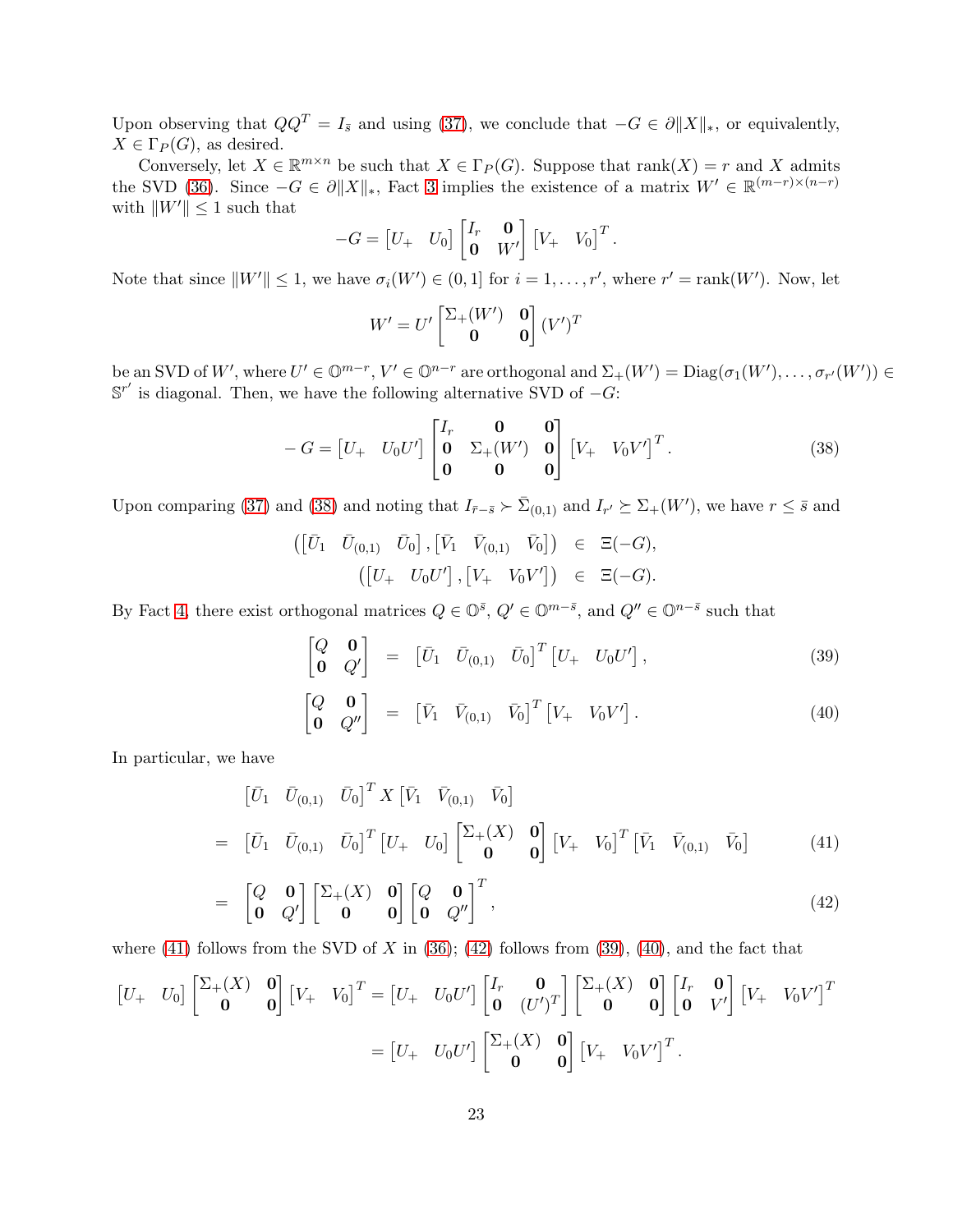Note that  $Q \in \mathbb{O}^{\bar{s}}$  and  $\Sigma_{+}(X) \in \mathbb{S}_{++}^{r}$ . Hence, we cannot multiply  $Q$  and  $\Sigma_{+}(X)$  directly. Neverthe less, since  $r \leq \bar{s}$ , we can still expand [\(42\)](#page-22-1) to obtain

$$
X = \begin{bmatrix} \bar{U}_1 & \bar{U}_{(0,1)} & \bar{U}_0 \end{bmatrix} \begin{bmatrix} Z & \mathbf{0} & \mathbf{0} \\ \mathbf{0} & \mathbf{0} & \mathbf{0} \\ \mathbf{0} & \mathbf{0} & \mathbf{0} \end{bmatrix} \begin{bmatrix} \bar{V}_1 & \bar{V}_{(0,1)} & \bar{V}_0 \end{bmatrix}^T
$$

for some  $Z \in \mathbb{S}_{+}^{\bar{s}}$ . This completes the proof. □

### 4.4.3 Metric Sub-Regularity of  $\partial P$

Our next task is to show that the subdifferential of the nuclear norm,  $\partial \|\cdot\|_*$ , is metrically subregular at any  $X \in \mathbb{R}^{m \times n}$  for any  $-G \in \mathbb{R}^{m \times n}$  such that  $(X, -G) \in \text{gph}(\partial \|\cdot\|_*)$ ; *i.e.*, for any  $(X_0, -G_0) \in \text{gph}(\partial \|\cdot\|_*)$ , there exist constants  $\kappa, \epsilon > 0$  such that

$$
d\left(X, (\partial \|\cdot\|_*)^{-1}(-G_0)\right) \leq \kappa \cdot d\left(-G_0, \partial \|X\|_*\right) \quad \text{for all } X \in \mathbb{B}_{\mathbb{R}^{m \times n}}(X_0, \epsilon). \tag{43}
$$

This result, which could be of independent interest, is crucial to understanding the validity of the error bound [\(EBP\)](#page-1-2) for Problem  $(1)$  when P is the nuclear norm regularizer. Note that by a standard argument (see, e.g., [\[8,](#page-29-4) Exercise 3H.4]), it suffices to establish the existence of constants  $\kappa_0, \epsilon_0, \delta_0 > 0$  such that

<span id="page-23-0"></span>
$$
d\left(X, (\partial \|\cdot\|_*)^{-1}(-G_0)\right) \le \kappa_0 \cdot d\left(-G_0, \partial \|X\|_* \cap \mathbb{B}_{\mathbb{R}^{m \times n}}(-G_0, \delta_0)\right) \quad \text{for all } X \in \mathbb{B}_{\mathbb{R}^{m \times n}}(X_0, \epsilon_0).
$$
\n(44)

Towards that end, let  $(X_0, -G_0) \in \text{gph}(\partial \|\cdot\|_*)$  and  $\epsilon_0 > 0$  be arbitrary, with rank $(-G_0) = \tilde{r}$ . Since  $-G_0 \in \partial ||X_0||_*$ , Fact [3](#page-20-2) implies the existence of an integer  $\tilde{s} \in \{1, \ldots, \tilde{r}\}\$  such that  $\sigma_i(-G_0) = 1$  for  $i = 1, \ldots, \tilde{s}; \sigma_i(-G_0) \in (0,1)$  for  $i = \tilde{s} + 1, \ldots, \tilde{r}; \sigma_i(-G_0) = 0$  for  $i = \tilde{r} + 1, \ldots, m$ . Hence, we may express any SVD of  $-G_0$  as

$$
-G_0 = \begin{bmatrix} \tilde{U}_1 & \tilde{U}_{(0,1)} & \tilde{U}_0 \end{bmatrix} \begin{bmatrix} I_{\tilde{s}} & \mathbf{0} & \mathbf{0} \\ \mathbf{0} & \tilde{\Sigma}_{(0,1)} & \mathbf{0} \\ \mathbf{0} & \mathbf{0} & \mathbf{0} \end{bmatrix} \begin{bmatrix} \tilde{V}_1 & \tilde{V}_{(0,1)} & \tilde{V}_0 \end{bmatrix}^T,
$$

where  $[\tilde{U}_1 \quad \tilde{U}_{(0,1)} \quad \tilde{U}_0] \in \mathbb{O}^m$  is orthogonal with  $\tilde{U}_1 \in \mathbb{R}^{m \times \tilde{s}}$ ,  $\tilde{U}_{(0,1)} \in \mathbb{R}^{m \times (\tilde{r}-\tilde{s})}$ , and  $\tilde{U}_0 \in$  $\mathbb{R}^{m\times(m-\tilde{r})}$ ;  $\begin{bmatrix} \tilde{V}_1 & \tilde{V}_{(0,1)} & \tilde{V}_0 \end{bmatrix} \in \mathbb{O}^n$  is orthogonal with  $\tilde{V}_1 \in \mathbb{R}^{n\times\tilde{s}}$ ,  $\tilde{V}_{(0,1)} \in \mathbb{R}^{n\times(\tilde{r}-\tilde{s})}$ , and  $\tilde{V}_0 \in$  $\mathbb{R}^{n \times (n-\tilde{r})}$ ;  $\tilde{\Sigma}_{(0,1)} = \text{Diag}(\sigma_{\tilde{s}+1}(-G), \ldots, \sigma_{\tilde{r}}(-G)) \in \mathbb{S}^{\tilde{r}-\tilde{s}}$  is diagonal. Now, let  $\gamma_0, \delta_0 > 0$  be the con-stants that guarantee the property stated in Fact [6](#page-20-4) holds at  $-G_0$ . Consider a matrix  $X \in \mathbb{R}^{m \times n}$ with  $||X - X_0||_F \leq \epsilon_0$ . The inequality [\(44\)](#page-23-0) trivially holds if  $\partial ||X||_* \cap \mathbb{B}_{\mathbb{R}^{m \times n}}(-G_0, \delta_0) = \emptyset$ . Hence, suppose that there exists a  $-G \in \partial ||X||_* \cap \mathbb{B}_{\mathbb{R}^{m \times n}}(-G_0, \delta_0)$ , whose SVD is given by [\(37\)](#page-21-0). In particular, we have  $\sigma_i(-G) = 1$  for  $i = 1, \ldots, \overline{s}$ ;  $\sigma_i(-G) \in (0,1)$  for  $i = \overline{s} + 1, \ldots, \overline{r}$ ;  $\sigma_i(-G) = 0$  for  $i = \overline{r} + 1, \ldots, m$ , where  $\overline{r} = \text{rank}(-G)$ . In view of Fact [5,](#page-20-5) we may, by adjusting  $\delta_0 > 0$  if necessary, assume that  $\sigma_i(-G) \in (0,1)$  for  $i = \tilde{s} + 1, \ldots, \tilde{r}$ . Consequently, we have  $\bar{s} \leq \tilde{s}$  and  $\bar{r} \geq \tilde{r}$ .

To proceed, let

$$
\begin{aligned}\n\bar{U} &= \begin{bmatrix} \bar{U}_1 & \bar{U}_{(0,1)} & \bar{U}_0 \end{bmatrix}, \quad \bar{V} = \begin{bmatrix} \bar{V}_1 & \bar{V}_{(0,1)} & \bar{V}_0 \end{bmatrix}^T, \\
\tilde{U} &= \begin{bmatrix} \tilde{U}_1 & \tilde{U}_{(0,1)} & \tilde{U}_0 \end{bmatrix}, \quad \tilde{V} = \begin{bmatrix} \tilde{V}_1 & \tilde{V}_{(0,1)} & \tilde{V}_0 \end{bmatrix}^T.\n\end{aligned}
$$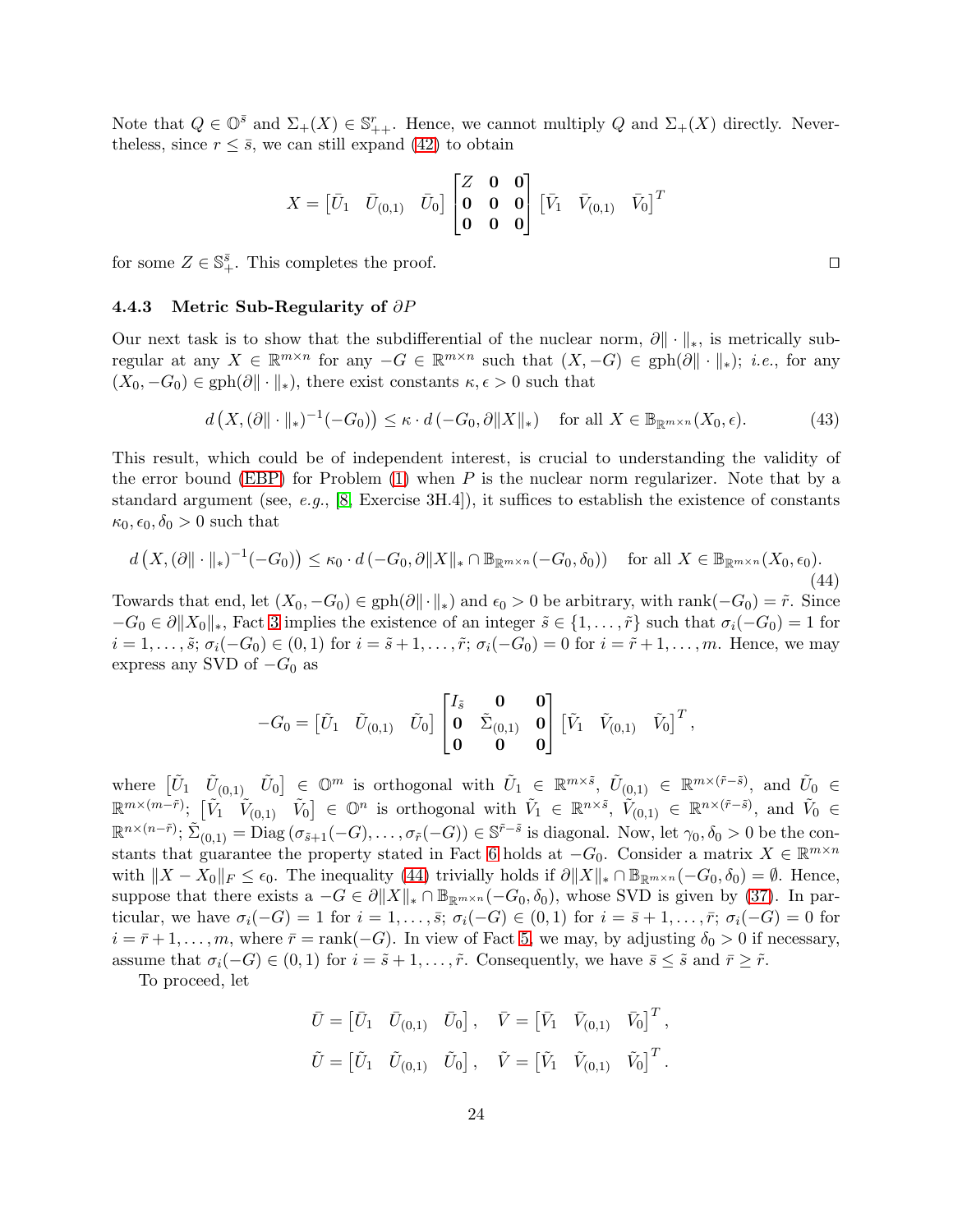Since  $X \in \Gamma_P(G)$  and  $X_0 \in \Gamma_P(G_0)$ , Proposition [10](#page-21-1) implies the existence of positive semidefinite matrices  $\bar{Z} \in \mathbb{S}_+^{\bar{s}}$  and  $\tilde{Z} \in \mathbb{S}_+^{\tilde{s}}$  such that

<span id="page-24-1"></span>
$$
X = \overline{U} \begin{bmatrix} \overline{Z} & \mathbf{0} & \mathbf{0} \\ \mathbf{0} & \mathbf{0} & \mathbf{0} \\ \mathbf{0} & \mathbf{0} & \mathbf{0} \end{bmatrix} \overline{V}^T \quad \text{and} \quad X_0 = \widetilde{U} \begin{bmatrix} \widetilde{Z} & \mathbf{0} & \mathbf{0} \\ \mathbf{0} & \mathbf{0} & \mathbf{0} \\ \mathbf{0} & \mathbf{0} & \mathbf{0} \end{bmatrix} \widetilde{V}^T. \tag{45}
$$

Moreover, since  $||G - G_0||_F \le \delta_0$ , by Fact [6,](#page-20-4) there exists a pair  $(\tilde{U}^*, \tilde{V}^*) \in \Xi(-G_0)$  such that

<span id="page-24-2"></span>
$$
\|(\tilde{U}^{\star}, \tilde{V}^{\star}) - (\bar{U}, \bar{V})\|_{F} \le \gamma_{0} \|G - G_{0}\|_{F}.
$$
\n(46)

Upon recall that  $(\tilde{U}, \tilde{V}) \in \Xi(-G_0)$  and invoking Fact [4,](#page-20-3) we obtain

$$
\tilde{U}^T \tilde{U}^{\star} = \begin{bmatrix} Q & \mathbf{0} \\ \mathbf{0} & Q' \end{bmatrix} \quad \text{and} \quad \tilde{V}^T \tilde{V}^{\star} = \begin{bmatrix} Q & \mathbf{0} \\ \mathbf{0} & Q'' \end{bmatrix}
$$

for some orthogonal matrices  $Q \in \mathbb{O}^{\tilde{s}}$ ,  $Q' \in \mathbb{O}^{m-\tilde{s}}$ , and  $Q'' \in \mathbb{O}^{n-\tilde{s}}$ . Now, consider the matrix

$$
X_0^* = \tilde{U}^* \begin{bmatrix} \bar{Z} & \mathbf{0} & \mathbf{0} \\ \mathbf{0} & \mathbf{0} & \mathbf{0} \\ \mathbf{0} & \mathbf{0} & \mathbf{0} \end{bmatrix} (\tilde{V}^*)^T \in \mathbb{R}^{m \times n}.
$$

Observe that since  $\bar{s} \leq \tilde{s}$ , we have

$$
\tilde{U}^T X_0^* \tilde{V} = \tilde{U}^T \tilde{U}^* \begin{bmatrix} \bar{Z} & \mathbf{0} \\ \mathbf{0} & \mathbf{0} \end{bmatrix} (\tilde{V}^*)^T \tilde{V}
$$

$$
= \begin{bmatrix} Q & \mathbf{0} \\ \mathbf{0} & Q' \end{bmatrix} \begin{bmatrix} \bar{Z} & \mathbf{0} \\ \mathbf{0} & \mathbf{0} \end{bmatrix} \begin{bmatrix} Q & \mathbf{0} \\ \mathbf{0} & Q'' \end{bmatrix}^T
$$

$$
= \begin{bmatrix} \bar{Z}^* & \mathbf{0} & \mathbf{0} \\ \mathbf{0} & \mathbf{0} & \mathbf{0} \\ \mathbf{0} & \mathbf{0} & \mathbf{0} \end{bmatrix}
$$

for some  $\bar{Z}^* \in \mathbb{S}_+^{\tilde{s}}$ . This, together with Proposition [10,](#page-21-1) implies that  $X_0^* \in \Gamma_P(G_0)$ . Hence, by setting  $\kappa_0 = \sqrt{2}\gamma_0 (\|X_0\|_F + \epsilon_0)$ , we have

<span id="page-24-0"></span>
$$
d(X, (\partial \|\cdot\|_{*})^{-1}(-G_{0})) = d(X, \Gamma_{P}(G_{0}))
$$
  
\n
$$
\leq \|X - X_{0}^{\star}\|_{F}
$$
  
\n
$$
= \left\|\bar{U} \begin{bmatrix} \bar{Z} & \mathbf{0} & \mathbf{0} \\ \mathbf{0} & \mathbf{0} & \mathbf{0} \\ \mathbf{0} & \mathbf{0} & \mathbf{0} \end{bmatrix} \bar{V}^{T} - \tilde{U}^{\star} \begin{bmatrix} \bar{Z} & \mathbf{0} & \mathbf{0} \\ \mathbf{0} & \mathbf{0} & \mathbf{0} \\ \mathbf{0} & \mathbf{0} & \mathbf{0} \end{bmatrix} (\tilde{V}^{\star})^{T} \right\|_{F}
$$
  
\n
$$
\leq \sqrt{2} \cdot \|X\|_{F} \cdot \|(\tilde{U}^{\star}, \tilde{V}^{\star}) - (\bar{U}, \bar{V})\|_{F}
$$
  
\n
$$
\leq \kappa_{0} \cdot \|G - G_{0}\|_{F},
$$
\n(48)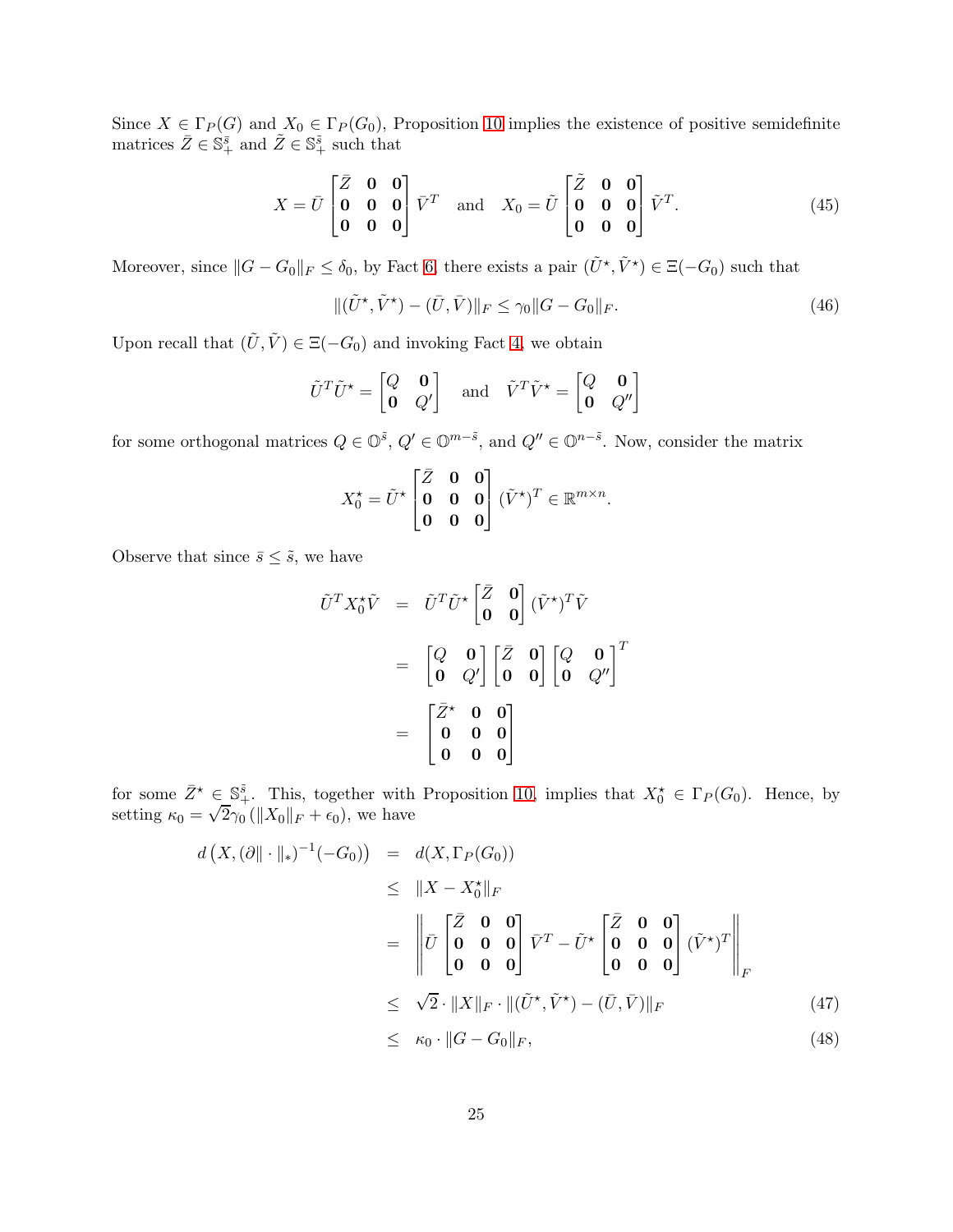where [\(47\)](#page-24-0) follows from [\(45\)](#page-24-1) and the fact that for any matrix  $A \in \mathbb{R}^{m \times n}$  and orthogonal matrices  $U_1, U_2 \in \mathbb{O}^m$ ,  $V_1, V_2 \in \mathbb{O}^n$ ,

$$
||U_1AV_1^T - U_2AV_2^T||_F = ||U_1AV_1^T - U_1AV_2^T + U_1AV_2^T - U_2AV_2^T||_F
$$
  
\n
$$
\leq ||A(V_1 - V_2)^T||_F + ||(U_1 - U_2)A||_F
$$
  
\n
$$
\leq \sqrt{2} \cdot ||A||_F \cdot ||(U_1, V_1) - (U_2, V_2)||_F;
$$

[\(48\)](#page-24-0) follows from [\(46\)](#page-24-2) and the fact that  $||X - X_0||_F \le \epsilon_0$ . Since the above inequality holds for arbitrary  $X \in \mathbb{B}_{\mathbb{R}^{m\times n}}(X_0,\epsilon_0)$  and  $-G \in \partial \|X\|_* \cap \mathbb{B}_{\mathbb{R}^{m\times n}}(-G_0,\delta_0)$ , we conclude that [\(44\)](#page-23-0) holds. Thus, we obtain the following proposition, which constitutes the second main result of this paper:

**Proposition 11** The multi-function  $\partial \|\cdot\|_*$ :  $\mathbb{R}^{m \times n} \implies \mathbb{R}^{m \times n}$  is metrically sub-regular at any  $X \in \mathbb{R}^{m \times n}$  for any  $G \in \mathbb{R}^{m \times n}$  such that  $(X, G) \in \text{gph}(\partial \|\cdot\|_*)$ .

#### <span id="page-25-2"></span>4.4.4 Validity of the Error Bound [\(EBP\)](#page-1-2)

Theorem [2](#page-14-0) and Proposition [11](#page-25-1) imply that in order to establish the error bound [\(EBP\)](#page-1-2) for the nuclear norm-regularized problem [\(1\)](#page-0-0), it suffices to show that the collection  $\mathcal{C} = \{\Gamma_f(\bar{y}), \Gamma_P(\bar{G})\},\$ where  $\bar{y} = \mathcal{A}(X)$  and  $\bar{G} = \nabla f(X)$  for any  $X \in \mathcal{X}$  (recall Proposition [1\)](#page-4-0), is boundedly linearly regular. Since Proposition [10](#page-21-1) suggests that the set  $\Gamma_P(G)$  is not polyhedral in general, we can invoke Fact [2](#page-15-2) to conclude that the collection  $\mathcal C$  is boundedly linearly regular if the regularity condition  $\Gamma_f(\bar{y}) \cap \text{ri}(\Gamma_P(G)) \neq \emptyset$  holds. However, such condition is not entirely satisfactory, as it reveals very little about the structure of the optimal solution set  $\mathcal{X}$ . This motivates us to develop an alternative regularity condition, which leads to the third main result of this paper:

<span id="page-25-0"></span>**Proposition [1](#page-3-1)2** Suppose that Problem [\(1\)](#page-0-0) satisfies Assumptions 1 and [2](#page-4-1) with P being the nuclear norm regularizer. Suppose further that there exists an  $X^* \in \mathcal{X}$  satisfying

<span id="page-25-3"></span><span id="page-25-1"></span>
$$
\mathbf{0} \in \nabla f(X^{\star}) + \text{ri}(\partial \|X^{\star}\|_{*}).\tag{49}
$$

Then, the error bound [\(EBP\)](#page-1-2) holds.

**Proof** Recall from [\(9\)](#page-5-2) that  $-\bar{G} \in \partial ||X||_*$  for any  $X \in \mathcal{X}$ . Hence, we have  $|| - \bar{G} || \leq 1$  by Fact [3.](#page-20-2) In particular, we may assume that  $-\bar{G}$  admits the SVD [\(37\)](#page-21-0). Since  $X^* \in \mathcal{X}$  satisfies [\(49\)](#page-25-3), we have  $-\nabla f(X^*) = -\bar{G} \in \text{ri}(\partial \|X^*\|_*)$ . This, together with [\(37\)](#page-21-0) and Fact [3,](#page-20-2) implies that rank $(X^*) = \bar{s}$ . Now, observe that  $X^* \in \Gamma_P(\bar{G})$ , as  $-\bar{G} \in \partial \|X^*\|_*$ . Since rank $(X^*) = \bar{s}$ , Proposition [10](#page-21-1) yields  $X^* \in \text{ri}(\Gamma_P(G))$ . Since we also have  $X^* \in \Gamma_f(\bar{y})$ , we conclude that  $\Gamma_f(\bar{y}) \cap \text{ri}(\Gamma_P(G)) \neq \emptyset$ . Hence, by Fact [2,](#page-15-2) the collection  $\{\Gamma_f(\bar{y}), \Gamma_P(\bar{G})\}$  is boundedly linearly regular. Upon combining this with Proposition 11 and then invoking Theorem 2, the desired result follows. Proposition [11](#page-25-1) and then invoking Theorem [2,](#page-14-0) the desired result follows.

To put Proposition [12](#page-25-0) into perspective, let us make the following remarks:

(a) It is helpful to think of [\(49\)](#page-25-3) as a strict complementarity condition. Indeed, suppose that  $-\bar{G}$  =  $-\nabla f(X^*)$  admits the SVD [\(37\)](#page-21-0) and let  $\overline{I} = \begin{bmatrix} \overline{U}_1 & \overline{U}_{(0,1)} & \overline{U}_0 \end{bmatrix} \begin{bmatrix} I_m & \mathbf{0} \end{bmatrix} \begin{bmatrix} \overline{V}_1 & \overline{V}_{(0,1)} & \overline{V}_0 \end{bmatrix}^T \in$  $\mathbb{R}^{m \times n}$ . Then,

$$
\bar{I} + \nabla f(X^{\star}) = \begin{bmatrix} \bar{U}_1 & \bar{U}_{(0,1)} & \bar{U}_0 \end{bmatrix} \begin{bmatrix} \mathbf{0} & \mathbf{0} & \mathbf{0} & \mathbf{0} \\ \mathbf{0} & I_{\bar{r}-\bar{s}} - \bar{\Sigma}_{(0,1)} & \mathbf{0} & \mathbf{0} \\ \mathbf{0} & \mathbf{0} & I_{m-\bar{r}} & \mathbf{0} \end{bmatrix} \begin{bmatrix} \bar{V}_1 & \bar{V}_{(0,1)} & \bar{V}_0 \end{bmatrix}^T
$$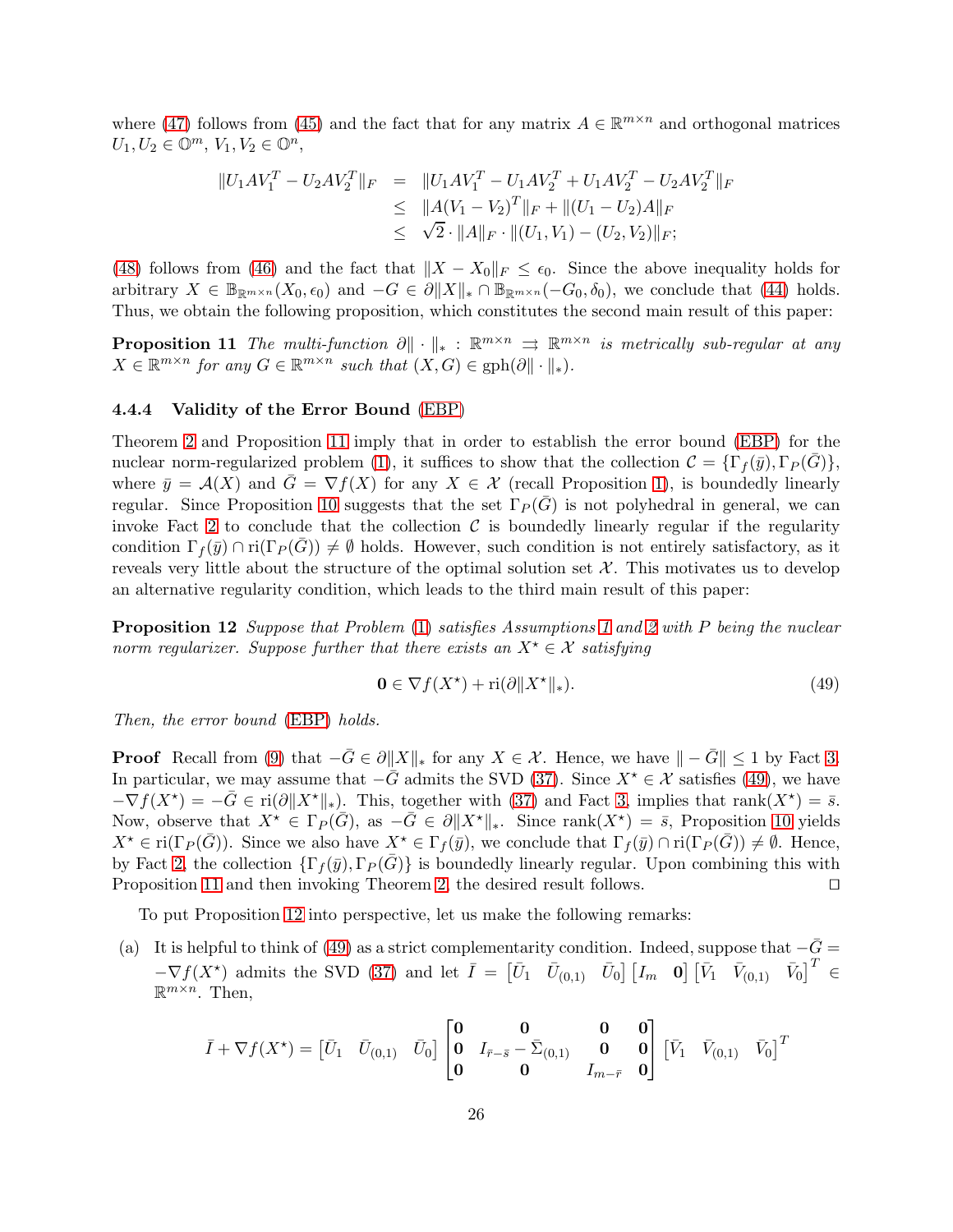is an SVD of  $\overline{I} + \nabla f(X^*)$ . By Proposition [10,](#page-21-1) we may write

<span id="page-26-0"></span>
$$
X^* = \begin{bmatrix} \bar{U}_1 & \bar{U}_{(0,1)} & \bar{U}_0 \end{bmatrix} \begin{bmatrix} Z^* & \mathbf{0} & \mathbf{0} \\ \mathbf{0} & \mathbf{0} & \mathbf{0} \\ \mathbf{0} & \mathbf{0} & \mathbf{0} \end{bmatrix} \begin{bmatrix} \bar{V}_1 & \bar{V}_{(0,1)} & \bar{V}_0 \end{bmatrix}^T \tag{50}
$$

for some  $Z^* \in \mathbb{S}^{\bar{s}}_+$ . It follows that  $X^*$  and  $\bar{I} + \nabla f(X^*)$  are complementary in the sense that  $\langle X^\star, \overline{I} + \nabla f(X^\star) \rangle = 0.$ 

Now, if the regularity condition [\(49\)](#page-25-3) holds, then the proof of Proposition [12](#page-25-0) shows that  $X^{\star} \in \text{ri}(\Gamma_P(\bar{G}))$ . In particular, we have  $Z^{\star} \in \mathbb{S}_{++}^{\bar{s}}$  in [\(50\)](#page-26-0). This yields  $\text{rank}(X^{\star}) + \text{rank}(\bar{I} +$  $\nabla f(X^{\star}) = m$ ; *i.e.*,  $X^{\star}$  and  $\overline{I} + \nabla f(X^{\star})$  are strictly complementary. Conversely, the strict complementarity between  $X^*$  and  $\overline{I} + \nabla f(X^*)$  implies that  $Z^* \in \mathbb{S}_{++}^{\overline{s}}$  in [\(50\)](#page-26-0). Hence, by [\(37\)](#page-21-0) and Fact [3,](#page-20-2) we have  $-\bar{G} = -\nabla f(X^*) \in \text{ri}(\partial \|X^*\|_*)$ ; *i.e.*, the regularity condition [\(49\)](#page-25-3) holds.

(b) Using the fact that  $\mathcal{X} = \Gamma_f(\bar{y}) \cap \Gamma_P(\bar{G})$  and Proposition [10,](#page-21-1) we see that X is the solution set of a linear matrix inequality. As such, it is natural to ask whether the error bound [\(EBP\)](#page-1-2) in this case follows from existing error bounds for general linear matrix inequalities (see, e.g., [\[34,](#page-31-13) [2\]](#page-29-14)). It turns out that if the decision variable X is a symmetric matrix (*i.e.*,  $\mathcal{E} = \mathbb{S}^n$ ), then it is indeed possible to use the machinery in [\[34\]](#page-31-13) to establish the error bound [\(EBP\)](#page-1-2) for Problem [\(1\)](#page-0-0) under the same regularity condition [\(49\)](#page-25-3). However, the argument is tedious and does not reveal much insight. Moreover, it is not easy to generalize the argument to handle the case where  $X$  is not symmetric or is rectangular. Therefore, we do not pursue such an approach here.

In view of Proposition [12,](#page-25-0) it is natural to ask whether the error bound [\(EBP\)](#page-1-2) holds without the regularity condition [\(49\)](#page-25-3). Unfortunately, the answer is negative in general. To see this, consider the nuclear norm-regularized problem

<span id="page-26-1"></span>
$$
\min_{X \in \mathbb{R}^{2 \times 2}} f(X) + \|X\|_{*},\tag{51}
$$

where  $f : \mathbb{R}^{2 \times 2} \to \mathbb{R}$  is the function given by  $f(X) = h(\mathcal{A}(X))$ ,  $h : \mathbb{R}^2 \to \mathbb{R}$  is the function given by

$$
h(y) = \frac{1}{2} \| B^{1/2}y - B^{-1/2}d \|_2^2 \quad \text{with } B = \begin{bmatrix} 3/2 & -2 \\ -2 & 3 \end{bmatrix} \succ \mathbf{0} \text{ and } d = \begin{bmatrix} 5/2 \\ -1 \end{bmatrix},
$$

and  $\mathcal{A}: \mathbb{R}^{2 \times 2} \to \mathbb{R}^2$  is the linear operator given by

$$
\mathcal{A}(X)=(X_{11},X_{22}).
$$

Note that h is continuously differentiable and strongly convex on  $\mathbb{R}^2$ . Moreover, we have  $\nabla h(y) =$ By – d for any  $y \in \mathbb{R}^2$ , which implies that  $\nabla h$  is Lipschitz continuous on  $\mathbb{R}^2$ . Thus, Problem [\(51\)](#page-26-1) satisfies Assumption [1.](#page-3-1)

Since the adjoint operator of A, denoted by  $\mathcal{A}^* : \mathbb{R}^2 \to \mathbb{R}^{2 \times 2}$ , is given by

$$
\mathcal{A}^*(y_1, y_2) = \begin{bmatrix} y_1 & 0 \\ 0 & y_2 \end{bmatrix},
$$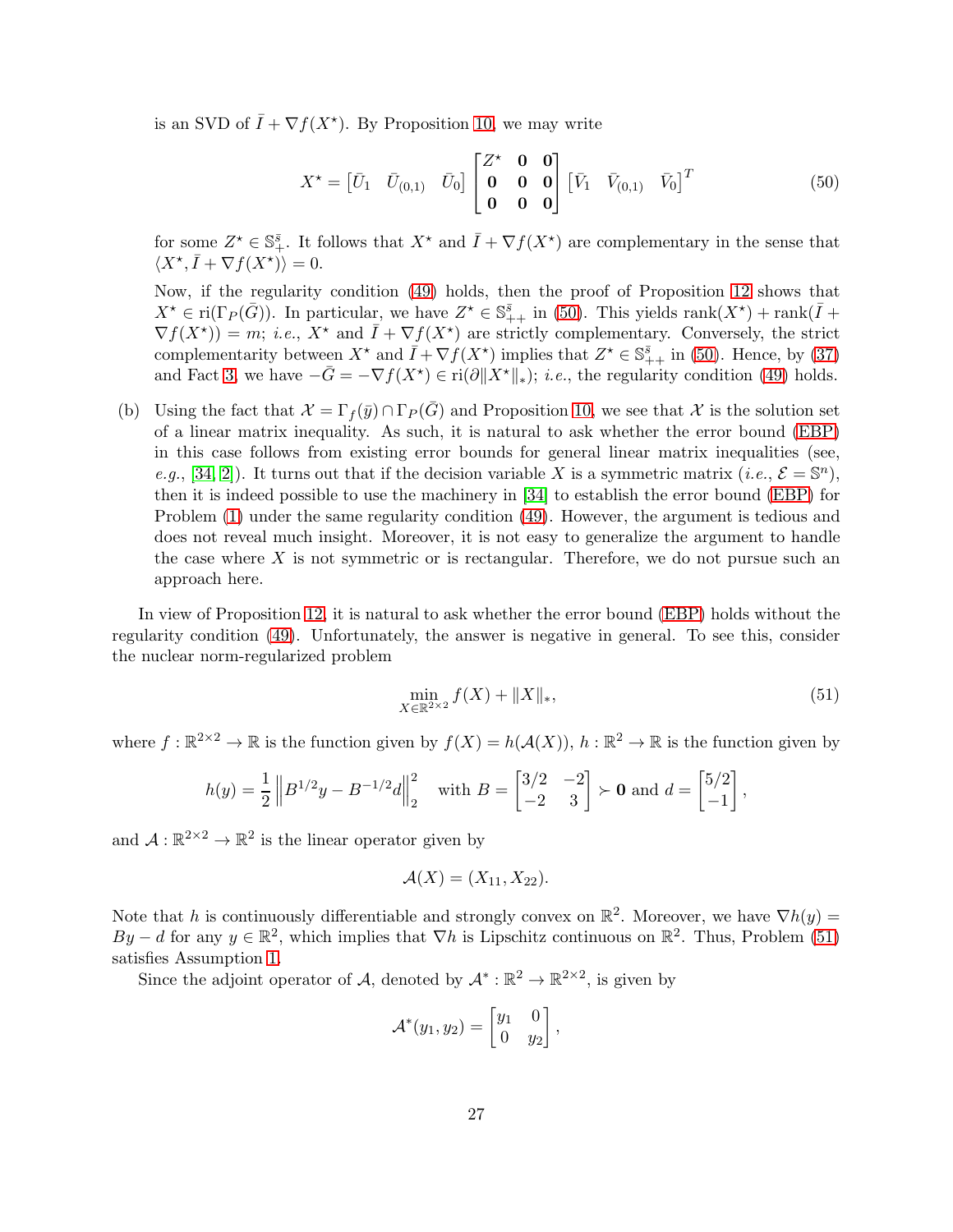a straightforward calculation shows that for any  $X \in \mathbb{R}^{2 \times 2}$ ,

<span id="page-27-0"></span>
$$
\nabla f(X) = \mathcal{A}^* \nabla h(\mathcal{A}(X)) = \begin{bmatrix} \frac{3}{2}X_{11} - 2X_{22} - \frac{5}{2} & 0\\ 0 & -2X_{11} + 3X_{22} + 1 \end{bmatrix}.
$$
 (52)

Now, consider the matrix

$$
\bar{X} = \begin{bmatrix} 1 & 0 \\ 0 & 0 \end{bmatrix}.
$$

Using [\(52\)](#page-27-0), we have

$$
\nabla f(\bar{X}) = \begin{bmatrix} -1 & 0 \\ 0 & -1 \end{bmatrix}.
$$

Moreover, using Fact [3,](#page-20-2) it is easy to verify that

$$
\partial \|\bar{X}\|_{*} = \left\{ Z \in \mathbb{R}^{2 \times 2} \mid Z_{11} = 1, Z_{12} = Z_{21} = 0, Z_{22} \in [-1, 1] \right\}.
$$

Hence, we obtain  $-\nabla f(\bar{X}) \in \partial \|\bar{X}\|_{*}$ , which shows that  $\bar{X}$  is an optimal solution to Problem [\(51\)](#page-26-1); *i.e.*,  $\bar{X} \in \mathcal{X}$ .

Next, we claim that  $\mathcal{X} = {\bar{X}}$ . Indeed, consider an arbitrary  $\tilde{X} \in \mathcal{X}$ . Since h is strongly convex on  $\mathbb{R}^2$ , by Proposition [1,](#page-4-0) we have

$$
\mathcal{A}(\tilde{X}) = \mathcal{A}(\bar{X}) = \begin{bmatrix} 1 \\ 0 \end{bmatrix} \text{ and } \nabla f(\tilde{X}) = \nabla f(\bar{X}) = \begin{bmatrix} -1 & 0 \\ 0 & -1 \end{bmatrix}.
$$

The first relation gives  $\tilde{X}_{11} = 1$  and  $\tilde{X}_{22} = 0$ . On the other hand, the second relation and the optimality of  $\tilde{X}$  imply

$$
-\nabla f(\tilde{X}) = \begin{bmatrix} 1 & 0 \\ 0 & 1 \end{bmatrix} \in \partial \left\| \begin{bmatrix} 1 & \tilde{X}_{12} \\ \tilde{X}_{21} & 0 \end{bmatrix} \right\|_{*}.
$$

This, together with Proposition [10,](#page-21-1) shows that  $\tilde{X} \in \mathbb{S}^2_+$ . Since  $\tilde{X}_{22} = 0$ , we have  $\tilde{X}_{12} = \tilde{X}_{21} = 0$ . It follows that  $\tilde{X} = \bar{X}$ , as claimed. In particular, Problem [\(51\)](#page-26-1) satisfies Assumption [2](#page-4-1) as well.

Now, let  $\{\delta_k\}_{k\geq 0}$  be a sequence such that  $\delta_k \searrow 0$  and define the sequence  $\{X^k\}_{k\geq 0}$  by

$$
X^{k} = \begin{bmatrix} 1 + 2\delta_{k}^{2} & \delta_{k} \\ \delta_{k} & \delta_{k}^{2} \end{bmatrix} \text{ for } k = 0, 1, \dots.
$$

It is clear from the construction that  $X^k \to \overline{X}$  and

<span id="page-27-2"></span>
$$
d(X^k, \mathcal{X}) = \|X^k - \bar{X}\|_F = \Theta(\delta_k). \tag{53}
$$

On the other hand, using [\(52\)](#page-27-0), we have

$$
\nabla f(X^k) = \begin{bmatrix} -1 + \delta_k^2 & 0 \\ 0 & -1 - \delta_k^2 \end{bmatrix}.
$$

It follows that

<span id="page-27-1"></span>
$$
R(X^k) = S_1\left(X^k - \nabla f(X^k)\right) - X^k = S_1\left(\begin{bmatrix} 2 + \delta_k^2 & \delta_k \\ \delta_k & 1 + 2\delta_k^2 \end{bmatrix}\right) - \begin{bmatrix} 1 + 2\delta_k^2 & \delta_k \\ \delta_k & \delta_k^2 \end{bmatrix},\tag{54}
$$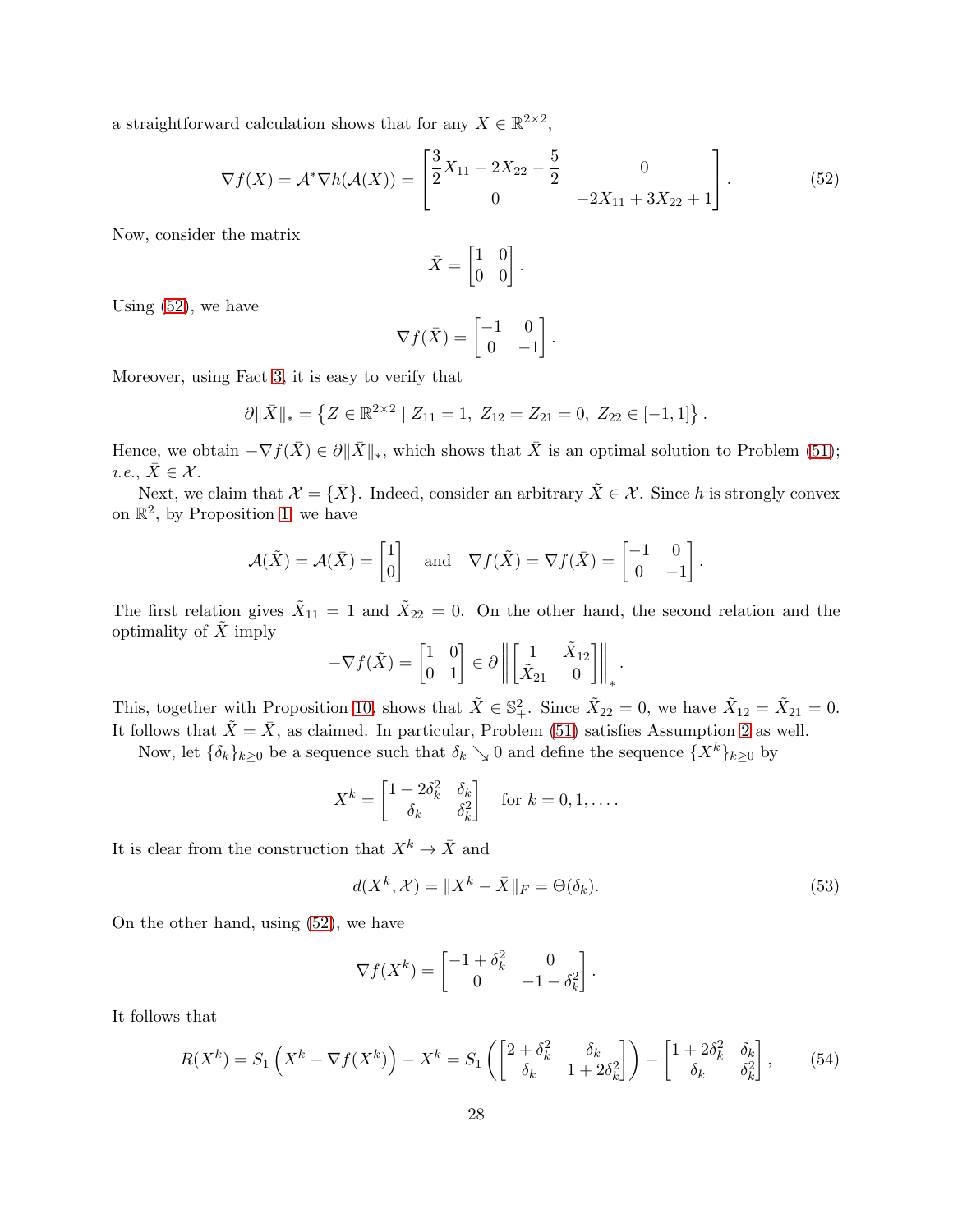where  $S_1 : \mathbb{R}^{m \times n} \to \mathbb{R}^{m \times n}$  is the so-called *matrix shrinkage operator* defined as follows: Given a matrix  $X \in \mathbb{R}^{m \times n}$ ,  $S_1(X) \in \mathbb{R}^{m \times n}$  is the matrix obtained by taking any SVD of X and replacing the singular value  $\sigma_i(X)$  by  $\max{\{\sigma_i(X) - 1, 0\}}$ , for  $i = 1, ..., m$ ; see, e.g., [\[20,](#page-30-14) Theorem 3]. Since

$$
\begin{bmatrix} 2+\delta_k^2 & \delta_k \\ \delta_k & 1+2\delta_k^2 \end{bmatrix} \succeq I_2 \text{ for } k = 0, 1, \dots,
$$

the definition of  $S_1$  implies that

$$
S_1\left(\begin{bmatrix} 2+\delta_k^2 & \delta_k \\ \delta_k & 1+2\delta_k^2 \end{bmatrix}\right) = \begin{bmatrix} 2+\delta_k^2 & \delta_k \\ \delta_k & 1+2\delta_k^2 \end{bmatrix} - I_2 = \begin{bmatrix} 1+\delta_k^2 & \delta_k \\ \delta_k & 2\delta_k^2 \end{bmatrix}.
$$

Upon substituting the above equation into [\(54\)](#page-27-1), we obtain

$$
R(X^{k}) = \begin{bmatrix} -\delta_{k}^{2} & 0\\ 0 & \delta_{k}^{2} \end{bmatrix} \text{ for } k = 0, 1, \dots,
$$

which shows that  $||R(X^k)||_F = \Theta(\delta_k^2)$ . This, together with [\(53\)](#page-27-2), leads to  $||R(X^k)||_F = o(d(X^k, \mathcal{X}))$ . Consequently, Problem [\(51\)](#page-26-1) does not possess the error bound property [\(EBP\)](#page-1-2). It is worth noting that since  $X$  is the unique optimal solution to Problem [\(51\)](#page-26-1) and

$$
-\nabla f(\bar{X}) = I_2 \notin \text{ri}(\partial \|\bar{X}\|_*) = \left\{ Z \in \mathbb{R}^{2 \times 2} \mid Z_{11} = 1, Z_{12} = Z_{21} = 0, Z_{22} \in (-1, 1) \right\},\
$$

the regularity condition [\(49\)](#page-25-3) fails to hold in this example.

### 5 Conclusion

In this paper, we employed tools from set-valued analysis to develop a new framework for establishing error bounds for a class of structured convex optimization problems. We showed that such a framework can be used to recover a number of existing error bound results in a unified and transparent manner. To further demonstrate the power of our framework, we applied it to a class of nuclear-norm regularized loss minimization problems and showed, for the first time, that this class of problems possesses an error bound property under a strict complementarity-type regularity condition. We then complemented this result by constructing an example to show that the said error bound could fail to hold without the regularity condition. Consequently, we obtained a rather complete answer to a question raised by Tseng [\[38\]](#page-31-0). A natural and interesting future direction is to apply our framework to study the error bound property associated with other families of instances of Problem  $(1)$  in which P is non-polyhedral; see, e.g., [\[45\]](#page-31-9).

### Acknowledgements

We would like to express our gratitude to Professor Defeng Sun for his insightful comments on this work and for his constant encouragement. We would also like to thank Professor Tom Luo for fruitful discussions and Professor Shaohua Pan for sending us the unpublished manuscript [\[24\]](#page-30-15). This work is supported in part by the Hong Kong Research Grants Council (RGC) General Research Fund (GRF) Project CUHK 14206814 and in part by a gift grant from Microsoft Research Asia.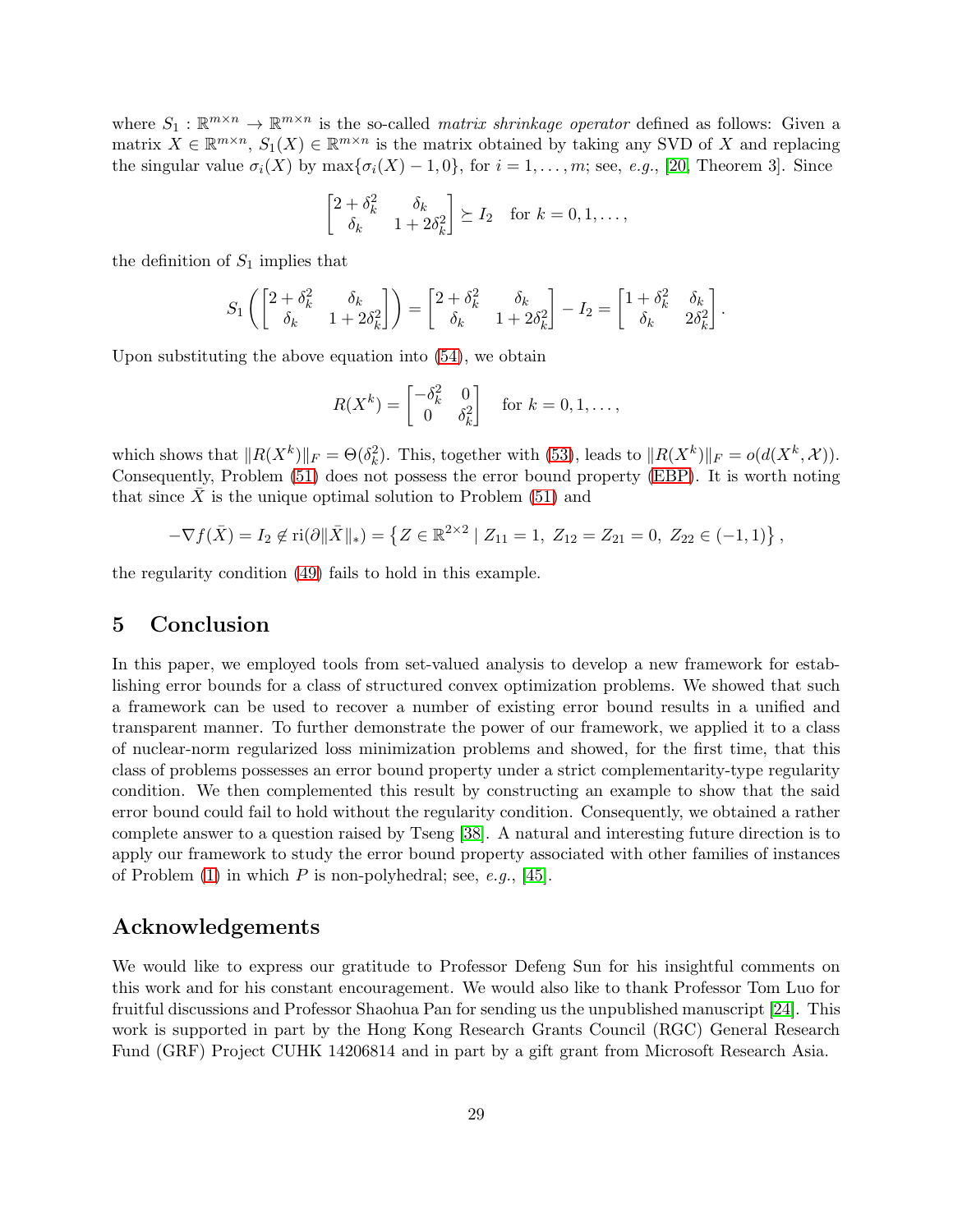# <span id="page-29-10"></span>References

- <span id="page-29-14"></span>[1] A. Argyriou, T. Evgeniou, and M. Pontil. Convex Multi–Task Feature Learning. Machine Learning, 73(3):243–272, 2008.
- <span id="page-29-7"></span>[2] D. Az´e and J.-B. Hiriart-Urruty. Optimal Hoffman–Type Estimates in Eigenvalue and Semidefinite Inequality Constraints. Journal of Global Optimization, 24(2):133–147, 2002.
- <span id="page-29-9"></span>[3] H. H. Bauschke and J. M. Borwein. On Projection Algorithms for Solving Convex Feasibility Problems. SIAM Review, 38(3):367–426, 1996.
- [4] H. H. Bauschke, J. M. Borwein, and W. Li. Strong Conical Hull Intersection Property, Bounded Linear Regularity, Jameson's Property (G), and Error Bounds in Convex Optimization. Mathematical Programming, Series A, 86(1):135–160, 1999.
- <span id="page-29-2"></span><span id="page-29-0"></span>[5] A. Beck and M. Teboulle. A Fast Iterative Shrinkage–Thresholding Algorithm for Linear Inverse Problems. SIAM Journal on Imaging Sciences, 2(1):183–202, 2009.
- <span id="page-29-13"></span>[6] P. L. Combettes and V. R. Wajs. Signal Recovery by Proximal Forward–Backward Splitting. Multiscale Modeling and Simulation, 4(4):1168–1200, 2005.
- <span id="page-29-4"></span>[7] C. Ding, D. Sun, and K.-C. Toh. An Introduction to a Class of Matrix Cone Programming. Mathematical Programming, Series A, 144(1):141–179, 2014.
- <span id="page-29-5"></span>[8] A. L. Dontchev and R. T. Rockafellar. Implicit Functions and Solution Mappings. Springer Monographs in Mathematics. Springer Science+Business Media, LLC, New York, 2009.
- [9] A. Fischer. Local Behavior of an Iterative Framework for Generalized Equations with Nonisolated Solutions. Mathematical Programming, Series A, 94(1):91–124, 2002.
- <span id="page-29-11"></span>[10] D. Gross. Recovering Low–Rank Matrices from Few Coefficients in Any Basis. IEEE Transactions on Information Theory, 57(3):1548–1566, 2011.
- <span id="page-29-1"></span>[11] E. T. Hale, W. Yin, and Y. Zhang. Fixed–Point Continuation for  $\ell_1$ –Minimization: Methodology and Convergence. SIAM Journal on Optimization, 19(3):1107–1130, 2008.
- <span id="page-29-8"></span>[12] A. J. Hoffman. On Approximate Solutions of Systems of Linear Inequalities. Journal of Research of the National Bureau of Standards, 49(4):263–265, 1952.
- <span id="page-29-3"></span>[13] K. Hou, Z. Zhou, A. M.-C. So, and Z.-Q. Luo. On the Linear Convergence of the Proximal Gradient Method for Trace Norm Regularization. In C. J. C. Burges, L. Bottou, M. Welling, Z. Ghahramani, and K. Q. Weinberger, editors, Advances in Neural Information Processing Systems 26: Proceedings of the 2013 Conference, pages 710–718, 2013.
- <span id="page-29-12"></span>[14] S. Ji, K.-F. Sze, Z. Zhou, A. M.-C. So, and Y. Ye. Beyond Convex Relaxation: A Polynomial– Time Non–Convex Optimization Approach to Network Localization. In Proceedings of the 32nd IEEE International Conference on Computer Communications (INFOCOM 2013), pages 2499–2507, 2013.
- <span id="page-29-6"></span>[15] A. Y. Kruger. Error Bounds and Metric Subregularity. Optimization, 64(1):49–79, 2015.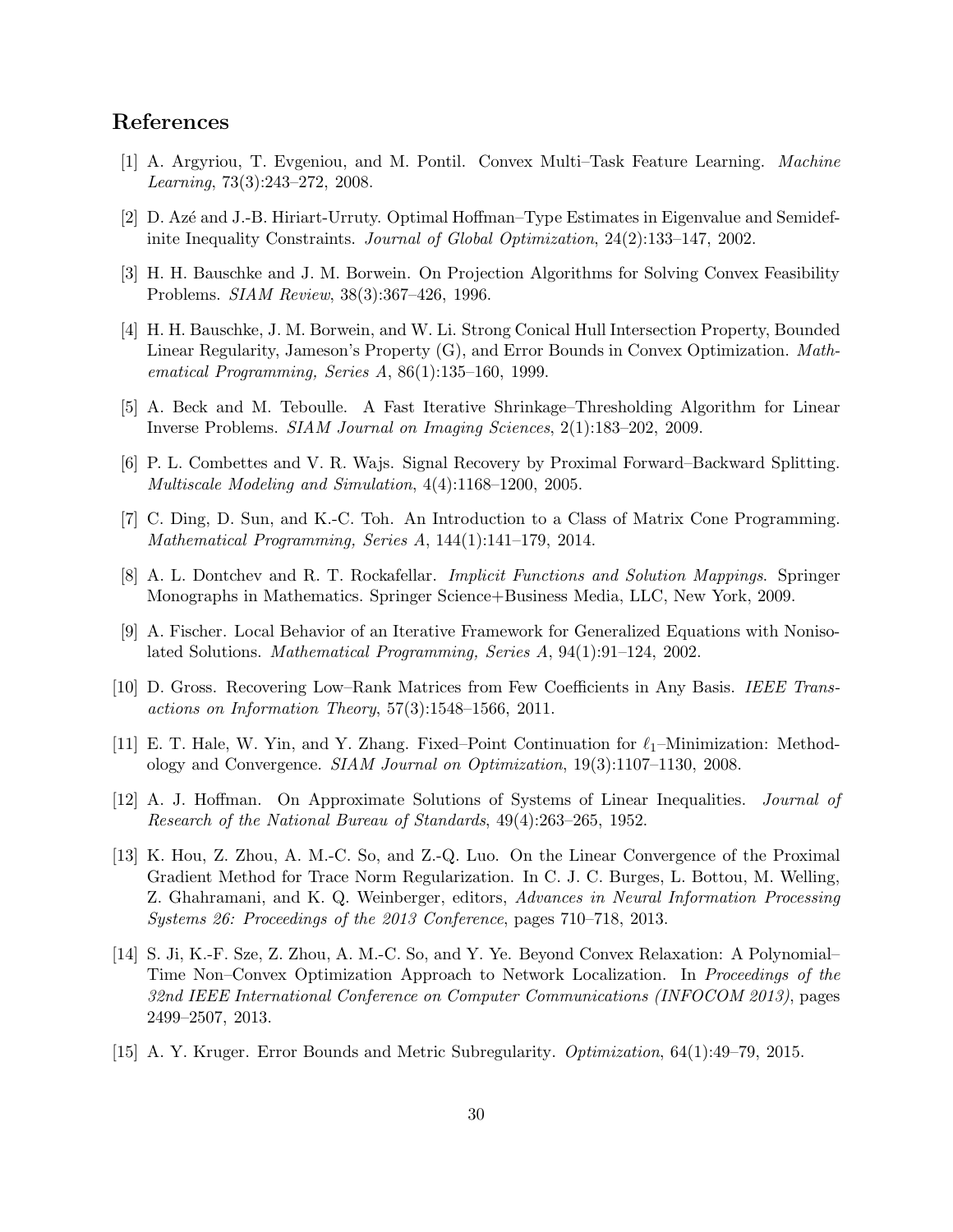- <span id="page-30-12"></span><span id="page-30-5"></span>[16] Y. Lin and H. H. Zhang. Component Selection and Smoothing in Multivariate Nonparametric Regression. The Annals of Statistics, 34(5):2272–2297, 2006.
- <span id="page-30-3"></span>[17] Z.-Q. Luo and P. Tseng. On the Linear Convergence of Descent Methods for Convex Essentially Smooth Minimization. SIAM Journal on Control and Optimization, 30(2):408–425, 1992.
- <span id="page-30-6"></span>[18] Z.-Q. Luo and P. Tseng. Error Bounds and Convergence Analysis of Feasible Descent Methods: A General Approach. Annals of Operations Research, 46(1):157–178, 1993.
- <span id="page-30-14"></span>[19] Z.-Q. Luo and P. Tseng. On the Convergence Rate of Dual Ascent Methods for Linearly Constrained Convex Minimization. Mathematics of Operations Research, 18(4):846–867, 1993.
- [20] S. Ma, D. Goldfarb, and L. Chen. Fixed Point and Bregman Iterative Methods for Matrix Rank Minimization. Mathematical Programming, Series A, 128(1–2):321–353, 2011.
- <span id="page-30-13"></span>[21] L. Meier, S. van de Geer, and P. Bühlmann. The Group Lasso for Logistic Regression. Journal of the Royal Statistical Society: Series B (Statistical Methodology), 70(1):53–71, 2008.
- <span id="page-30-1"></span><span id="page-30-0"></span>[22] Yu. Nesterov. Introductory Lectures on Convex Optimization: A Basic Course. Kluwer Academic Publishers, Boston, 2004.
- <span id="page-30-15"></span>[23] Yu. Nesterov. Gradient Methods for Minimizing Composite Functions. Mathematical Programming, Series B, 140(1):125–161, 2013.
- <span id="page-30-4"></span>[24] S. Pan and Y. Liu. Error Bounds for Non–Polyhedral Convex Optimization and Applications to Linear Convergence of FDM and PGM. Manuscript, 2015.
- [25] J.-S. Pang. A Posteriori Error Bounds for the Linearly–Constrained Variational Inequality Problem. Mathematics of Operations Research, 12(3):474–484, 1987.
- <span id="page-30-2"></span>[26] J.-S. Pang. Error Bounds in Mathematical Programming. Mathematical Programming, 79(1– 3):299–332, 1997.
- <span id="page-30-9"></span>[27] J.-P. Penot. Error Bounds, Calmness and Their Applications in Nonsmooth Analysis. In A. Leizarowitz, B. S. Mordukhovich, I. Shafrir, and A. J. Zaslavski, editors, Nonlinear Analysis and Optimization II: Optimization, volume 514 of Contemporary Mathematics, pages 225–247. American Mathematical Society, Providence, Rhode Island, 2010.
- <span id="page-30-10"></span>[28] S. M. Robinson. An Implicit–Function Theorem for Generalized Variational Inequalities. Technical summary report 1672, Mathematics Research Center, University of Wisconsin–Madison, Madison, Wisconsin, 1976.
- <span id="page-30-11"></span>[29] S. M. Robinson. Some Continuity Properties of Polyhedral Multifunctions. In H. König, B. Korte, and K. Ritter, editors, Mathematical Programming at Oberwolfach, volume 14 of Mathematical Programming Study, pages 206–214. North-Holland Publishing Company, Amsterdam, 1981.
- <span id="page-30-8"></span><span id="page-30-7"></span>[30] R. T. Rockafellar. Convex Analysis. Princeton University Press, Princeton, New Jersey, 1970.
- [31] W. Song. Calmness and Error Bounds for Convex Constraint Systems. SIAM Journal on Optimization, 17(2):353–371, 2006.